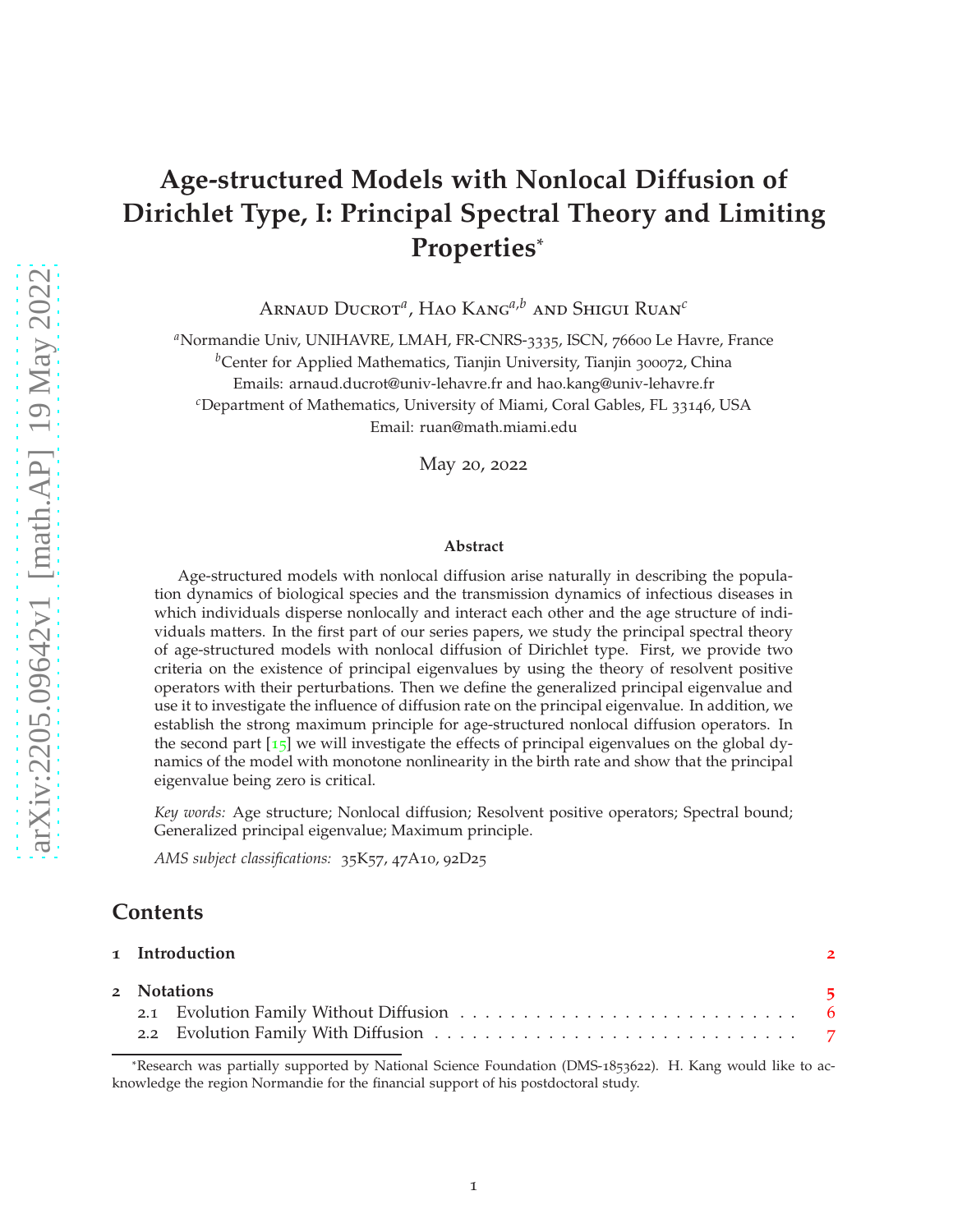|                | 3.3                              |                |  |  |
|----------------|----------------------------------|----------------|--|--|
|                | 3.4                              | 14             |  |  |
|                | 3.5                              | 15             |  |  |
| $\overline{4}$ | <b>Principal Spectral Theory</b> | 18             |  |  |
|                | 4.1                              | 18             |  |  |
|                | 4.2                              | 20             |  |  |
|                | 4.2.1                            | 20             |  |  |
|                |                                  | 23             |  |  |
|                | 4.3                              | 26             |  |  |
|                | 4.4                              | 27             |  |  |
| 5 <sup>1</sup> | <b>Limiting Properties</b>       | 28             |  |  |
|                | 5.1                              | 29             |  |  |
|                |                                  | 3 <sup>2</sup> |  |  |
|                | 6 Strong Maximum Principle       | 39             |  |  |
| $\overline{7}$ | <b>Discussions</b>               | 40             |  |  |
|                |                                  |                |  |  |
|                | A Appendix                       | 41             |  |  |
|                |                                  | 41             |  |  |
|                |                                  | 43             |  |  |
|                |                                  | 45             |  |  |
|                | References                       |                |  |  |

# **1 Introduction**

In this paper, we study the existence of principal eigenvalue and asymptotic behavior of the principal eigenvalue with respect to diffusion rate and diffusion range of linear age-structured models with nonlocal diffusion of Dirichlet type. The motivation comes from investigating the following age-structured model with nonlocal diffusion under Dirichlet boundary condition:

$$
\begin{cases}\n(\partial_t + \partial_a)u(t, a, x) = D\left[\int_{\Omega}J(x - y)u(t, a, y)dy - u(t, a, x)\right] - \mu(a, x)u(t, a, x), (t, a, x) \in (0, \infty) \times (0, \hat{a}) \times \overline{\Omega}, \\
u(t, 0, x) = f\left(\int_0^{\hat{a}} \beta(a, x)u(t, a, x)da\right), & (t, x) \in (0, \infty) \times \overline{\Omega}, \\
u(0, a, x) = u_0(a, x), & (a, x) \in (0, \hat{a}) \times \overline{\Omega},\n\end{cases}
$$

where  $u(t, a, x)$  denotes the density of population at time  $t$ , with age  $a$  and at position  $x$ ,  $J$  is a dispersal kernel and *f* is a monotone type nonlinearity describing the birth rate of the population. Such equations appear naturally in describing some ecological problems when in addition to the dispersion of the individuals in the environment, the birth and death of these individuals are also modeled, see Fife  $[21]$  $[21]$  $[21]$ , García-Melián and Rossi  $[22]$  $[22]$  $[22]$ , Hutson et al.  $[23]$  $[23]$  $[23]$ , Medlock and Kot  $[35]$  $[35]$  $[35]$ , and Murray  $[36]$  $[36]$  $[36]$ . It could be used to characterize the spatio-temporal dynamics of biological species and transmission dynamics of infectious diseases in which the age structure of the population is a very important factor and the dispersal is in long distance. We mention that

 $(1.1)$  originallogi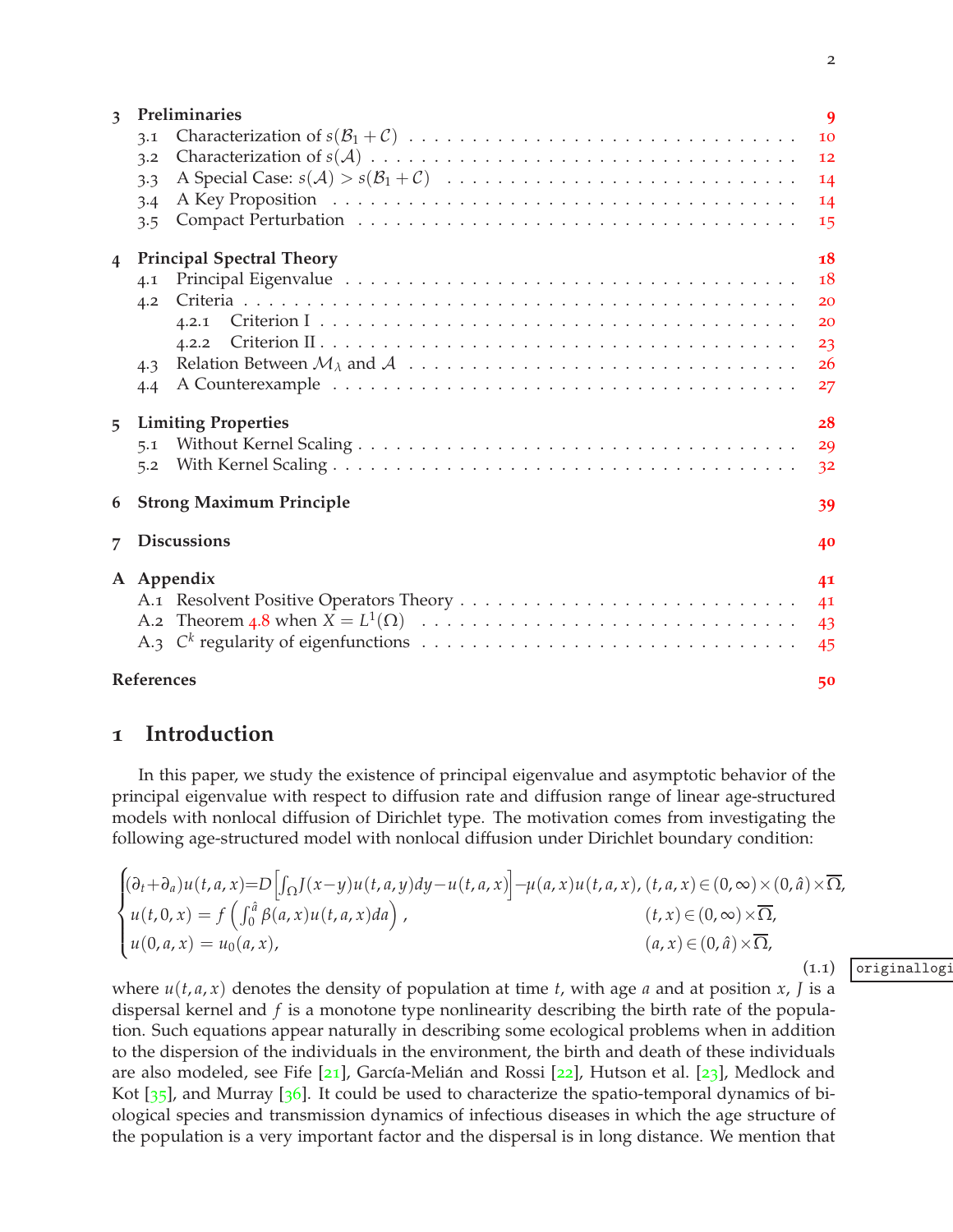the nonlocal diffusion operator in ([1](#page-40-2).1) corresponds to zero Dirichlet boundary condition, which indicates that the region outside their habitat,  $\mathbb{R}^N \setminus \overline{\Omega}$ , is hostile that the population cannot survive there, see Hutson et al.  $[23]$  $[23]$  $[23]$ .

Here  $\hat{a} \in (0, \infty]$  represents the maximum age and  $\Omega \subset \mathbb{R}^N$  is a bounded domain. Moreover, *D* > 0 is the diffusion rate and the diffusion kernel *J* satisfies the following assumption.

**J** Assumption **1.1**. The kernel  $J \in C(\mathbb{R}^N)$  is nonnegative and supported in  $B(0,r)$  for some  $r > 0$ , where  $B(0,r) \subset \mathbb{R}^N$  is the open ball centered at 0 with radius *r*. In addition, *J* satisfies  $J(0) > 0$ and  $\int_{\mathbb{R}^N} f(x) dx = 1$ .

Next we provide assumptions on the birth rate  $\beta = \beta(a, x)$  and the death rate  $\mu = \mu(a, x)$ . Define

$$
\underline{\mu}(a) := \min_{x \in \overline{\Omega}} \mu(a, x), \ \overline{\mu}(a) := \max_{x \in \overline{\Omega}} \mu(a, x),
$$

$$
\underline{\beta}(a) := \min_{x \in \overline{\Omega}} \beta(a, x), \ \overline{\beta}(a) := \max_{x \in \overline{\Omega}} \beta(a, x).
$$

Ass1.1 **Assumption 1.2.** We assume that the birth rate  $\beta = \beta(a, x)$  and the death rate  $\mu = \mu(a, x)$  satisfy the following conditions,

- (i)  $\beta \in C(\mathbb{R}^N, L_+^{\infty}(0, \hat{a}));$
- (ii)  $\mu \in C(\mathbb{R}^N, L^{\infty}_{\text{lo}})$  $_{\text{loc},+}^{\infty}[0,\hat{a})$ );
- (iii) There exists  $\tilde{\mu} > 0$  such that  $\mu(a) \ge \tilde{\mu} > 0$  a.e.  $a \in (0, \hat{a})$ ;
- (iv) For any  $x \in \mathbb{R}^N$  and almost every  $a \in (0, \hat{a})$ ,

$$
\beta(a) \leq \beta(a, x)
$$
 and  $\mu(a, x) \leq \overline{\mu}(a)$ .

**Remark 1.3.** Note that from the biological modeling point of view, one usually also assumes  $\int_0^{\hat{a}} \underline{\mu}(a) da = +\infty$  to guarantee that the population density reaches to zero at maximum age. To be able to consider such a situation, we only assume (ii) for  $\mu$  so that  $\mu \in L^{\infty}_{\text{loc}}$  $_{\text{loc},+}^{\infty}[0,\hat{a})$  and the integral can be infinite when  $\hat{a} < \infty$ . In addition, we mention that Assumption [1](#page-40-3).2-(iv) is employed to study the limiting properties of principal eigenvalue with respect to diffusion rate. In fact, the existence of principal eigenvalue is only dependent on the behavior of *µ* and *β* in Ω. While for the limiting properties, in particular under the kernel scaling (see Theorem [5](#page-33-0).7), we will use the behavior of *μ* and *β* in the larger domain, for example in  $\mathbb{R}^N$ .

Note that Assumptions [1](#page-40-4).1-[1](#page-40-3).2 will be required throughout the whole paper, thus in the following we will assume them hold everywhere without repeating them. However, we will indicate the additional assumptions that will be needed.

The important tool for studying the global dynamics of  $(1.1)$  $(1.1)$  $(1.1)$  is to investigate the spectrum set of the linearized operator of  $(1.1)$  $(1.1)$  $(1.1)$  at some equilibrium, and then use the information of spectrum set (for example the sign of spectral bound or principal eigenvalue, if exists) to study the long time behavior of ([1](#page-40-2).1). In this paper, we are interested in the principal eigenvalue problem of the linearization of  $(1.1)$  $(1.1)$  $(1.1)$  at zero. We will provide two criteria on the existence of principal eigenvalues by using the theory of resolvent positive operators with their perturbations. We will study the global dynamics of  $(1.1)$  $(1.1)$  $(1.1)$  in the second part  $[15]$  $[15]$  $[15]$ .

The difficulty in establishing the existence of principal eigenvalues for ([1](#page-40-2).1) mainly comes from the nonlocal diffusion, since as Donsker and Varadhan  $\left[13\right]$  $\left[13\right]$  $\left[13\right]$  have already noticed that there may not exist a principal eigenvalue associated with a positive eigenfunction for the nonlocal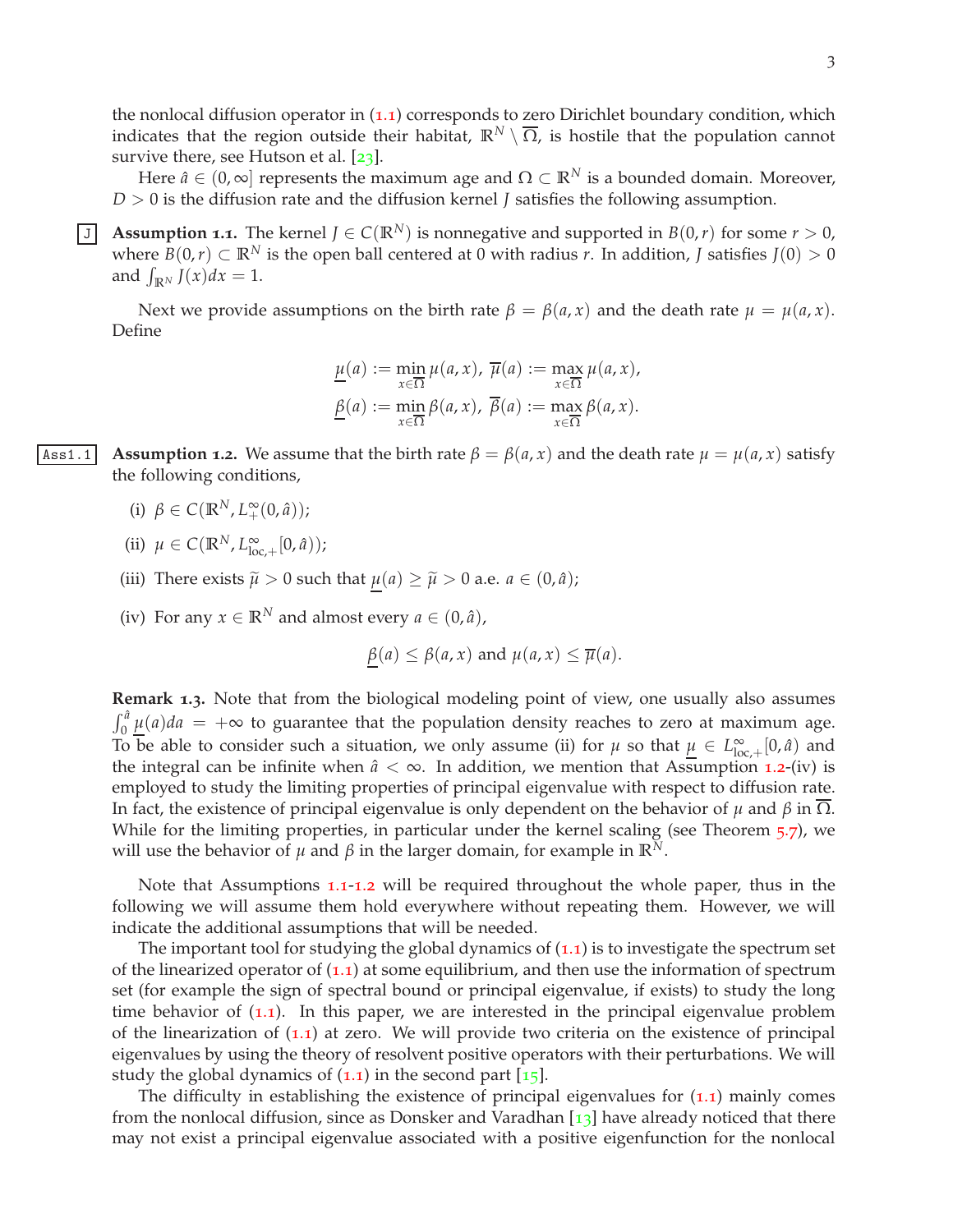diffusion operator in the regular function spaces. Thus, in the following we first briefly recall the history of studying the principal eigenvalues of nonlocal operators; then point out the differences between the previous models and ours; and finally explain our ideas to treat the eigenvalue problem of ([1](#page-40-2).1).

In 2010, Coville [[7](#page-46-2)] employed the concept of generalized principal eigenvalues from Berestycki et al. [[4](#page-46-3)] to study the existence of principal eigenvalues of nonlocal operators and gave a non-locally-integrable condition based on the generalized Krein-Rutman theorem (Edmunds et al. [[19](#page-47-4)] and Nussbaum [[37](#page-48-2)]). Later Berestycki et al. [[3](#page-46-4)] further studied the problem in both bounded and unbounded domains, then investigated the asymptotic behavior of the generalized principal eigenvalue with respect to the diffusion rate. Related studies along this direction include Coville et al. [[8](#page-46-5)–[10](#page-46-6)], Li et al. [[30](#page-47-5)], Su et al. [[49](#page-48-3)], Sun et al. [[51](#page-49-0)], Yang et al. [[56](#page-49-1), [57](#page-49-2)], Sun et al  $[50]$  $[50]$  $[50]$ , Brasseur  $[5]$  $[5]$  $[5]$  and the references cited therein. On the other hand, Rawal and Shen  $[40]$  $[40]$  $[40]$ , Rawal et al.  $[41]$  $[41]$  $[41]$ , Shen and Xie  $[42, 43]$  $[42, 43]$  $[42, 43]$  $[42, 43]$  $[42, 43]$ , and Shen and Zhang  $[44]$  $[44]$  $[44]$  investigated the existence of principal eigenvalues for autonomous and time periodic cases respectively, where they gave sufficient and necessary conditions for both cases by using the idea of perturbation of positive operators from Bürger [[6](#page-46-8)]. Combining these two directions, recently Shen and Vo  $[45]$  $[45]$  $[45]$  and Su et al. [[48](#page-48-10)] discussed the asymptotic behavior of the generalized principal eigenvalue with respect to the diffusion rate in the time-periodic case. There are also many other studies on the analysis of principal eigenvalues for nonlocal diffusion equations in different situations, the interested readers can refer to Liang et al. [[31](#page-47-6)], Smith [[47](#page-48-11)], Coville and Hamel [[11](#page-46-9)], De Leenheer et al. [[12](#page-46-10)], Onyido and Shen [[38](#page-48-12)] and the references cited therein.

Although it seems to be natural to follow the idea of Rawal and Shen  $[40]$  $[40]$  $[40]$  (where they studied the time-periodic situation) to deal with our case, since there is also a derivative term  $\partial_a$  in our model  $(1.1)$  $(1.1)$  $(1.1)$ , however, it is quite different from ours because there is an initial integral condition in ([1](#page-40-2).1). We cannot directly choose the space of functions satisfying the integral condition for  $a = 0$  as in [[40](#page-48-4)] where the authors worked on the space of time periodic functions, since such a function space is unknown and heavily depends on the birth rate *β*. Thus it forces us to treat the problem in a new and different way. First we define the operator  $A$  given in (2.[12](#page-7-0)) containing the integral boundary condition. Then we recall the theory of resolvent positive operators with their perturbations to study the existence of principal eigenvalues. The concepts of resolvent positive operators were proposed long time ago, and then were further studied and developed by Arendt  $[1]$  $[1]$  $[1]$ , Engel and Nagel  $[20]$  $[20]$  $[20]$ , Kato  $[28]$  $[28]$  $[28]$ , and Thieme  $[53, 54]$  $[53, 54]$  $[53, 54]$  $[53, 54]$  $[53, 54]$ . Next observing our case, since it contains the *∂<sup>a</sup>* term, which is like a parabolic type of nonlocal operator, it does not admit the usual *L* <sup>2</sup> variational structure in the elliptic type case. This fact suggests us to follow the idea of Berestycki et al. [[3](#page-46-4)] to define and study the generalized principal eigenvalue of  $(1.1)$  $(1.1)$  $(1.1)$ when investigating their asymptotic behavior with respect to the diffusion rate.

We would like to mention that here we propose a kind of new method to study the eigenvalue problem of age-structured models with nonlocal diffusion. Such a method is different from but closely related to the ideas from both Coville  $\boxed{7}$  $\boxed{7}$  $\boxed{7}$  and Rawal and Shen  $\boxed{40}$  $\boxed{40}$  $\boxed{40}$ . In this method, we first characterize the spectral bounds of two related operators and then employ the theory of resolvent positive operators with their perturbations to obtain the existence of principal eigenvalues by comparing the two spectral bounds. We point out that such an idea is basically similar to Bürger's perturbation of positive semigroups  $[6]$  $[6]$  $[6]$  which Rawal and Shen  $[40]$  $[40]$  $[40]$  employed, but they required that the operator has a dense domain and generates a positive semigroup of contractions, which seems to be restrictive and in general not satisfied in our case. Further, we will bridge a close link between our idea and Coville's [[7](#page-46-2), [10](#page-46-6)], see Remark 4.[12](#page-25-1) in Section [4](#page-17-0). In addition, this work of combining these two features (age structure and nonlocal diffusion) is also an extension of our previous studies in Kang et al. [[27](#page-47-9)] and Kang and Ruan [[25](#page-47-10)].

The paper is organized as follows. In Section [2](#page-4-0), we introduce our fundamental setting in-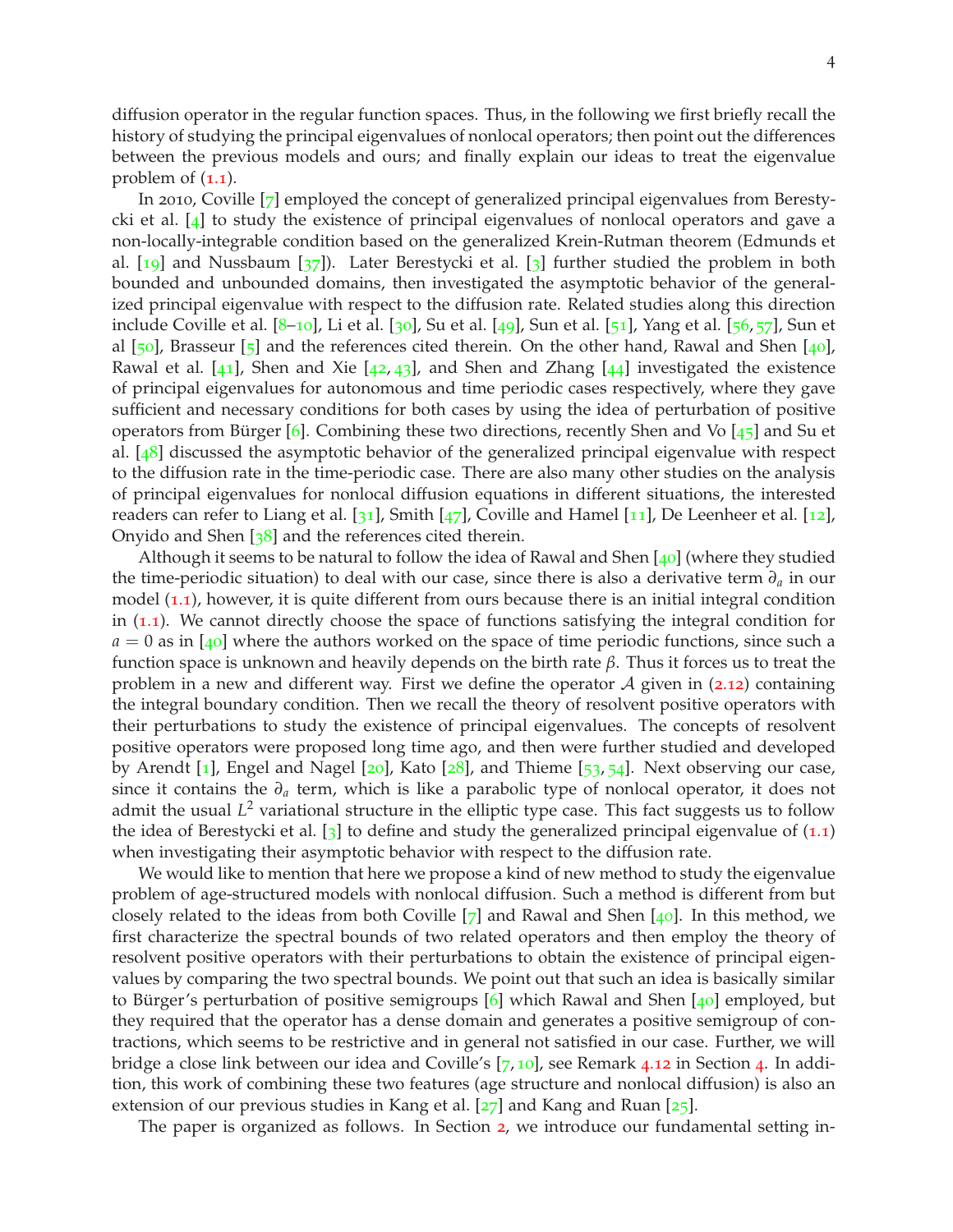cluding operators and function spaces. In Section [3](#page-8-0), we present some necessary propositions and lemmas in order to prove the main theorems later. It includes two important propositions for characterizing the spectral bounds of two key operators respectively. More precisely, we analyze the spectral bound  $s(B_1 + C)$  of  $B_1 + C$  which corresponds to the age-structured model without nonlocal diffusion and the one  $s(A)$  of A defined in (2.[12](#page-7-0)) which corresponds to the age-structured model with nonlocal diffusion respectively, and then obtain a non-strict size relation between them. In Section [4](#page-17-0), we provide the main result on the existence of principal eigenvalues based on the strict size relation between  $s(\mathcal{B}_1 + \mathcal{C})$  and  $s(\mathcal{A})$ , and find two relatively easily verifiable and sufficient conditions for  $s(A)$  being the principal eigenvalue. Further, we show by giving a counterexample that such conditions are sharp in the sense that if they are not satisfied,  $\mathcal A$  admits no principal eigenvalue. In Section  $\mathfrak z$ , we study the effects of the diffusion rate and diffusion range on the generalized principal eigenvalue of  $A$  and discuss the continuous dependence of the principal eigenvalue on the birth and death rates *β* and *µ*. In Section [6](#page-38-0), we give the strong maximum principle which is of fundamental importance and independent interest. For the readers' convenience, we recall the theory of resolvent positive operators with their perturbations in Appendix. In addition, we mention that our work here is different from the previous one [[26](#page-47-11)] where we considered the Neumann boundary condition and in particular, the limiting properties are quite different.

Finally, we want to mention that the conditions introduced at the beginning that *J* has a compact support and  $Ω$  is bounded can be relaxed. For the principal spectral theory, we only need Ω to be bounded without requiring that *J* has a compact support. However, the boundedness of  $\Omega$  seems necessary due to the lack of Harnack's inequality for such parabolic problems, see Shen and Vo  $[45]$  $[45]$  $[45]$ . Moreover, in order to study the limiting properties of principal eigenvalues with kernel scaling, *J* is needed to be compactly supported for Taylor expansion later. In addition, the condition that  $\Omega$  is bounded can be removed if one only defines the generalized principal eigenvalue, see Berestycki [[3](#page-46-4)]. Here to give a unified presentation of the results, we assume both of them.

### <span id="page-4-0"></span>**2 Notations**

Notations

In this section we introduce our notations and some preparatory results. Denote by *X* and *X*+ respectively the Banach space  $X = C(\overline{\Omega})$  and its positive cone or the Banach space  $X = L^1(\Omega)$ and its positive cone. Here  $\Omega \subset \mathbb{R}^N$  is a given bounded domain. Recall that for both cases  $X_+$ is a normal and generating cone. In addition, we denote by *I* the identity operator.

Then we define the following function spaces

$$
\mathcal{X}=X\times L^1((0,\hat{a}),X),\ \mathcal{X}_0=\{0_X\}\times L^1((0,\hat{a}),X),
$$

endowed with the product norms and the positive cones:

$$
\mathcal{X}^+ = X_+ \times L^1_+((0, \hat{a}), X) = X_+ \times \{u \in L^1((0, \hat{a}), X) : u(a, \cdot) \in X_+, \text{ a.e. in } (0, \hat{a})\}, \ \mathcal{X}_0^+ = \mathcal{X}^+ \cap \mathcal{X}_0.
$$

We also define the linear positive and bounded operator  $K \in \mathcal{L}(X)$  by

<span id="page-4-1"></span>
$$
[K\varphi](\cdot) = \int_{\Omega} J(\cdot - y)\varphi(y)dy, \ \forall \varphi \in X. \tag{2.1}
$$

Note that due to Assumption [1](#page-40-4).1 one has

<span id="page-4-2"></span>
$$
||K||_{\mathcal{L}(X)} \leq \begin{cases} \sup_{y \in \Omega} \int_{\Omega} J(x - y) dx \text{ if } X = L^{1}(\Omega) \\ \sup_{x \in \overline{\Omega}} \int_{\Omega} J(x - y) dy \text{ if } X = C(\overline{\Omega}) \end{cases} \leq \int_{\mathbb{R}^{N}} J(z) dz = 1.
$$
 (2.2) norm-K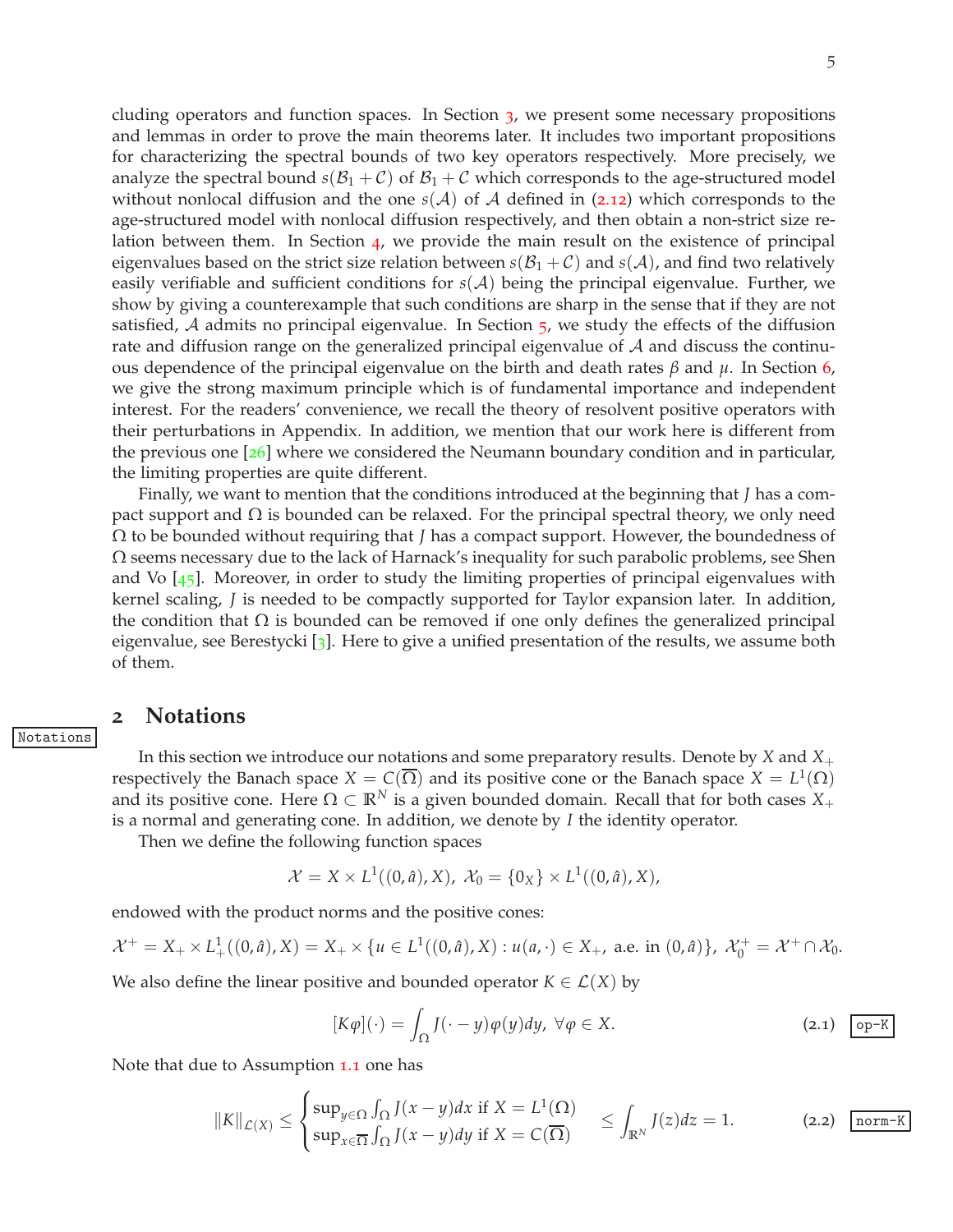### <span id="page-5-0"></span>**2.1 Evolution Family Without Diffusion**

We consider the following problem posed in *X* for  $0 \le \tau \le a < \hat{a}$ :

$$
\begin{cases} \partial_a v(a) = -\mu(a, \cdot) v(a), \ \tau < a < \hat{a}, \\ v(\tau) = \eta \in X. \end{cases} \tag{2.3}
$$

This problem generates an evolution family on *X*, denoted by Π, that is explicitly given for  $0 \le \tau \le a < \hat{a}$  and  $\eta \in X$  by

$$
\Pi(\tau, a)\eta = \pi(\tau, a, \cdot)\eta
$$
  
with  $\pi(\tau, a, x) := \exp\left(-\int_{\tau}^{a} \mu(s, x)ds\right)$  for  $0 \le \tau \le a < \hat{a}$  and  $x \in \overline{\Omega}$ . (2.4) [def-pi]

<span id="page-5-1"></span>Observe that one has

$$
\|\Pi(\tau,a)\|_{\mathcal{L}(X)} \le \exp\left(-\int_{\tau}^{a} \underline{\mu}(s)ds\right) \le e^{-\widetilde{\mu}(a-\tau)} \le 1, \ \ \forall \, 0 \le \tau \le a < \hat{a}.\tag{2.5}
$$
 *explodd*

We also define the following family of bounded linear operators  $\{W_\lambda\}_{\lambda>-\tilde{\mu}} \subset \mathcal{L}(\mathcal{X},\mathcal{X}_0)$  for  $(\eta, g) \in \mathcal{X}$  by

<span id="page-5-2"></span>
$$
W_{\lambda}(\eta, g) = (0, h)
$$
  
with  $h(a) = e^{-\lambda a} \Pi(0, a)\eta + \int_0^a e^{-\lambda(a-s)} \Pi(s, a)g(s)ds.$  (2.6)

We will show that this provides a family of positive pseudoresolvents. To this aim, one can make some computations to obtain

$$
W_{\nu}W_{\lambda}(\eta, g)
$$
  
=  $\int_0^a e^{-\nu(a-s)}\Pi(s, a)e^{-\lambda s}\Pi(0, s)\eta ds + \int_0^a e^{-\nu(a-s)}\Pi(s, a)\int_0^s e^{-\lambda(s-\tau)}\Pi(\tau, s)g(\tau)d\tau ds$   
=  $\int_0^a e^{-\nu a}e^{-(\lambda-\nu)s}d s\Pi(0, a)\eta + \int_0^a \int_0^s e^{\lambda\tau-\nu a}e^{-(\lambda-\nu)s}\Pi(\tau, a)g(\tau)d\tau ds.$ 

Hence for  $\nu \neq \lambda$ , we have

$$
W_{\nu}W_{\lambda}(\eta, g)
$$
  
=  $\frac{1}{\nu - \lambda} \left( e^{-\lambda a} - e^{-\nu a} \right) \Pi(0, a)\eta + \frac{1}{\nu - \lambda} \left( e^{-(\lambda - \nu)a} - e^{-(\lambda - \nu)\tau} \right) \int_0^a e^{\lambda \tau - \nu a} \Pi(\tau, a)g(\tau) d\tau$   
=  $\frac{1}{\nu - \lambda} (W_{\lambda} - W_{\nu}) (\eta, g).$ 

Moreover, one see (for example Magal and Ruan [[33](#page-48-13), Lemma 3.8.3]) that for all  $\lambda > -\tilde{\mu}$ ,

$$
W_{\lambda}(\eta, g) = 0
$$
 only occurs if  $\eta = 0, g = 0$ 

and

$$
\lim_{\lambda \to \infty} \lambda W_{\lambda}(0, g) = (0, g), \ \forall (0, g) \in \mathcal{X}_0.
$$

Moreover, one has

$$
||W_{\lambda}||_{\mathcal{L}(\mathcal{X},\mathcal{X}_0)} \leq \frac{1}{\lambda + \widetilde{\mu}}.
$$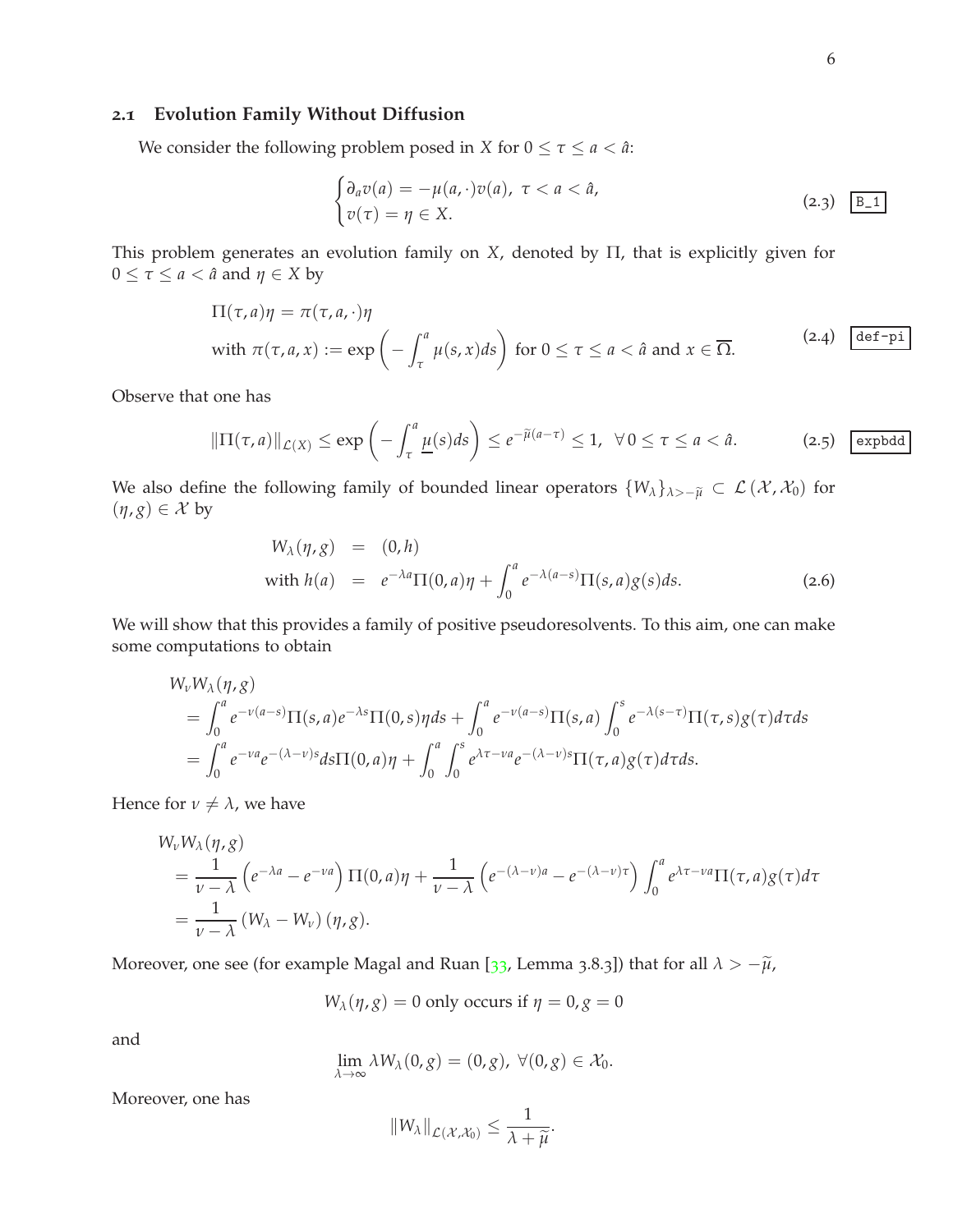Thus, by Pazy [[39](#page-48-14), Section 1.9] there exists a unique closed Hille-Yosida operator  $\widetilde{B}_1$  : dom $(\widetilde{B}_1)$   $\subset$  $\mathcal{X} \to \mathcal{X}$  with dom $(\widetilde{B}_1) = \mathcal{X}_0$  such that

$$
\left(\lambda I - \widetilde{B}_1\right)^{-1} = W_\lambda \text{ for all } \lambda > -\widetilde{\mu}.\tag{2.7}
$$

Recalling ([2](#page-4-1).1) we also define the bounded linear operator  $\mathcal{B}_2 \in \mathcal{L}(\mathcal{X}_0)$  by

$$
\mathcal{B}_2(0,g) = (0, DKg(\cdot)) , \ \forall (0,g) \in \mathcal{X}.
$$

#### <span id="page-6-0"></span>**2.2 Evolution Family With Diffusion**

Consider now the following evolution equation for  $\eta \in X$  and  $0 \leq \tau \leq a < \hat{a}$ :

<span id="page-6-1"></span>
$$
\begin{cases} \partial_a u(a) = D(K - I_X)u(a) - \mu(a, \cdot)u(a), \ \tau < a < \hat{a}, \\ u(\tau) = \eta \in X. \end{cases} \tag{2.8}
$$

Define the evolution family  $\{U(\tau,a)\}_{0\leq \tau\leq a<\hat{a}}\subset \mathcal{L}(X)$  associated with ([2](#page-6-1).8). Using the constant of variation formula, U becomes for all  $0 \le \tau \le a < \hat{a}$  the solution of the equation

<span id="page-6-2"></span>
$$
\begin{cases} \mathcal{U}(\tau,a) = e^{-D(a-\tau)}\Pi(\tau,a) + D \int_{\tau}^{a} e^{-D(a-l)}\Pi(l,a)K\mathcal{U}(\tau,l)dl, \\ \mathcal{U}(\tau,\tau) = I_X. \end{cases}
$$
 (2.9)  $\boxed{U}$ 

Here *I<sup>X</sup>* is the identity operator in *X*. Note that the right hand side of ([2](#page-6-1).8) is linear and bounded with respect to *u*, thus the existence and uniqueness of  $\{U(\tau,a)\}_{0 \leq \tau \leq a \leq \hat{a}}$  can be obtained from the general semigroup theory (see Pazy [[39](#page-48-14)]). Next let us prove that  $\{U(\tau,a)\}_{0 \leq \tau \leq a < \hat{a}}$  is exponentially bounded.

To this aim fix *η* ∈ *X*, *τ* ∈ [0,  $\hat{a}$ ) and set  $u(a) = U(τ, a)η$ . Then one has

$$
||u(a)||_X \leq e^{-(D+\widetilde{\mu})(a-\tau)} ||\eta||_X + D||K||_{\mathcal{L}(X)} \int_{\tau}^a e^{-(D+\widetilde{\mu})(a-l)} ||u(l)||_X dl.
$$

Next Gronwall's inequality yields

$$
||u(a)||_X e^{(D+\widetilde{\mu})(a-\tau)} \le ||\eta||_X e^{D||K||_{\mathcal{L}(X)}(a-\tau)},
$$

which implies due to ([2](#page-4-2).2) that

$$
\|\mathcal{U}(\tau,a)\|_{\mathcal{L}(X)} \leq e^{-\widetilde{\mu}(a-\tau)}.
$$

As a consequence  $\{U(\tau, a)\}_{0 \leq \tau \leq a \leq \hat{a}}$  is positive and exponentially bounded in *X* and satisfies

$$
\left\| \mathcal{U}(a, a+t) \right\|_{\mathcal{L}(X)} \le e^{-\widetilde{\mu}t}, \ \forall t \ge 0, 0 \le a < \hat{a} - t. \tag{2.10} \quad \boxed{\text{EB}}
$$

Now we define the family of bounded linear operators  $\{R_\lambda\}_{\lambda>-\tilde{\mu}} \subset \mathcal{L}(\mathcal{X},\mathcal{X}_0)$  as follows:

$$
R_{\lambda}(\eta, g) = (0, h)
$$
  
with  $h(a) = e^{-\lambda a} \mathcal{U}(0, a)\eta + \int_0^a e^{-\lambda(a-s)} \mathcal{U}(s, a)g(s)ds.$  (2.11)

Moreover, for any  $\lambda > -\tilde{\mu}$ , one has

$$
||R_{\lambda}||_{\mathcal{L}(\mathcal{X},\mathcal{X}_0)} \leq \frac{1}{\lambda + \widetilde{\mu}}.
$$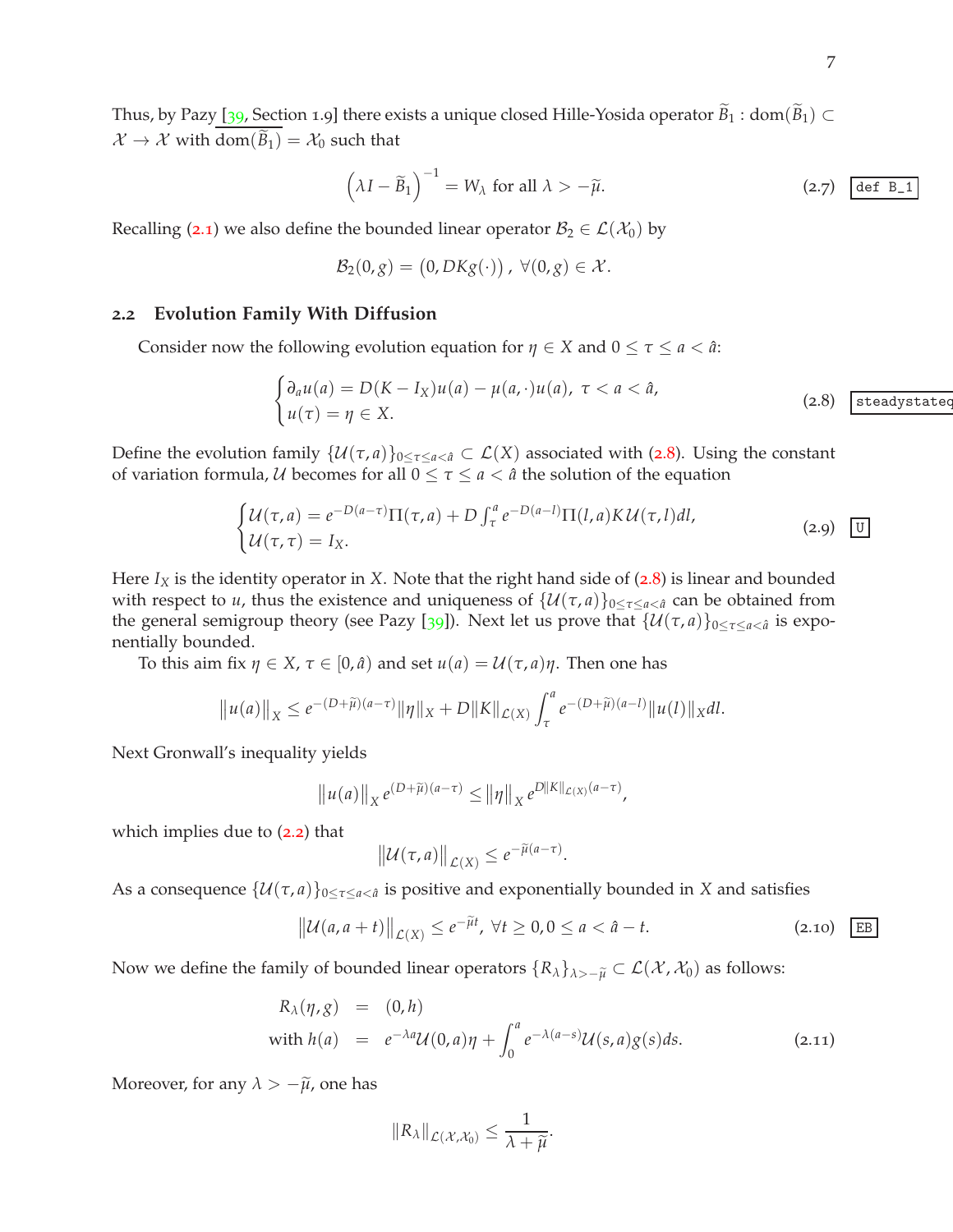$$
(\lambda I - \mathcal{B})^{-1} = R_{\lambda} \text{ for all } \lambda > -\widetilde{\mu}.
$$

Next we define the part of B in  $\mathcal{X}_0$ , denoted by  $\mathcal{B}_0$ . That is,

$$
\mathcal{B}_0x = \mathcal{B}x, \forall x \in D(\mathcal{B}_0), \text{ with } \text{dom}(\mathcal{B}_0) := \{x \in \text{dom}(\mathcal{B}) : \mathcal{B}x \in \mathcal{X}_0\}.
$$

Note that  $B_0$  is the infinitesimal generator of a strongly continuous semigroup of bounded linear operators on  $\mathcal{X}_0$ , denoted by  $\{T_{\mathcal{B}_0}(t)\}_{t\geq 0}$ . Moreover, it satisfies the following estimate

$$
||T_{\mathcal{B}_0}(t)||_{\mathcal{L}(\mathcal{X}_0)} \leq e^{-\widetilde{\mu}t}, \ \forall t \geq 0.
$$

Observe now that we have  $B_1 + B_2 - DI = B$ . From now on for the sake of convenience, we denote  $B_1 := B_1 - DI$ .

On the other hand, we define  $C \in \mathcal{L}(\mathcal{X}_0, \mathcal{X})$  by

$$
\mathcal{C}(0,h)=\left(\int_0^{\hat{a}}\beta(a,\cdot)h(a)da,\;0\right),\;(0,h)\in\mathcal{X}_0,
$$

and  $\mathcal{A}: dom(\mathcal{A}) \subset \mathcal{X} \rightarrow \mathcal{X}$  by

<span id="page-7-0"></span>
$$
\begin{cases}\n\text{dom}(\mathcal{A}) = \text{dom}(\mathcal{B}) \subset \mathcal{X}_0, \\
\mathcal{A} = \mathcal{B} + \mathcal{C}.\n\end{cases}
$$
\n(2.12)  $\underline{A}$ 

<span id="page-7-2"></span>This shows that A is not densely defined in  $X$ .

 $\alpha$ <sub>ge</sub>-operator **Remark 2.1.** In addition, for each fixed  $x \in \overline{\Omega}$ , following the above procedures, one can obtain the age-structured operator, denoted by  $\mathcal{B}_{1}^{x} + \mathcal{C}^{x}$ , defined on  $\mathbb{R} \times L^{1}(0, \hat{a})$ .

Now define the map  $F: \mathcal{X}_0 \to \mathcal{X}$  by

$$
F\left(0,\psi\right) = \left(f\left(\int_0^{\hat{a}} \beta(a,\cdot)\psi(a)da\right),0\right).
$$

Then by identifying  $U(t) = (0, u(t))$ , one can rewrite problem ([1](#page-40-2).1) as the following abstract Cauchy problem:

<span id="page-7-1"></span>
$$
\begin{cases}\n\frac{dU}{dt} = \mathcal{B}U + F(U), \\
U(0) = U_0,\n\end{cases}
$$
 with  $U_0 = \begin{pmatrix} 0, u_0 \end{pmatrix} \in \mathcal{X}_0.$ \n(2.13) Cauchy

As mentioned before, we will study the principal spectral theory of the linearized problem corresponding to (2.[13](#page-7-1)); that is, the principal spectral theory of  $A = B + f'(0)C$ . For the sake of convenience, we first ignore the constant  $f'(0)$  before investigating the global dynamics of  $(1.1)$  $(1.1)$  $(1.1)$ , which is left in our forthcoming paper  $[15]$  $[15]$  $[15]$ .

Finally, let us introduce briefly our idea to the existence of principal eigenvalues. Observe that if  $\alpha \in \rho(\mathcal{B}_1 + \mathcal{C})$ , then the equation

$$
\mathcal{A}u = (\mathcal{B}_2 + \mathcal{B}_1 + \mathcal{C})u = \alpha u
$$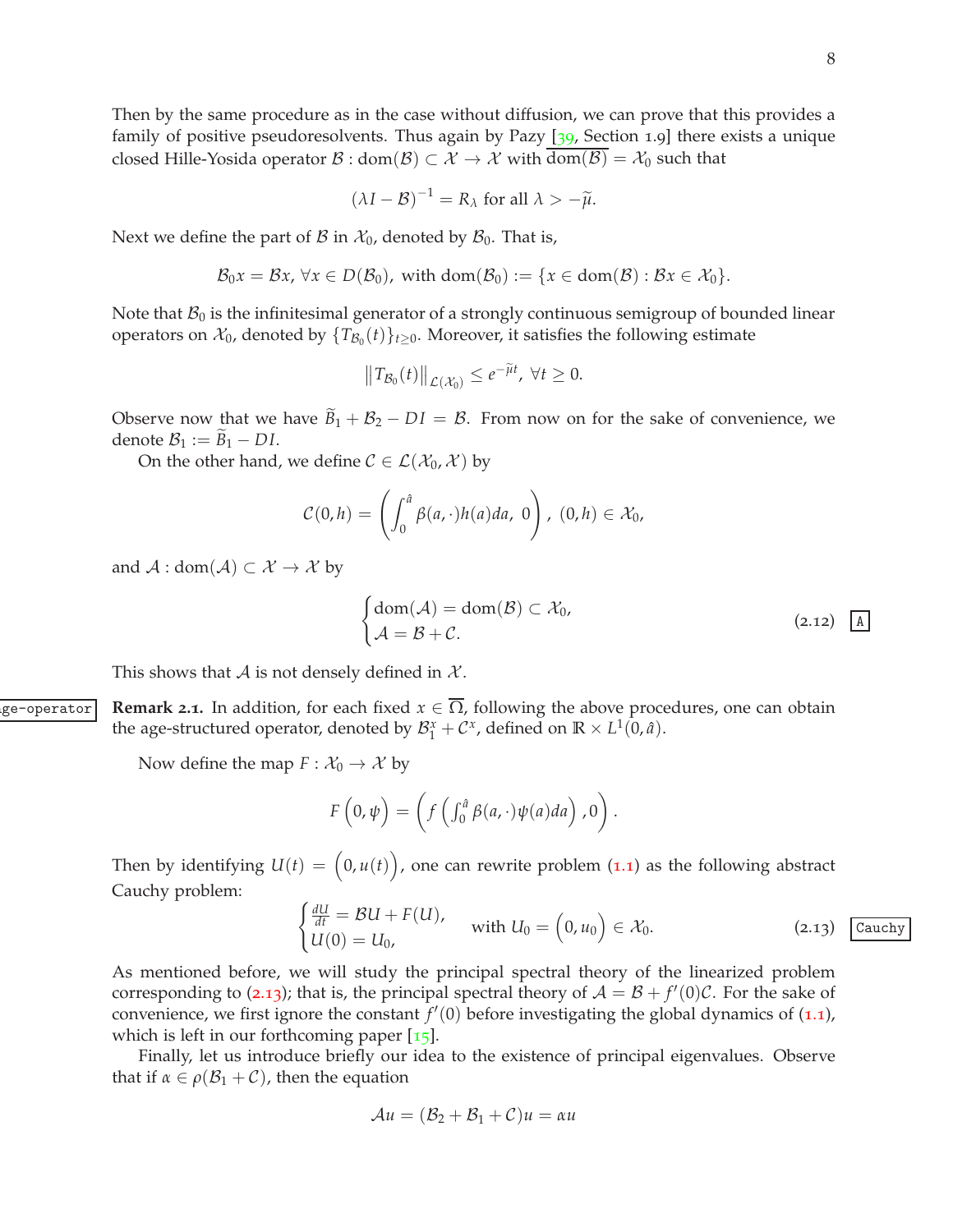$$
\mathcal{B}_2(\alpha I - \mathcal{B}_1 - \mathcal{C})^{-1}v = v
$$

has nontrivial solutions in X. Next on one hand, we will prove that A is a positive and compact perturbation of  $\mathcal{B}_1 + \mathcal{C}$  (see Appendix for precise definitions). On the other hand, we will provide some relatively easy to verify and general sufficient conditions for  $s(\mathcal{A}) > s(\mathcal{B}_1 + \mathcal{C})$ . Finally we apply the theory of resolvent positive operators with their perturbations to study the existence of principal eigenvalues of our problem.

Before ending this section, we would like to mention that the well-posedness of the Cauchy problem (2.[13](#page-7-1)) has been investigated in an abstract setting by the theory of integrated semigroups, see Thieme  $[52,54]$  $[52,54]$  $[52,54]$  $[52,54]$  $[52,54]$ , and in particular Magal and Ruan  $[32]$  $[32]$  $[32]$  in a more general framework where the operators are neither densely-defined nor of Hille-Yosida type, for example in  $L^p$ spaces with  $p > 1$ . Here we focus on the principal spectral theory and global dynamics.

### <span id="page-8-0"></span>**3 Preliminaries**

eliminaries

In this section we present some necessary propositions and lemmas to 1) establish the existence of the spectral bounds of  $\mathcal{B}_1 + \mathcal{C}$  and  $\mathcal{A}$  which correspond to the evolution families without diffusion  $(\{\Pi(\tau, a)\}_{0 \leq \tau \leq a \leq \hat{a}})$  and with diffusion  $(\{\mathcal{U}(\tau, a)\}_{0 \leq \tau \leq a \leq \hat{a}})$  respectively; 2) show that A is a positive and compact perturbation of  $B_1 + C$ . We emphasize that the following results hold for both  $X = C(\overline{\Omega})$  and  $X = L^1(\Omega)$  if we do not indicate what X is exactly. Moreover, we define the intervals *V* and  $\tilde{V}$  as follows,

<span id="page-8-2"></span>
$$
V = \begin{cases} \mathbb{R}, & \text{if } \hat{a} < \infty, \\ (-D - \widetilde{\mu}, \infty), & \text{if } \hat{a} = \infty. \end{cases} \text{ and } \widetilde{V} = \begin{cases} \mathbb{R}, & \text{if } \hat{a} < \infty, \\ (-D\lambda^0 - \widetilde{\mu}, \infty), & \text{if } \hat{a} = \infty. \end{cases}
$$
 (3.1) [Interval]

Here 0 <  $λ$ <sup>0</sup> < 1 is the principal eigenvalue of  $−K + I$  associated with a positive eigenfunction  $\varphi_0 \in C(\overline{\Omega})$  (see García-Melián and Rossi [[22](#page-47-2), Theorem 2.1]).

In order to deal with the case  $\hat{a} = +\infty$ , we provide the following additional assumption throughout this section.

<span id="page-8-1"></span>**Assumption 3.1.** Denote  $\overline{\pi}(a) = e^{-\int_0^a \overline{\mu}(s)ds}$ . If  $\hat{a} = \infty$ , we assume that there exists a real number  $\lambda \in V$  such that

$$
\widehat{R} := \int_0^\infty \underline{\beta}(a) e^{-(\widehat{\lambda}+D)a} \overline{\pi}(a) da > 1.
$$

<span id="page-8-4"></span>rkk **Remark 3.2.** Note that coupling the above Assumption [3](#page-8-1).1 together with Assumption [1](#page-40-3).2-(iv) this ensures that when  $\hat{a} = \infty$  then we have for all  $x \in \mathbb{R}^N$ :

$$
1 < \widehat{R} \le \int_0^\infty \beta(a, x) e^{-(\widehat{\lambda} + D)a} \pi(0, a, x) da.
$$

<span id="page-8-3"></span>This property will be used below to construct principal eigenvectors for any given and fixed  $x \in \mathbb{R}^N$ .

 $\vert$  mu2 **Remark [3](#page-8-1).3.** Assumption 3.1 is employed to guarantee the existence of spectral bound of  $s(B_1 + B_2)$  $\mathcal{C}$ ). Moreover, by setting

$$
\widetilde{\lambda} := \widehat{\lambda} + D - D\lambda^0,
$$

Assumption [3](#page-8-1).1 reads as follows: there exists a number  $\tilde{\lambda} \in \tilde{V}$  such that

$$
\widehat{R} = \int_0^\infty \underline{\beta}(a) e^{-(\widetilde{\lambda} + D\lambda^0)a} \overline{\pi}(a) da > 1.
$$

Later, we will see that this new condition  $\widehat{R} > 1$  is used to obtain the existence of spectral bound of  $s(A)$  when  $\hat{a} = +\infty$ .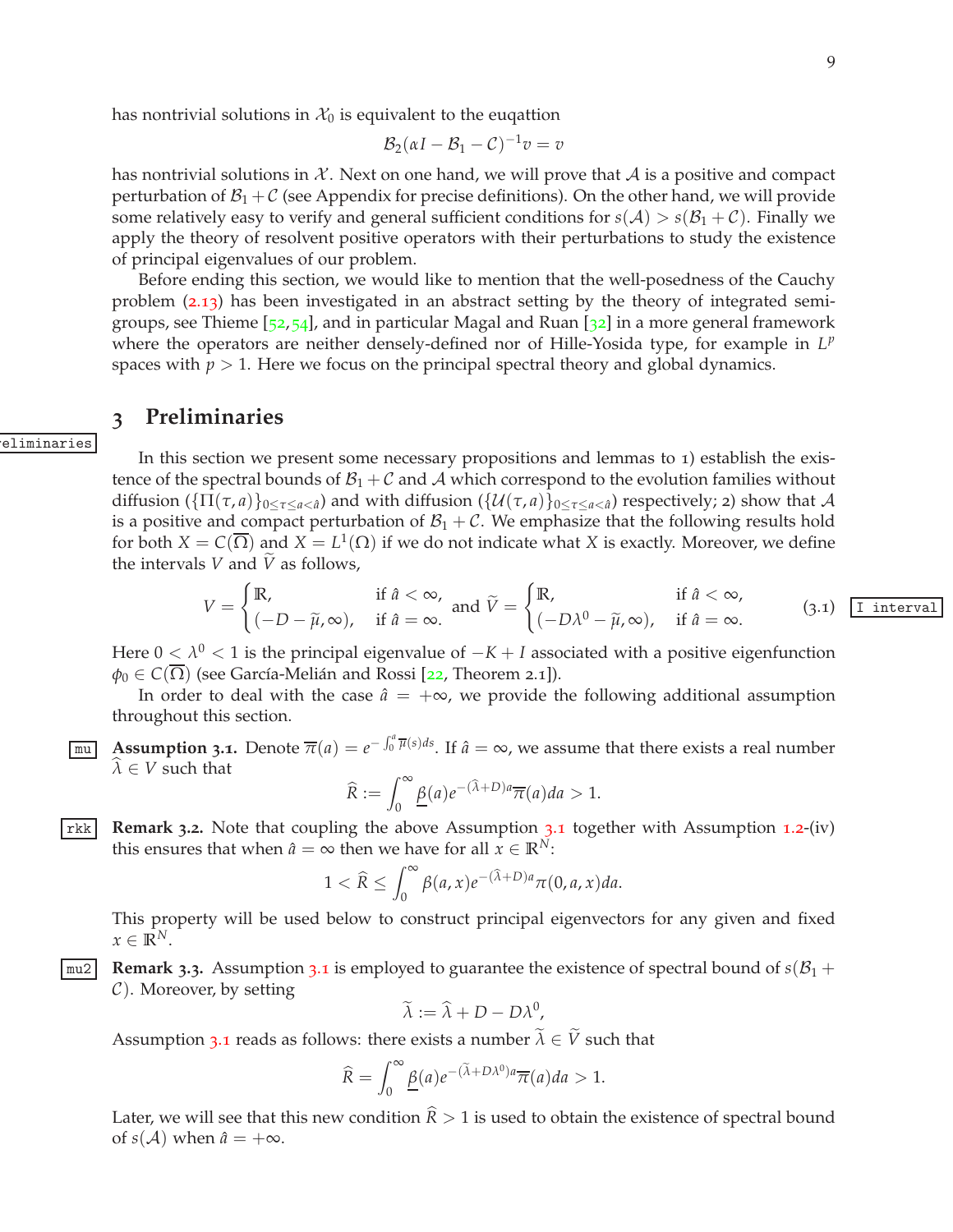# <span id="page-9-0"></span>**3.1 Characterization of**  $s(B_1 + C)$

Now recalling that the functions  $\{\pi(\tau,a,x)\}_{0\leq \tau\leq a<\hat{a},x\in\overline{\Omega}}$  given in ([2](#page-5-1).4), we define for  $\alpha\in V$  a continuous function  $G_{\alpha} : \overline{\Omega} \to \mathbb{R}$  by

<span id="page-9-4"></span>
$$
G_{\alpha}(x) = \int_0^{\hat{a}} \beta(a,x) e^{-(\alpha+D)a} \pi(0,a,x) da, \ \forall x \in \overline{\Omega}.
$$
 (3.2)

We also consider for  $\alpha \in V$  a multiplication operator  $\mathcal{G}_{\alpha} \in \mathcal{L}(X)$  given by

<span id="page-9-1"></span>
$$
[\mathcal{G}_{\alpha}g](x) = G_{\alpha}(x)g(x), g \in X.
$$
 (3.3)

<span id="page-9-3"></span>Then the following proposition holds.

rGalpha **Proposition 3.4.** *Under Assumption 3.[1](#page-8-1), there exists α* ∗∗ ∈ *V satisfying the equation*

<span id="page-9-2"></span>
$$
\max_{x \in \overline{\Omega}} G_{\alpha^{**}}(x) = \max_{x \in \overline{\Omega}} \int_0^{\hat{a}} \beta(a, x) e^{-(\alpha^{**} + D)a} \pi(0, a, x) da = 1.
$$
 (3.4)  $\boxed{\max}$ 

*Moreover,*  $B_1 + C$  *is a resolvent positive operator with*  $s(B_1 + C) = \alpha^{**}$  *and* 

$$
r\left(\mathcal{G}_{\alpha^{**}}\right) = r\left(\int_0^{\hat{a}} \beta(a, \cdot)e^{-(\alpha^{**}+D)a}\Pi(0, a)da\right) = 1.
$$
 (3.5)  $\boxed{\text{rg}}$ 

*Proof.* Observe that for  $\alpha \in \rho(\mathcal{B}_1)$  the operator  $\alpha I - \mathcal{B}_1 - \mathcal{C}$  is invertible if and only if the operator  $I - C(\alpha I - \mathcal{B}_1)^{-1}$  is invertible. In that case, we have

$$
(\alpha I - \mathcal{B}_1 - \mathcal{C})^{-1} = (\alpha I - \mathcal{B}_1)^{-1} \left[ I - \mathcal{C}(\alpha I - \mathcal{B}_1)^{-1} \right]^{-1}.
$$

We now compute the inverse of  $I - C(\alpha I - \mathcal{B}_1)^{-1}$ . To this aim choose  $\alpha \in \rho(\mathcal{B}_1)$  and for some  $(\eta, \varphi), (\widehat{\eta}, \widehat{\varphi}) \in \mathcal{X}$  consider

$$
(\widehat{\eta}, \widehat{\varphi}) = \left[I - C(\alpha I - \mathcal{B}_1)^{-1}\right](\eta, \varphi).
$$

First we define

$$
(0, \phi) = (\alpha I - \mathcal{B}_1)^{-1}(\eta, \varphi).
$$

It follows that

$$
\widehat{\varphi} = \varphi
$$
 and  $\widehat{\eta} = \eta - \int_0^{\widehat{a}} \beta(a, \cdot) \phi(a) da$ .

Next recall from ([2](#page-5-2).6) that one has

$$
\phi(a) = e^{-(\alpha+D)a} \Pi(0, a)\eta + \int_0^a e^{-(\alpha+D)(a-s)} \Pi(s, a)\varphi(s)ds.
$$

It follows that

$$
\eta - \int_0^{\hat{a}} \beta(s, \cdot) e^{-(\alpha + D)s} \Pi(0, s) \eta ds
$$
  
= 
$$
\int_0^{\hat{a}} \beta(s, x) \int_0^s e^{-(\alpha + D)(s - \tau)} \Pi(\tau, s) \widehat{\varphi}(\tau) d\tau ds + \widehat{\eta},
$$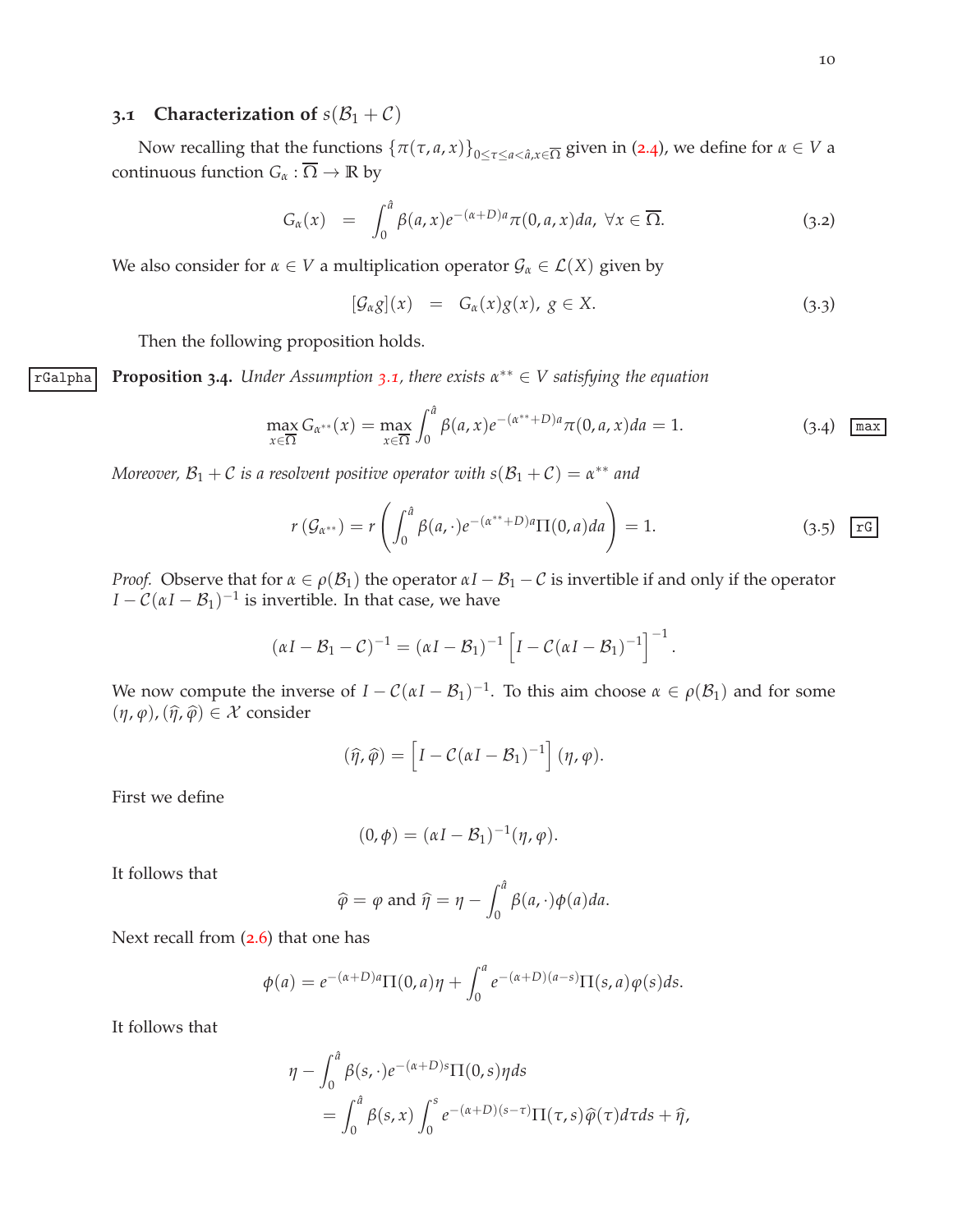11

which is equivalent to

$$
(I - \mathcal{G}_{\alpha})\eta = \int_0^{\hat{a}} \beta(s, \cdot) \int_0^s e^{-(\alpha + D)(s - \tau)} \Pi(\tau, s) \widehat{\varphi}(\tau) d\tau ds + \widehat{\eta}, \tag{3.6}
$$

where  $\mathcal{G}_{\alpha}$  is defined in ([3](#page-9-1).3). Thus if  $1 \in \rho(\mathcal{G}_{\alpha})$  for  $\alpha \in V$ , then

$$
\eta = (I - \mathcal{G}_{\alpha})^{-1} \left[ \int_0^{\hat{a}} \beta(s, \cdot) \int_0^s e^{-(\alpha + D)(s - \tau)} \Pi(\tau, s) \widehat{\varphi}(\tau) d\tau ds + \widehat{\eta} \right], \tag{3.7}
$$

which implies that

<span id="page-10-0"></span>
$$
(\eta, \varphi) = \left[I - C(\alpha I - B_1)^{-1}\right]^{-1} (\widehat{\eta}, \widehat{\varphi})
$$
  
= 
$$
\left((I - \mathcal{G}_{\alpha})^{-1} \left[\int_0^{\widehat{\theta}} \beta(s, \cdot) \int_0^s e^{-(\alpha + D)(s - \tau)} \Pi(\tau, s) \widehat{\varphi}(\tau) d\tau ds + \widehat{\eta}\right], \widehat{\varphi}\right).
$$
 (3.8)

It follows that  $\alpha \in \rho(\mathcal{B}_1 + \mathcal{C})$  and thus  $(\alpha I - \mathcal{B}_1 - \mathcal{C})^{-1}$  exists. Now we have shown that

$$
\alpha \in \rho(\mathcal{B}_1 + \mathcal{C}) \cap V \Leftrightarrow \alpha \in V \text{ and } 1 \in \rho(\mathcal{G}_\alpha),
$$

thus the problem is inverted into finding such  $\alpha \in V$  satisfying  $1 \in \rho(\mathcal{G}_\alpha)$ .

Observe that  $\mathcal{G}_{\alpha}$  is actually a positive multiplication operator in *X*, thus its spectrum is quite clear (for example see Liang et al.  $[31,$  $[31,$  $[31,$  Proposition 2.7]), that is

$$
\sigma(\mathcal{G}_{\alpha}) = \left[\min_{x \in \overline{\Omega}} G_{\alpha}(x), \, \max_{x \in \overline{\Omega}} G_{\alpha}(x)\right],
$$

where min<sub> $x \in \overline{\Omega} G_{\alpha}(x)$  and max $\overline{G_{\alpha}(x)}$  satisfy the following equations respectively</sub>

$$
\min_{x \in \overline{\Omega}} G_{\alpha}(x) = \min_{x \in \overline{\Omega}} \int_0^{\hat{a}} \beta(a, x) e^{-(\alpha + D)a} \pi(0, a, x) da
$$

and

$$
\max_{x \in \overline{\Omega}} G_{\alpha}(x) = \max_{x \in \overline{\Omega}} \int_0^{\hat{a}} \beta(a, x) e^{-(\alpha + D)a} \pi(0, a, x) da.
$$

Observe that for any  $x \in \overline{\Omega}$ ,  $\alpha \to G_{\alpha}(x)$  is decreasing with respect to  $\alpha \in V$  from  $\infty$  to 0 when  $\hat{a} < \infty$ , and from  $\lim_{h \to 0}$  $\lim_{\alpha \to -D-\tilde{\mu}} G_{\alpha}(x) \ge \hat{R} > 1$  to 0 when  $\hat{a} = \infty$  respectively, due to Assumption [3](#page-8-1).1. It follows from  $\alpha \in \rho(\mathcal{B}_1 + \mathcal{C}) \cap V \Leftrightarrow \alpha \in V$  and  $1 \in \rho(\mathcal{G}_\alpha)$  that  $(\alpha^{**}, \infty) \subset \rho(\mathcal{B}_1 + \mathcal{C})$ , where  $\alpha^{**}$ satisfies the following equation

$$
\max_{x \in \overline{\Omega}} G_{\alpha^{**}}(x) = \max_{x \in \overline{\Omega}} \int_0^{\hat{a}} \beta(a, x) e^{-(\alpha^{**}+D)a} \pi(0, a, x) da = 1.
$$

Hence the result ([3](#page-9-2).4) is desired,  $s(\mathcal{B}_1 + \mathcal{C}) = \alpha^{**} > -D - \tilde{\mu}$ . In addition,  $\mathcal{B}_1 + \mathcal{C}$  is resolvent positive due to the fact that  $(\alpha I - \beta_1 - C)^{-1}$  is positive by ([3](#page-10-0).8) and  $\rho(\beta_1 + C)$  contains a ray  $(\alpha^{**}, \infty)$ . Hence the proof is done.  $\Box$ 

<span id="page-10-1"></span>**Remark 3.5.** Since  $B_1 + C$  is resolvent positive, we have  $r((\alpha I - B_1 - C)^{-1}) = (\alpha - s(B_1 + C))^{-1}$ for all  $\alpha > s(\mathcal{B}_1 + \mathcal{C})$  by Corollary [A.](#page-41-0)5. Now let  $(\mathcal{B}_1 + \mathcal{C})_0$  be the part of  $\mathcal{B}_1 + \mathcal{C}$  in  $\mathcal{X}_0$ . It generates a positive  $C_0$ -semigroup  $\{T_{(\mathcal{B}_1+\mathcal{C})_0}(t)\}_{t\geq 0}$  on  $\mathcal{X}_0$ . Since  $\mathcal{B}_1+\mathcal{C}$  is resolvent positive, by Thieme [[52](#page-49-6), Proposition 2.4], we know that  $s(\mathcal{B}_1 + \mathcal{C}) = s((\mathcal{B}_1 + \mathcal{C})_0) = \omega(T_{(\mathcal{B}_1 + \mathcal{C})_0})$  when  $X = L^1(\Omega)$ , since now X is an abstract L space, where  $\omega(T)$  denotes the growth bound of  ${T(t)}_{t>0}$ , see Definition [A.](#page-40-5)3 in Appendix.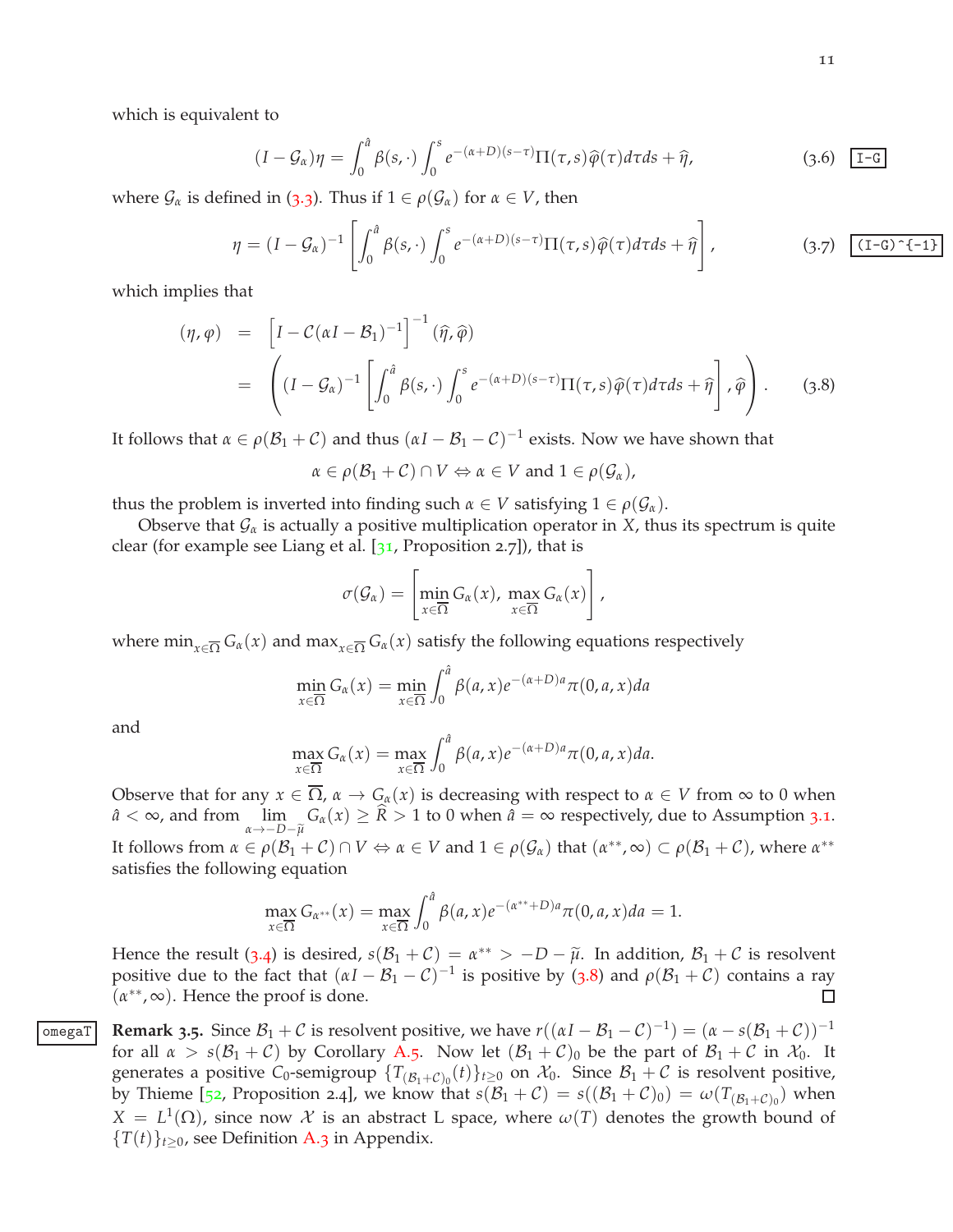#### <span id="page-11-0"></span>**3.2 Characterization of**  $s(A)$

Next we will prove that  $A$  is resolvent positive and provide a precise characterization of its spectral bound  $s(A)$ . Recall that  $\{U(\tau,a)\}_{0\leq \tau\leq a\leq \hat{a}}$  is defined in ([2](#page-6-2).9) and let us define for  $\lambda \in V$ (see ([3](#page-8-2).1) for the definition of  $\tilde{V}$ ) a operator  $\mathcal{M}_{\lambda} \in \mathcal{L}(X)$  by

$$
\mathcal{M}_{\lambda}\eta = \int_0^{\hat{a}} \beta(a, \cdot)e^{-\lambda a} \mathcal{U}(0, a)\eta \, da, \,\forall \eta \in X. \tag{3.9}
$$
 *Glambda*

<span id="page-11-3"></span>Then the following proposition holds.

**Example [1](#page-8-1)5 Proposition 3.6.** *Under Assumption* 3.1, *there exists*  $\lambda_0 \in \tilde{V}$  *such that* 

$$
r(\mathcal{M}_{\lambda_0}) = r\left(\int_0^{\hat{a}} \beta(a, \cdot)e^{-\lambda_0 a} \mathcal{U}(0, a) da\right) = 1.
$$
 (3.10)  $\boxed{rM}$ 

*Moreover, the operator* A *is resolvent positive and its spectral bound satisfies*  $s(A) = \lambda_0$ *.* 

*Proof.* Consider the resolvent equation

$$
(0,\phi)=(\lambda I-\mathcal{A})^{-1}(\eta,\varphi),\,\forall(\eta,\varphi)\in\mathcal{X},\,\lambda\in\rho(\mathcal{A}),
$$

following the same procedure in Proposition [3](#page-9-3).4, we can obtain

<span id="page-11-2"></span>
$$
[(\lambda I - A)^{-1}(\eta, \varphi)](a)
$$
  
=  $(0, e^{-\lambda a}U(0, a)(I - M_{\lambda})^{-1} \left[ \int_0^a \beta(s, \cdot) \int_0^s e^{-\lambda(s-\tau)}U(\tau, s)\varphi(\tau)d\tau ds + \eta \right]$   
+  $\int_0^a e^{-\lambda(a-\tau)}U(\tau, a)\varphi(\tau)d\tau).$  (3.11)

It follows that  $\lambda \in \rho(\mathcal{A}) \cap \tilde{V} \Leftrightarrow \lambda \in \tilde{V}$  and  $1 \in \rho(\mathcal{M}_{\lambda})$ . Now define (recalling Assumption [3](#page-8-1).1) and Remark [3](#page-8-3).3)

$$
\mathcal{C}_{\lambda} = \int_0^{\hat{a}} \underline{\beta}(a) e^{-\lambda a} \overline{\pi}(a) e^{D(K-1)a} da \in \mathcal{L}(X).
$$

Then we have  $\mathcal{M}_{\lambda} \geq \mathcal{C}_{\lambda}$  in the positive operator sense.

Now we claim that  $r(M_\lambda)$  is decreasing and log-convex (and thus continuous) with respect to the parameter  $\lambda \in V$ .

**Convex Claim** 3.7.  $r(M_{\lambda})$  *is decreasing and log-convex with respect to*  $\lambda \in \tilde{V}$ .

<span id="page-11-1"></span>For now let us assume that the claim is true. On the other hand, from Theorem 2.2(v) in  $[27]$  $[27]$  $[27]$ there exists a unique simple real value  $\lambda_1$  such that  $r(C_{\lambda_1}) = 1$  for  $\hat{a} < \infty$ , and for  $\hat{a} = \infty$  due to Assumption [3](#page-8-3).1 and Remark 3.3. Moreover, one also has

$$
\lambda_1 = \omega - D\lambda^0
$$
 with  $\int_0^{\hat{a}} \underline{\beta}(a) e^{-\omega a} \overline{\pi}(a) da = 1.$ 

Therefore, by the theory of positive operators (see Marek  $[34]$  $[34]$  $[34]$ ),

$$
r(\mathcal{M}_{\lambda_1}) \geq r(\mathcal{C}_{\lambda_1}) = 1.
$$

Moreover, one has  $\lim_{\lambda\to\infty}r(\mathcal{M}_\lambda)=0$ . Since  $\lambda\to r(\mathcal{M}_\lambda)$  is continuous and decreasing by Claim [3](#page-11-1).7, there exists a real  $\lambda_0 \geq \lambda_1$  such that  $r(\mathcal{M}_{\lambda_0}) = 1$ .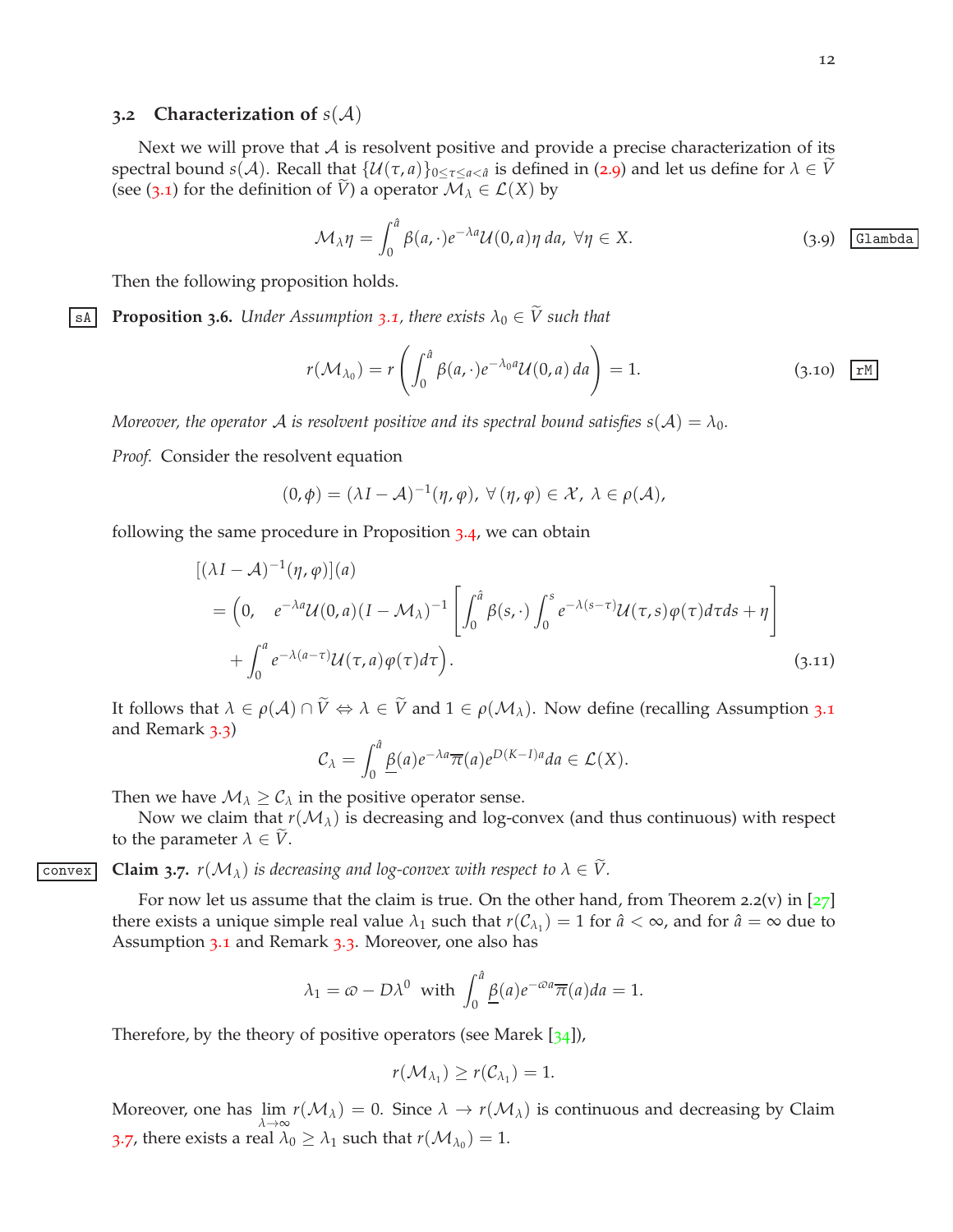Next we prove that  $\lambda_0$  is unique. Assume that there is  $\lambda_\zeta < \lambda_\mu$  such that  $r(\mathcal{M}_{\lambda_\zeta}) = r(\mathcal{M}_{\lambda_\mu}) = 0$ 1. Since  $\lambda \to r(\mathcal{M}_\lambda)$  is decreasing and log-convex by Claim [3](#page-11-1).7, it follows that  $r(\mathcal{M}_\lambda) = 1$  for all  $\lambda \geq \lambda_c$ . This contradicts the fact that  $r(\mathcal{M}_{\lambda}) \to 0$  as  $\lambda \to \infty$ . Thus there is a unique  $\lambda_0 \in \mathbb{R}$ such that  $r(\mathcal{M}_{\lambda_0}) = 1$ . This is equivalent to the uniqueness of  $\lambda_0$ . Moreover, we have shown that the mapping  $\lambda \to r(\mathcal{M}_\lambda)$  is either strictly decreasing on the interval  $\tilde{V}$  or strictly decreasing on some interval  $(-D\lambda^0 - \tilde{\mu}, \lambda_2)$  with  $r(\mathcal{M}_\lambda) = 0$  for all  $\lambda \geq \lambda_2$ . In addition, since  $\mathcal{M}_\lambda$  is positive,  $1 = r(\mathcal{M}_{\lambda_0}) \in \sigma(\mathcal{M}_{\lambda_0}) \neq \emptyset$ , which implies that  $\lambda_0 \in \sigma(\mathcal{A})$ , thus  $\sigma(\mathcal{A}) \neq \emptyset$ .

In addition, for any  $\lambda \in \mathbb{R}$ , when  $\lambda > \lambda_0$  we have  $r(\mathcal{M}_{\lambda}) < r(\mathcal{M}_{\lambda_0}) = 1$ , and thus  $(I (\mathcal{M}_\lambda)^{-1}$  exists. It follows that  $\lambda \in \rho(\mathcal{A})$  when  $\lambda > \lambda_0$ , which implies that  $\rho(\mathcal{A})$  contains a ray  $(\lambda_0, \infty)$  and  $(\lambda I - A)^{-1}$  is obviously a positive operator by (3.[11](#page-11-2)) for all  $\lambda > \lambda_0$ . Thus A is a resolvent positive operator.

Finally  $\lambda_0$  is larger than any other real spectral value in  $\sigma(A)$ . It follows that

$$
\lambda_0 = s_{\mathbb{R}}(\mathcal{A}) := \sup \{ \lambda \in \mathbb{R}; \lambda \in \sigma(\mathcal{A}) \}.
$$

Now we have known that A is a resolvent positive operator. But since  $\mathcal X$  is a Banach space with a normal and generating cone  $\mathcal{X}^+$  defined in Section [2](#page-4-0) and  $s(\mathcal{A}) \geq \lambda_0 > -\infty$  due to  $\lambda_0 \in \sigma(\mathcal{A})$ , we can conclude from Theorem [A.](#page-41-1)4 that  $s(A) = s_{\mathbb{R}}(A) = \lambda_0$ . Hence the proof is complete.  $\Box$ 

Now let us prove the above claim.

*Proof of Claim [3](#page-11-1).7.* We use the generalized Kingman's theorem from Kato [[28](#page-47-8)] to show it. First claim that  $\lambda \to M_\lambda$  is completely monotonic. Then,  $\lambda \to r(M_\lambda)$  is decreasing and super-convex by Thieme  $[53,$  $[53,$  $[53,$  Theorem 2.5] and hence log-convex. By the definition from Thieme  $[53]$ , an infinitely often differentiable function *f* : (∆, ∞) → *Z*<sup>+</sup> is called *completely monotonic* if

$$
(-1)^n f^{(n)}(\lambda) \in Z_+, \,\forall \lambda > \Delta, n \in \mathbb{N},
$$

where  $Z_+$  is a normal and generating cone of an ordered Banach space *Z* and  $(\Delta, \infty)$  is the domain of *f*. A family  ${F_{\lambda}}_{\lambda \in \Lambda}$  of positive operators on *Z* is called *completely monotonic* if  $f(\lambda) = F_{\lambda}x$  is completely monotonic for every  $x \in Z_{+}$ .

For our case,  $M_\lambda$  is indeed infinitely often differentiable with respect to  $\lambda \in \tilde{V}$  and

$$
(-1)^n \mathcal{M}_{\lambda}^{(n)} \phi = \int_0^{\hat{a}} \beta(a, \cdot) a^n e^{-\lambda a} \mathcal{U}(0, a) \phi da \in X_+, \ \lambda \in \widetilde{V}, n \in \mathbb{N}, \phi \in X_+.
$$

<span id="page-12-0"></span>Thus, our result follows.

**Remark [3](#page-10-1).8.** (i) As Remark 3.5 shown, for all  $\lambda > s(\mathcal{A})$  one has  $r((\lambda I - \mathcal{A})^{-1}) = (\lambda - s(\mathcal{A}))^{-1}$ . Let  $\mathcal{A}_0$  be the part of  $\mathcal A$  in  $\mathcal X_0$ . Then it generates a positive  $C_0$ -semigroup  $\{T_{\mathcal A_0}(t)\}_{t\geq 0}$  on  $\mathcal X_0$ . Since *A* is also resolvent positive, we have  $s(A) = s(A_0) = \omega(T_{A_0})$  when  $X = L^1(\Omega)$ .

(ii) Note that we have  $s(A) \ge s(\mathcal{B}_1 + \mathcal{C})$  now. In fact, A is resolvent positive from Proposition [3](#page-11-3).6 and thus Theorem [A.](#page-41-2)7 applies to rule out the case  $s(A) < s(B_1 + C)$ . But we cannot obtain the strict relation, i.e.  $s(A) > s(\mathcal{B}_1 + \mathcal{C})$ , even if  $e^{-Da} \Pi(0, a) f$  is strictly smaller than  $\mathcal{U}(0, a) f$ in  $L^1((0, \hat{a}), X)$  for any  $f \in X$ , because  $\alpha^{**}$  and  $\lambda_0$  are obtained by taking the spectral radii of the operators equal to 1, where a limit process occurs in which the strict relation may not be preserved. However, if  $r(G_\alpha)$  and  $r(M_\lambda)$  are eigenvalues of  $G_\alpha$  and  $M_\lambda$  respectively, we could obtain the strict relation, see Marek  $[34,$  $[34,$  $[34,$  Theorem 4.3], which is the Frobenius theory for positive operators.

$$
\Box
$$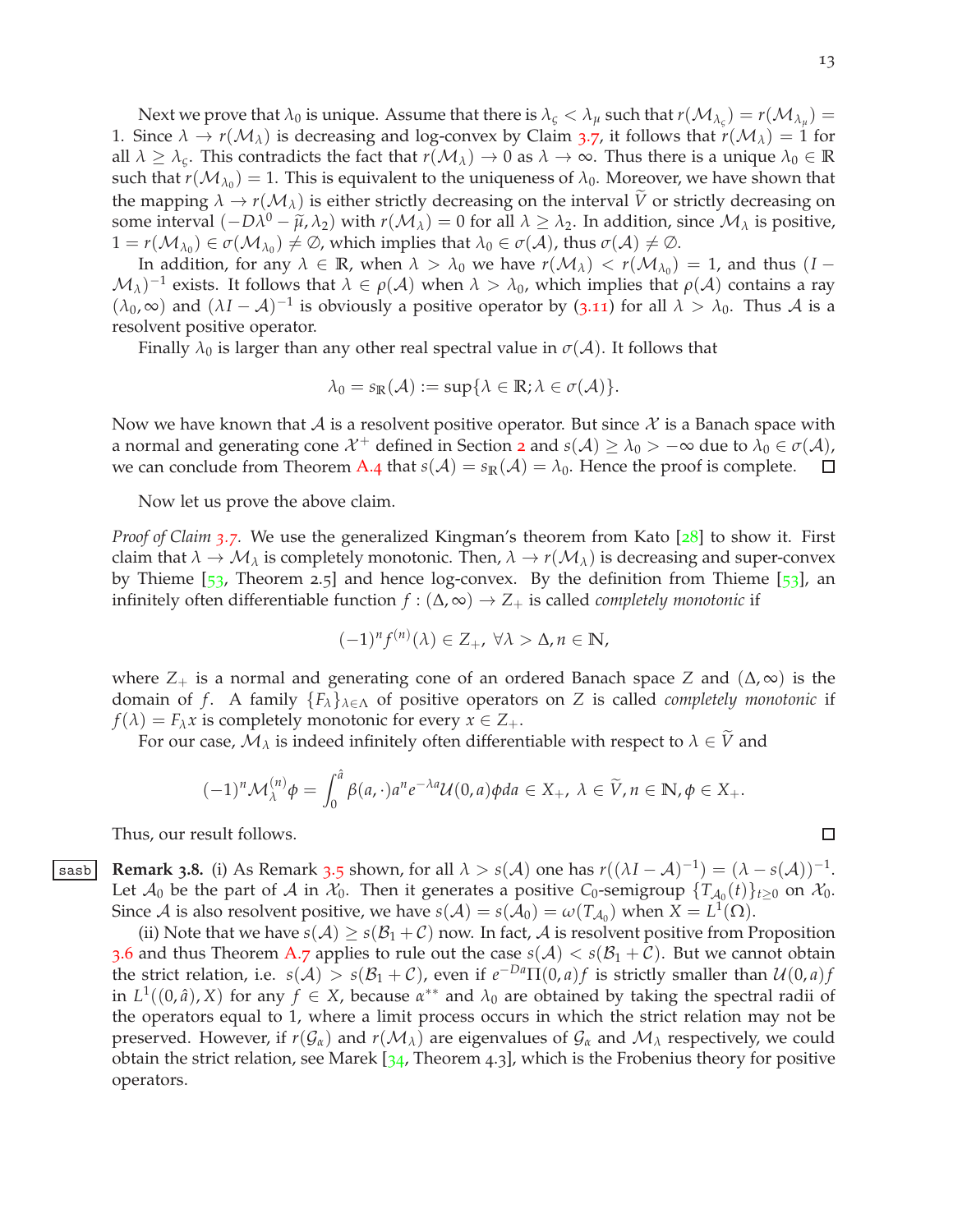## <span id="page-13-0"></span>**3.3 A Special Case:**  $s(A) > s(B_1 + C)$

Next, we give a special case where  $s(A) > s(B_1 + C)$  holds.

**SASE** Proposition 3.9. Assume that  $\mu(a, x) \equiv \mu(a)$  and  $\beta(a, x) \equiv \beta(a)$ , then one has  $s(A) > s(B_1 + C)$ .

<span id="page-13-8"></span>*Proof.* Note that when  $\mu(a, x) \equiv \mu(a)$  and  $\beta(a, x) \equiv \beta(a)$ ,  $s(\mathcal{B}_1 + \mathcal{C}) = \alpha^{**}$  and  $s(\mathcal{A}) = \lambda_0$  satisfies the following equations

<span id="page-13-2"></span>
$$
\int_0^{\hat{a}} \beta(a)e^{-\alpha^{**}a} e^{-Da} e^{-\int_0^a \mu(s)ds} da = 1
$$
\n(3.12)  $\boxed{\text{alpha}^{\text{h}}}$ 

and

<span id="page-13-5"></span>
$$
r(\mathcal{M}_{\lambda_0}) = r\left(\int_0^{\hat{a}} \beta(a)e^{-\lambda_0 a}e^{-\int_0^a \mu(s)ds}e^{D(K-1)a}da\right) = 1,
$$
 (3.13) lambda0

respectively. Further, in Kang et al. [[27](#page-47-9), Theorem 2.2 (v)] we have shown that  $\mathcal{M}_{\varpi-D\lambda^0}$  has an eigenvalue associated of 1 with an eigenfunction  $\phi_0 \in X_+ \setminus \{0\}$  and

<span id="page-13-4"></span>
$$
r(\mathcal{M}_{\varpi - D\lambda^{0}}) = 1, \tag{3.14}
$$

where  $\varphi$  is the principal eigenvalue of an age-structured operator; i.e.  $\varphi$  satisfies the following characteristic equation

<span id="page-13-3"></span>
$$
\int_0^{\hat{a}} \beta(a)e^{-\omega a}e^{-\int_0^a \mu(s)ds}da = 1.
$$
 (3.15) gamma

Now comparing (3.[12](#page-13-2)) with (3.[15](#page-13-3)) and (3.[14](#page-13-4)) with (3.[13](#page-13-5)), we have  $\alpha^{**} = \varpi - D$  while  $\lambda_0 =$  $\omega - D\lambda^0$ . Thanks to  $0 < \lambda^0 < 1$  one has that  $\lambda_0 > \alpha^{**}$ , which implies that  $s(\mathcal{A}) > s(\mathcal{B}_1 + \mathcal{C})$ .

**Remark 3.10.** In the above case when *β* and *µ* are independent of the spatial variable, age structure and nonlocal diffusion are completely decoupled, thus the spectrum becomes simpler. For instance,  $\mathcal{G}_\alpha$  becomes a scalar value instead of a multiplication operator, while for  $\mathcal{M}_\lambda$  by estimating the essential growth rate of nonlocal diffusion semigroup, one could obtain the spectral gap; i.e.  $r_e(\mathcal{M}_\lambda) < r(\mathcal{M}_\lambda)$ , and then use the generalized Krein-Rutman theorem (Edmunds et al. [[19](#page-47-4)], Nussbaum [[37](#page-48-2)], Zhang [[58](#page-49-7)]) to show that  $r(M_\lambda)$  becomes an eigenvalue of  $M_\lambda$ , the interested readers can refer to Kang et al. [[27](#page-47-9), Theorem 2.2 (v)]. Here  $r_e(A)$  denotes the essential spectral radius of *A*.

#### <span id="page-13-1"></span>**3.4 A Key Proposition**

Next we give a key proposition on the solvability of some equation without diffusion, which is important in studying the effects of the diffusion rate and diffusion range on the principal eigenvalues later. Consider the problem

<span id="page-13-6"></span>
$$
\begin{cases}\n\partial_a u(a,x) = -(\alpha + D)u(a,x) - \mu(a,x)u(a,x), & (a,x) \in (0,\hat{a}) \times \mathbb{R}^N, \\
u(0,x) = \int_0^{\hat{a}} \beta(a,x)u(a,x)da, & x \in \mathbb{R}^N.\n\end{cases}
$$
\n(3.16) [key]

<span id="page-13-9"></span>**Galphax Proposition [3](#page-8-1).11.** Let Assumption 3.1 hold. Then there exists a continuous function  $x \to \alpha(x) : \mathbb{R}^N \to$ **R** such that for any  $x \in \mathbb{R}^N$ , equation (3.[16](#page-13-6)) with  $\alpha = \alpha(x)$  has a positive solution  $a \to u(a, x) \in$  $W^{1,1}(0, a)$  *and* 

<span id="page-13-7"></span>
$$
\int_0^{\hat{a}} \beta(a,x) e^{-(\alpha(x)+D)a} \pi(0,a,x) da = 1, \ \forall x \in \mathbb{R}^N.
$$
 (3.17)  $\boxed{\text{G\_alpha}}$ 

*Moreover,*  $\alpha(x) \leq \alpha^{**}$  *for all*  $x \in \overline{\Omega}$ *, where*  $\alpha^{**}$  *is defined in* ([3](#page-9-2).4)*.*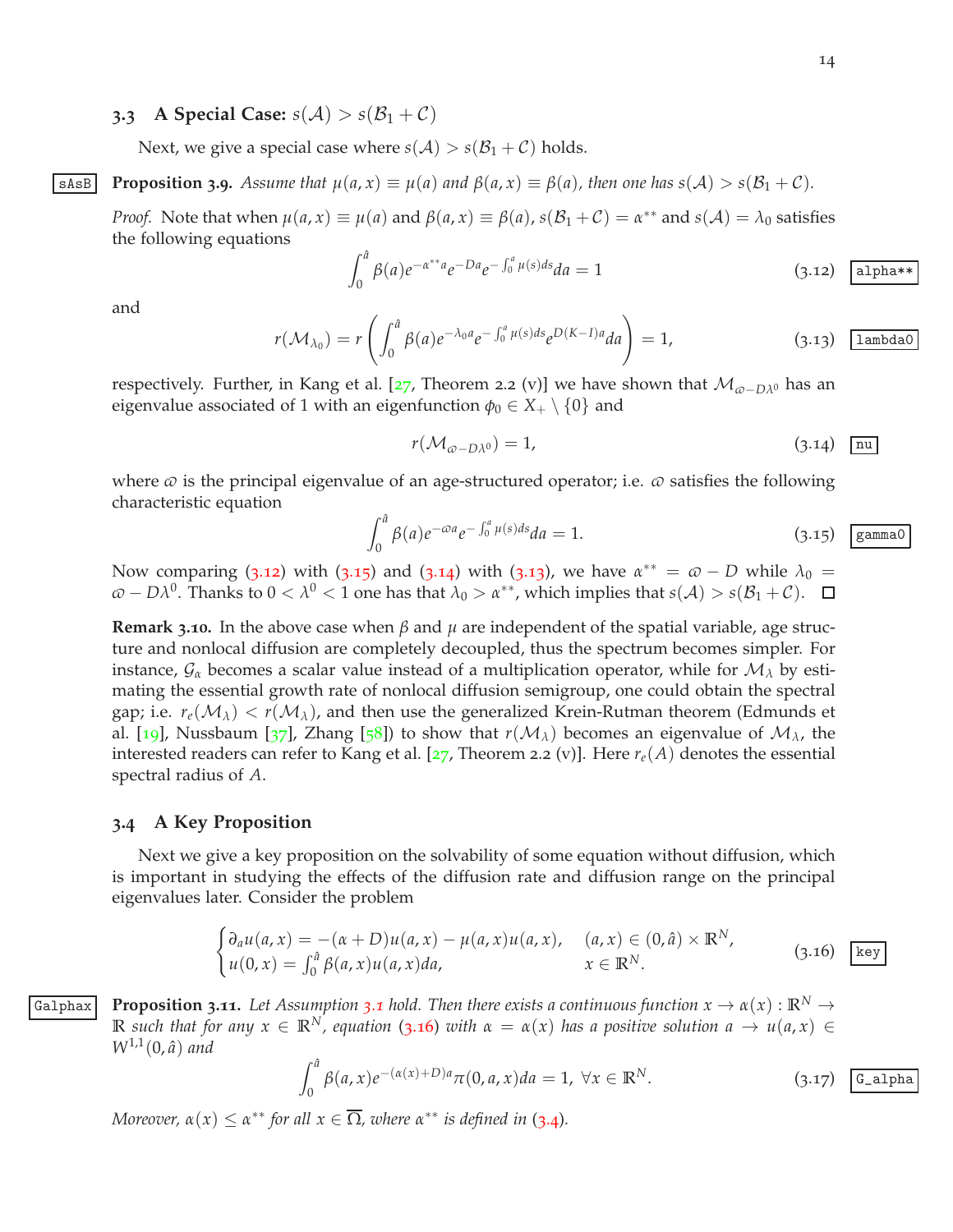*Proof.* Solving the first equation of (3.[16](#page-13-6)) explicitly, we obtain a positive solution

$$
u(a,\cdot)=e^{-(\alpha+D)a}\pi(0,a,\cdot)u(0,\cdot)
$$

provided  $u(0, x) > 0$ . Then plugging it into the integral initial condition we get that

$$
\int_0^{\hat{a}} \beta(a,x) e^{-(\alpha+D)a} \pi(0,a,x) da = 1.
$$

Now define

$$
G(\alpha, x) := \int_0^{\hat{a}} \beta(a, x) e^{-(\alpha + D)a} \pi(0, a, x) da.
$$

Observe that  $G: V \times \mathbb{R}^N \to (0,\infty)$  is continuously differentiable with respect to *α* and continuous with respect to *x* due to assumptions of *β* and *µ*, respectively, where *V* is defined in  $(3.1).$  $(3.1).$  $(3.1).$ 

Next using Assumption [3](#page-8-4).1 and the subsequent Remark 3.2, for any  $x \in \mathbb{R}^N$ , one has that

$$
\lim_{\alpha \to -\infty} G(\alpha, x) = \infty, \quad \lim_{\alpha \to \infty} G(\alpha, x) = 0, \text{ when } \hat{a} < \infty,
$$
\n
$$
\lim_{\alpha \to \hat{\lambda}} G(\alpha, x) > 1, \quad \lim_{\alpha \to \infty} G(\alpha, x) = 0, \text{ when } \hat{a} = \infty.
$$

Thus, for any  $x \in \mathbb{R}^N$ , thanks to the monotonicity of *G* with respect to *α*, there always exists a unique  $\alpha(x)$  such that (3.[17](#page-13-7)) holds. Moreover,

$$
\frac{\partial G(\alpha, x)}{\partial \alpha} = -\int_0^{\hat{a}} \beta(a, x) a e^{-(\alpha + D)a} \pi(0, a, x) da < 0, \ \forall x \in \mathbb{R}^N.
$$
 (3.18)

The continuity of *α* comes from implicit function theorem. In addition, one has that  $\alpha(x) \leq \alpha^{**}$ for  $x \in \overline{\Omega}$  by ([3](#page-9-2).4), since  $\alpha^{**} = \max_{x \in \overline{\Omega}} \alpha(x)$  due to the monotonicity of  $G_\alpha$  with respect to  $\alpha$ . Thus the proposition is proved. □

#### <span id="page-14-0"></span>**3.5 Compact Perturbation**

In this subsection we will show that A is a compact and positive perturbation of  $B_1 + C$ .

**Compact Proposition 3.12.** For any real  $\alpha > \alpha^{**}$ ,  $\mathcal{B}_2(\alpha I - \mathcal{B}_1 - \mathcal{C})^{-1}$  is a compact operator in X.

<span id="page-14-2"></span>*Proof.* We only prove the proposition in the case  $X = C(\overline{\Omega})$ , since  $L^1((0, a), C(\overline{\Omega})) \subset L^1((0, a), L^1(\Omega))$ . Let us choose a sequence  $\{(\eta_n, \psi_n)\}_{n \in \mathbb{N}} \subset \mathcal{X}$  with

$$
\|(\eta_n, \psi_n)\|_{\mathcal{X}} := \|\psi_n\|_{L^1((0,\hat{a}),X)} + \|\eta_n\|_{X} \leq 1, \text{ for any } n \in \mathbb{N}.
$$

By  $(3.8)$  $(3.8)$  $(3.8)$  we have for  $\alpha > \alpha^{**}$  that

$$
\mathcal{B}_2(\alpha I - \mathcal{B}_1 - \mathcal{C})^{-1}(\eta_n, \psi_n) = (0, \phi_n) = (0, DKg_{1n} + DKg_{2n}),
$$

where

<span id="page-14-1"></span>
$$
g_{1n}(a) = e^{-(\alpha+D)a} \Pi(0,a) (1 - \mathcal{G}_{\alpha})^{-1} \Big[ \int_0^{\hat{a}} \beta(s,\cdot) \int_0^s e^{-(\alpha+D)(s-\tau)} \Pi(\tau,s) \psi_n(\tau) d\tau ds + \eta_n \Big],
$$
  
\n
$$
g_{2n}(a) = \int_0^a e^{-(\alpha+D)(a-\tau)} \Pi(\tau,a) \psi_n(\tau) d\tau.
$$
\n(3.19)

Note that  $g_{1n}$  and  $g_{2n}$  are continuous with respect to  $a \in [0,\hat{a})$ , so is  $\phi_n$ . We split the proof into two parts: (a)  $\hat{a} < \infty$  and (b)  $\hat{a} = \infty$ .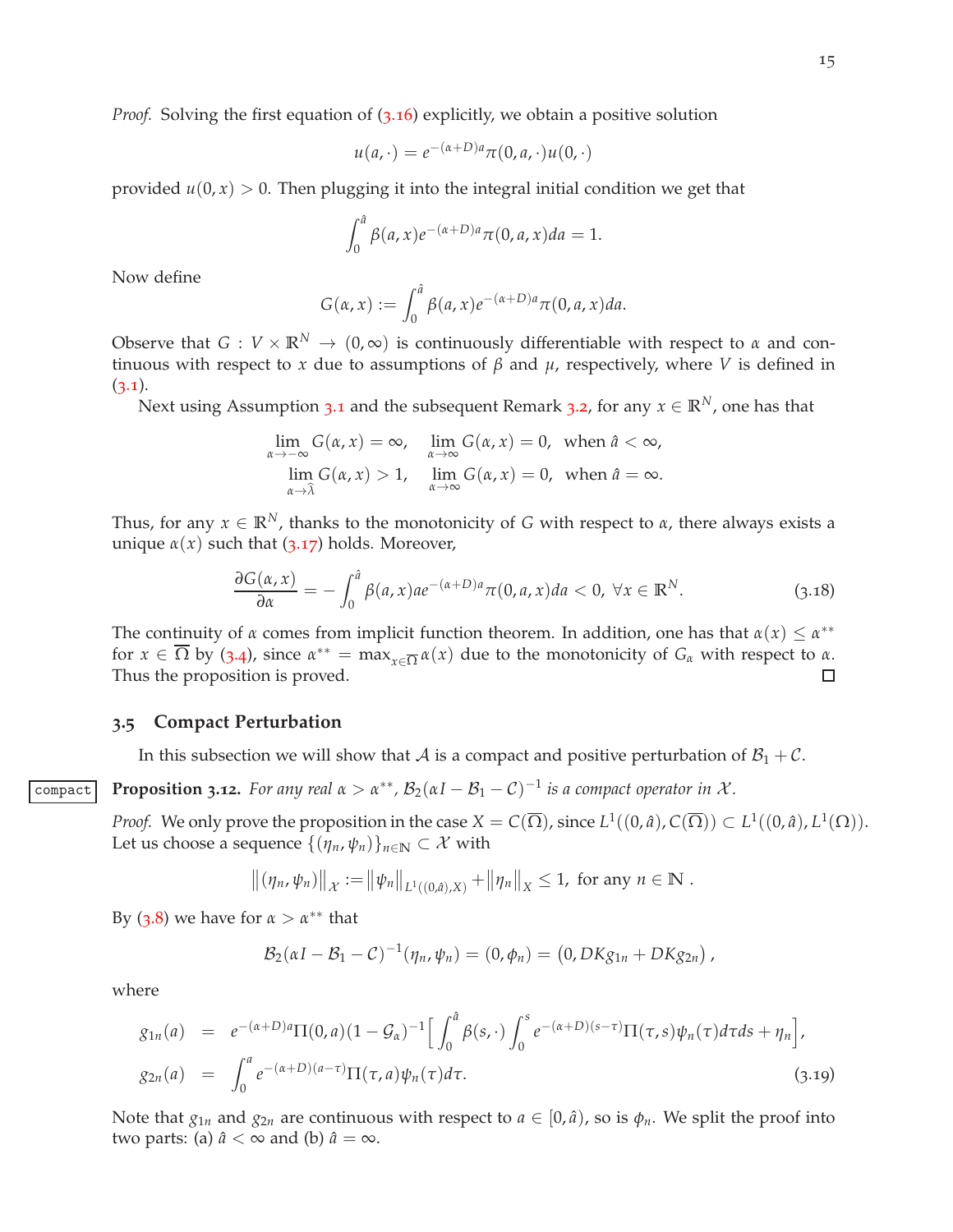**(a)**  $\hat{a} < \infty$ . Thanks to the presence of the continuous kernel *J*, one can obtain that the functions  $\{\phi_n(a) | (x)\}_{n \in \mathbb{N}}$  are equicontinuous with respect to  $x \in \overline{\Omega}$  for any  $a \in [0, \hat{a}]$ . It follows by Arzela-Ascoli theorem that  $\{\phi_n(a)\}_{n\in\mathbb{N}}$  is relatively compact in  $C(\overline{\Omega})$  for any  $a\in[0,\hat{a}]$ . Thus, for any  $0 \le a_1 < a_2 \le \hat{a}$ , we have that  $\{\int_{a_1}^{a_2} \phi_n(a) da\}_{n \in \mathbb{N}}$  is relatively compact in  $C(\overline{\Omega})$ .

Next observe that when  $\alpha > \alpha^{**}$ , one has

<span id="page-15-0"></span>
$$
\|g(\eta_n, \psi_n)\|_X := \left\| (1 - G_\alpha)^{-1} \Big[ \int_0^{\hat{a}} \beta(s, \cdot) \int_0^s e^{-(\alpha + D)(s - \tau)} \Pi(\tau, s) \psi_n(\tau) d\tau ds + \eta_n \Big] \right\|_X
$$
  
\n
$$
\leq C_\alpha \Big[ \int_0^{\hat{a}} \overline{\beta}(s) \int_0^s e^{-(\alpha + D)(s - \tau)} \|\Pi(\tau, s)\|_{\mathcal{L}(X)} \|\psi_n(\tau)\|_X d\tau ds + \|\eta_n\|_X \Big]
$$
  
\n
$$
\leq C_\alpha \Big[ \|\overline{\beta}\|_{L^\infty(0, \hat{a})} \int_0^{\hat{a}} \|\psi_n(\tau)\|_X d\tau \int_\tau^{\hat{a}} e^{-(\alpha + D + \widetilde{\mu})(s - \tau)} ds + \|\eta_n\|_X \Big]
$$
  
\n
$$
\leq C_\alpha \Big[ \frac{\|\overline{\beta}\|_{L^\infty(0, \hat{a})}}{\alpha + D + \widetilde{\mu}} \|\psi_n\|_{L^1((0, \hat{a}), X)} + \|\eta_n\|_X \Big]
$$
  
\n
$$
\leq C_\alpha \Big[ \frac{\|\overline{\beta}\|_{L^\infty(0, \hat{a})}}{\alpha + D + \widetilde{\mu}} + 1 \Big] =: \widetilde{C}_\alpha, \qquad (3.20)
$$

where we used the fact that  $0 \le (1 - G_\alpha(y))^{-1} \le C_\alpha$  for all  $y \in \overline{\Omega}$  with  $C_\alpha > 0$  being a constant, due to  $\alpha > \alpha^{**}$ . Here  $\widetilde{C}_{\alpha} > 0$  is another constant. It follows that

$$
\|g_{1n}(a)\|_X \leq \tilde{C}_{\alpha}e^{-(\alpha+D+\tilde{\mu})a} \text{ uniformly in } n \in N,
$$
  

$$
\|g_{2n}(a)\|_X \leq \int_0^a e^{-(\alpha+D+\tilde{\mu})(a-\tau)} \|\psi_n(\tau)\|_X d\tau, \text{ uniformly in } n \in \mathbb{N}.
$$

This implies

<span id="page-15-1"></span>
$$
\left\|\phi_n(a)\right\|_X \le D\widetilde{C}_\alpha e^{-(\alpha+D+\widetilde{\mu})a} + D\int_0^a e^{-(\alpha+D+\widetilde{\mu})(a-\tau)} \left\|\psi_n(\tau)\right\|_X d\tau \text{ uniformly in } n \in \mathbb{N}. \tag{3.21}
$$

Note that the right hand side of the above inequality is an integrable function in  $L^1(0,\hat{a})$ .

Next, let us show that *g*1*<sup>n</sup>* and *g*2*<sup>n</sup>* are equi-integrable respect to *a*. Observe by (3.[19](#page-14-1)) that for any  $n \in \mathbb{N}$  and  $l > 0$ , one has

$$
|g_{2n}(a+l) - g_{2n}(a)|
$$
  
\n
$$
\leq \int_{a}^{a+l} e^{-(\alpha+D)(a+l-\tau)} \pi(\tau, a+l,\cdot) \psi_{n}(\tau) d\tau
$$
  
\n
$$
+ \int_{0}^{a} \left[ e^{-(\alpha+D)(a+l-\tau)} \pi(\tau, a+l,\cdot) - e^{-(\alpha+D)(a-\tau)} \pi(\tau, a,\cdot) \right] \psi_{n}(\tau) d\tau
$$
  
\n
$$
\leq \int_{a}^{a+l} e^{-(\alpha+D)(a+l-\tau)} \pi(\tau, a+l,\cdot) \psi_{n}(\tau) d\tau + \int_{0}^{a} e^{-(\alpha+D)(a-\tau)} \pi(\tau, a+l,\cdot) \left[ 1 - e^{-(\alpha+D)l} \right] \psi_{n}(\tau) d\tau
$$
  
\n
$$
+ \int_{0}^{a} e^{-(\alpha+D)(a-\tau)} \pi(\tau, a,\cdot) \left[ 1 - \pi(a,a+l,\cdot) \right] \psi_{n}(\tau) d\tau
$$
  
\n
$$
\leq \int_{a}^{a+l} e^{-(\alpha+D+\widetilde{\mu})(a+l-\tau)} \psi_{n}(\tau) d\tau + \int_{0}^{a} e^{-(\alpha+D+\widetilde{\mu})(a-\tau)} e^{-\widetilde{\mu}l} \left[ 1 - e^{-(\alpha+D)l} \right] \psi_{n}(\tau) d\tau
$$
  
\n
$$
+ \int_{0}^{a} e^{-(\alpha+D+\widetilde{\mu})(a-\tau)} \left[ 1 - e^{-\widetilde{\mu}l} \right] \psi_{n}(\tau) d\tau.
$$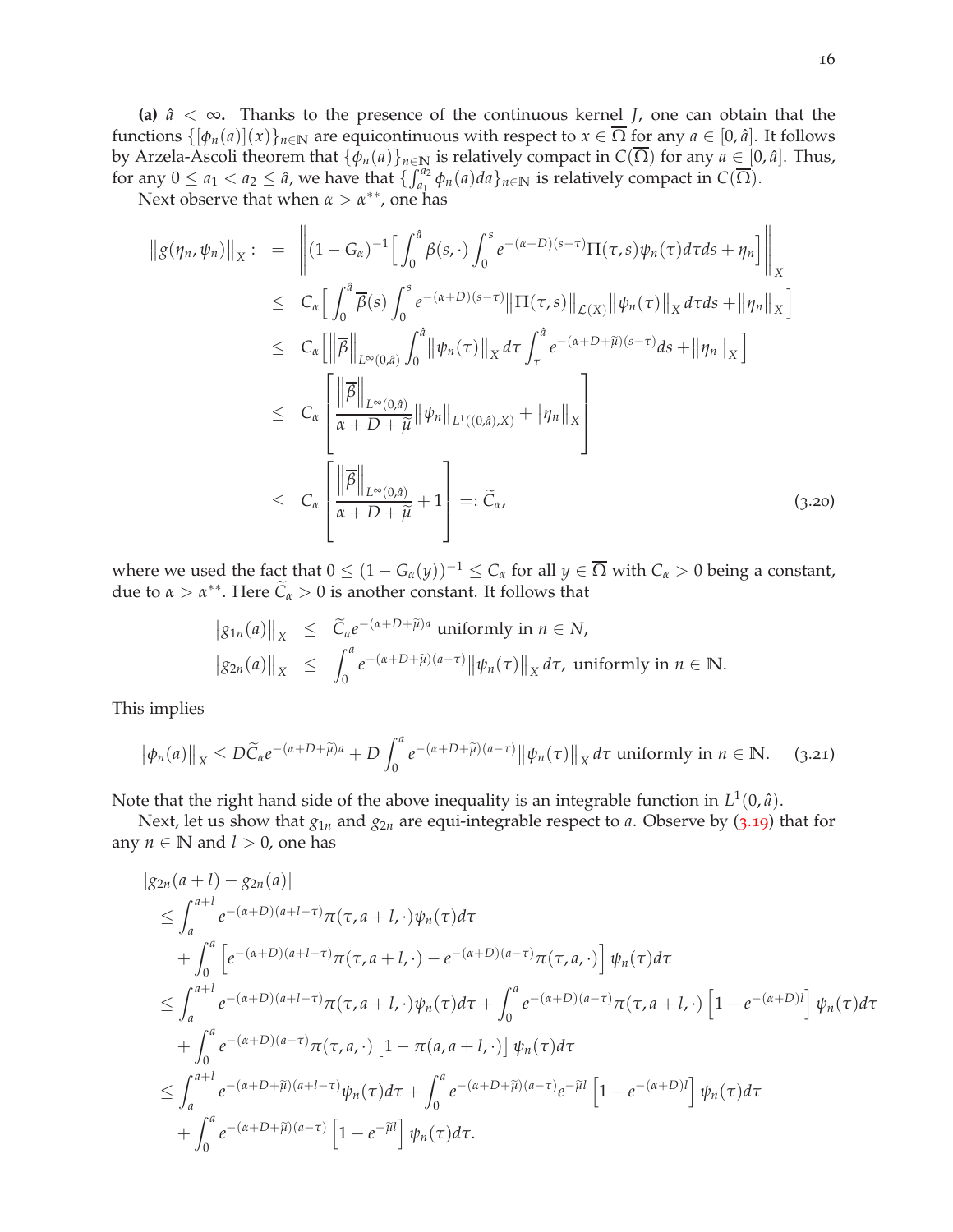It follows by setting  $k = \alpha + D + \tilde{\mu}$  that

$$
\int_0^{\hat{a}} \|g_{2n}(a+l) - g_{2n}(a)\|_X da
$$
\n
$$
\leq \int_0^{\hat{a}} \int_a^{a+l} e^{-k(a+l-\tau)} \|\psi_n(\tau)\|_X d\tau da + \int_0^{\hat{a}} \int_0^a e^{-k(a-\tau)} e^{-\tilde{\mu}l} \left[1 - e^{-(\alpha+D)l}\right] \|\psi_n(\tau)\|_X d\tau da
$$
\n
$$
+ \int_0^{\hat{a}} \int_0^a e^{-k(a-\tau)} \left[1 - e^{-\tilde{\mu}l}\right] \|\psi_n(\tau)\|_X d\tau da
$$
\n
$$
:= I_1 + I_2 + I_3.
$$

Via integration by parts, one has

$$
I_2 \leq e^{-\tilde{\mu}l} \left[ 1 - e^{-(\alpha + D)l} \right] \int_0^{\hat{a}} \int_{\tau}^{\hat{a}} e^{-k(a-\tau)} da \|\psi_n(\tau)\|_X d\tau
$$
  

$$
\leq \frac{1}{k} \left[ 1 - e^{-(\alpha + D)l} \right] \|\psi_n\|_{L^1((0,\hat{a}),X)} \xrightarrow{l \to 0} 0, \text{ uniformly in } n \in \mathbb{N}.
$$

Similarly, one also obtains  $I_3 \rightarrow 0$  as  $I \rightarrow 0$  uniformly in  $n \in \mathbb{N}$ .

Next let us deal with I<sub>1</sub>. To this aim, we split it into two cases:  $0 \le a \le \tau \le a + l \le \hat{a}$  and  $0 \le a \le \tau \le \hat{a} \le a + l$ .

**Case**  $0 \le a \le \tau \le a + l \le \hat{a}$ . Via integration by parts, one has

$$
I_1 \leq \int_0^{\hat{a}} \int_{\tau-l}^{\tau} e^{-k(a+l-\tau)} da \|\psi_n(\tau)\|_X d\tau \xrightarrow{l\to 0} 0 \text{ uniformly in } n \in \mathbb{N}.
$$

**Case**  $0 \le a \le \tau \le \hat{a} \le a + l$ **.** Via integration by parts, one has

$$
I_1 \leq \int_0^{a+l} \int_a^{a+l} e^{-k(a+l-\tau)} \|\psi_n(\tau)\|_X d\tau da
$$
  
 
$$
\leq \int_0^{a+l} \int_{\tau-l}^{\tau} e^{-k(a+l-\tau)} da \|\psi_n(\tau)\|_X d\tau \xrightarrow{l\to 0} 0 \text{ uniformly in } n \in \mathbb{N}.
$$

In summary, we have shown that  $\int_0^{\hat{a}} ||g_{2n}(a+l) - g_{2n}(a)||_X da \to 0$  as  $l \to 0$  uniformly in  $n \in \mathbb{N}$ . Similarly, one can show by (3.[20](#page-15-0)) that  $\int_0^a ||g_{1n}(a+l) - g_{1n}(a)||_X da \to 0$  as  $l \to 0$  uniformly in  $n \in \mathbb{N}$ . It follows that  $\int_0^{\hat{a}} \left\| \phi_n(a+l) - \phi_n(a) \right\|_X da \to 0$  as  $l \to 0$  uniformly in  $n \in \mathbb{N}$ . Combining with (3.[21](#page-15-1)), Simon's compactness theorem in  $L^1((0, \hat{a}), X)$  (see Simon [[46](#page-48-17), Theorem 1]) ensures that the sequence  $\{a \to \phi_n(a)\}_{n \in \mathbb{N}}$  is relatively compact in  $L^1((0,\hat{a}),X)$ . Hence there exists a limit function  $\phi \in L^1((0,\hat a),X)$  such that, up to a subsequence,  $\phi_n \to \phi$  in  $L^1((0,\hat a),X)$  and the linear operator  $\mathcal{B}_2(\alpha I - \mathcal{B}_1 - \mathcal{C})^{-1}$  is compact on  $\mathcal{X}$ .

**(b)**  $\hat{a} = \infty$ . Define the characteristic function  $\chi_{[0,n]}$ ,  $n \in \mathbb{N}$ , which is defined as follows,

$$
\chi_{[0,n]}(a) = 1
$$
, if  $a \in [0,n]$  and  $\chi_{[0,n]} = 0$ , otherwise.

Define  $g: \mathcal{X} \to X$  as follows,

$$
[g(\eta,\psi)](y) := (1-G_{\alpha}(y))^{-1} \int_0^{\infty} \beta(s,y) \int_0^s e^{-(\alpha+D)(s-\tau)} \pi(\tau,s,y) \psi(\tau,y) d\tau ds + \eta(y), \ \forall (\eta,\psi) \in \mathcal{X}.
$$

Note that for any  $\alpha > \alpha^{**}$  one has  $(1-G_\alpha(y))^{-1} \leq C_\alpha$  for all  $y \in \overline{\Omega}$ , where  $C_\alpha > 0$  is a constant. It follows by (3.[20](#page-15-0)) and ([2](#page-4-2).2) that for any  $(\eta, \psi) \in \mathcal{X}$ ,

$$
\int_0^{\infty} D\|K\|_{\mathcal{L}(X)} e^{-(\alpha+D)a} \|\Pi(0,a)g(\eta,\psi)\|_X \left[\chi_{[0,n]}(a)-1\right] da
$$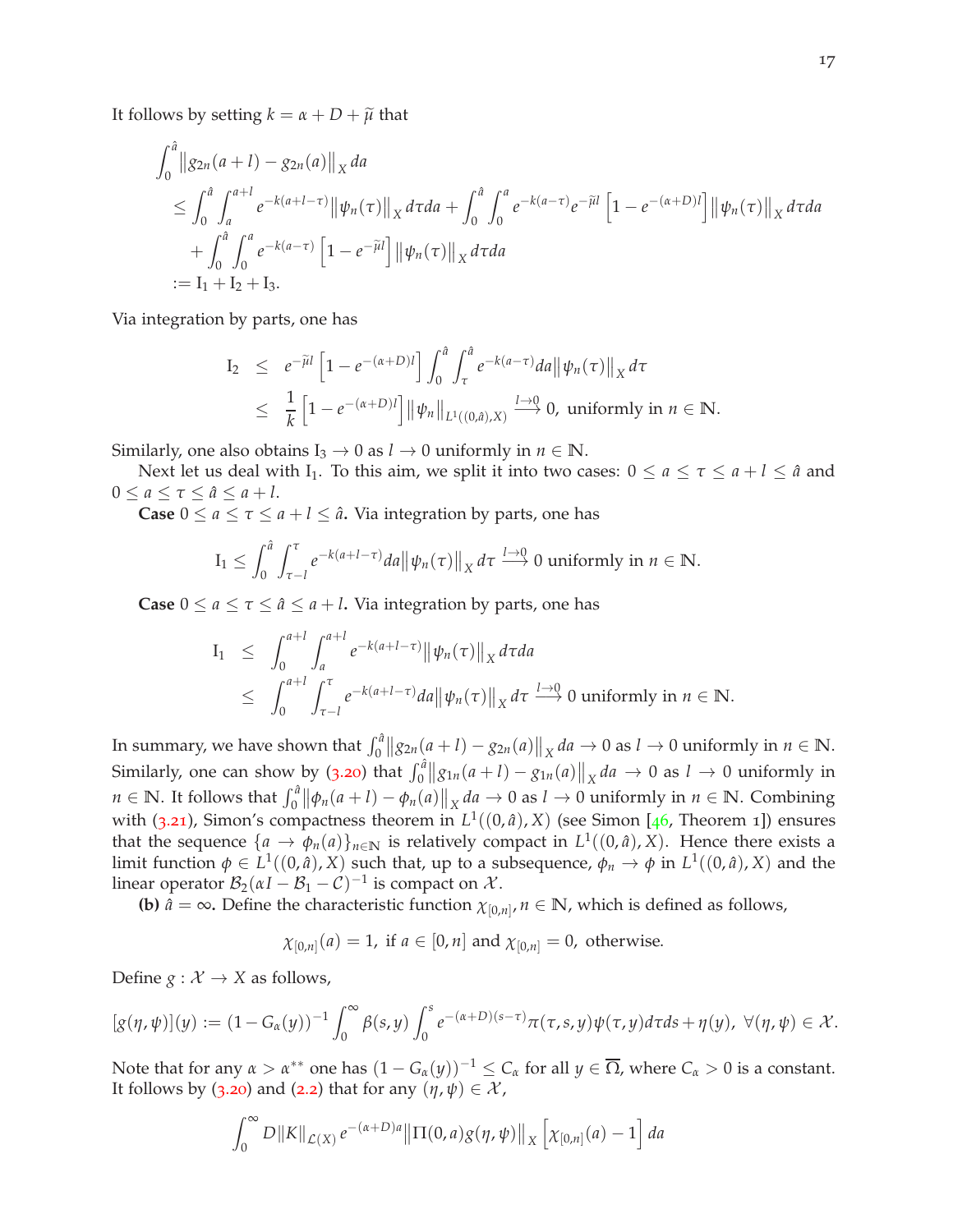$$
\leq D\big\|g(\eta,\psi)\big\|_X\int_0^\infty e^{-(\alpha+D+\widetilde{\mu})a}|\chi_{[0,n]}(a)-1|da\to 0, \text{ as } n\to\infty,
$$

and

$$
\int_0^{\infty} D\|K\|_{\mathcal{L}(X)} \int_0^a e^{-(\alpha+D)(a-\tau)} \|\Pi(\tau,a)\|_{\mathcal{L}(X)} \|\psi(\tau)\|_X d\tau \left[\chi_{[0,n]}(a) - 1\right] da
$$
  
\n
$$
\leq D \int_0^{\infty} \|\psi(\tau)\|_X d\tau \int_{\tau}^{\infty} e^{-(\alpha+D+\widetilde{\mu})(a-\tau)} |\chi_{[0,n]}(a) - 1| da
$$
  
\n
$$
\leq D \|\psi\|_{L^1((0,\infty),X)} \int_0^{\infty} e^{-(\alpha+D+\widetilde{\mu})a} |\chi_{[0,n]}(a) - 1| da \to 0 \text{ as } n \to \infty.
$$

It follows that

$$
\chi_{[0,n]} \mathcal{B}_2(\alpha I - \mathcal{B}_1 - \mathcal{C})^{-1} \to \mathcal{B}_2(\alpha I - \mathcal{B}_1 - \mathcal{C})^{-1} \text{ as } n \to \infty, \text{ in } \mathcal{L}(\mathcal{X}, \mathcal{X}_0).
$$

Since we have known that  $\chi_{[0,n]} \mathcal{B}_2(\alpha I-\mathcal{B}_1-\mathcal{C})^{-1}$  is compact from the first paragraph, it implies that  $\mathcal{B}_2(\alpha I - \mathcal{B}_1 - \mathcal{C})^{-1}$  is also compact. Thus the proof is complete. □

**Corollary 3.13.** The operator  $B_2$  *is a compact perturbator of*  $B_1 + C$  *and thus the operator*  $A = B_1 + C_2$  $\mathcal{B}_2 + \mathcal{C}$  *is a compact perturbation of*  $\mathcal{B}_1 + \mathcal{C}$ *.* 

> <span id="page-17-2"></span>*Proof.*  $(\alpha I - \beta_1 - C)^{-1} \beta_2 (\alpha I - \beta_1 - C)^{-1}$  is compact for any  $\alpha > s(\beta_1 + C)$  since  $\beta_2(\alpha I - \beta_1 - C)^{-1}$  $\mathcal{C})^{-1}$  is compact by Proposition 3.[12](#page-14-2). П

# <span id="page-17-0"></span>**4 Principal Spectral Theory**

In this section we state and prove the main results on the existence/nonexistence of principal eigenvalues. Recall that Assumption [3](#page-8-1).1 is used to guarantee the existence of  $s(\mathcal{A})$  and  $s(\mathcal{B}_1 + \mathcal{C})$ when  $\hat{a} = \infty$  in the previous section. Now we assume that  $s(A)$  and  $s(\mathcal{B}_1 + \mathcal{C})$  exist for  $\hat{a} \leq \infty$ throughout this section.

#### <span id="page-17-1"></span>**4.1 Principal Eigenvalue**

We first provide a sufficient condition to make the spectral bound  $s(A)$  become the principal eigenvalue. Here we say that  $\lambda \in \sigma(T) \cap \mathbb{R}$  is the principal eigenvalue of a linear operator *T*, if it is larger than the real part of other eigenvalues of *T* and associated with a positive eigenfunction.

principle **Theorem 4.1.** Assume that  $s(A) > s(B_1 + C)$ , then  $s(A)$  is the principal eigenvalue of A.

<span id="page-17-4"></span>*Proof.* Denote

<span id="page-17-3"></span>
$$
\mathcal{F}_{\lambda} = \mathcal{B}_2(\lambda I - \mathcal{B}_1 - \mathcal{C})^{-1}, \ \lambda > \alpha^{**}.\tag{4.1}
$$

Note that  $A = B_1 + C + B_2$  is a compact perturbation of  $B_1 + C$  by Corollary 3.[13](#page-17-2). We will use Theorem [A.](#page-42-1)10 in Appendix to prove the conclusion. First, we know that  $A$  is resolvent positive by Proposition  $3.6$  $3.6$ . It follows that case (i) in Theorem [A.](#page-41-2)7 in Appendix will be ruled out. Secondly, by assumption that  $s(A) > s(\mathcal{B}_1 + \mathcal{C})$  we know that only case (iii) in Theorem [A.](#page-41-2)7 will happen, otherwise  $s(A) = s(B_1 + C)$  which is a contradiction, if case (ii) in Theorem [A.](#page-41-2)7 would happen. Hence, there exists  $\lambda_2 > \lambda_1 > s(\mathcal{B}_1 + \mathcal{C})$  such that  $r(\mathcal{F}_{\lambda_1}) \geq 1 > r(\mathcal{F}_{\lambda_2})$ . Now the hypothesis in Theorem [A.](#page-42-1)10 holds, so  $s(\mathcal{A})$  is an eigenvalue of  $\mathcal A$  with a positive eigenfunction and has finite algebraic multiplicity and is a pole of the resolvent of A. It follows that  $s(A)$  is the principal eigenvalue of A.  $\Box$ 

Combining the above theorem with Proposition [3](#page-13-8).9, one can immediately obtain the following conclusion.

ambdainver

tral Theory: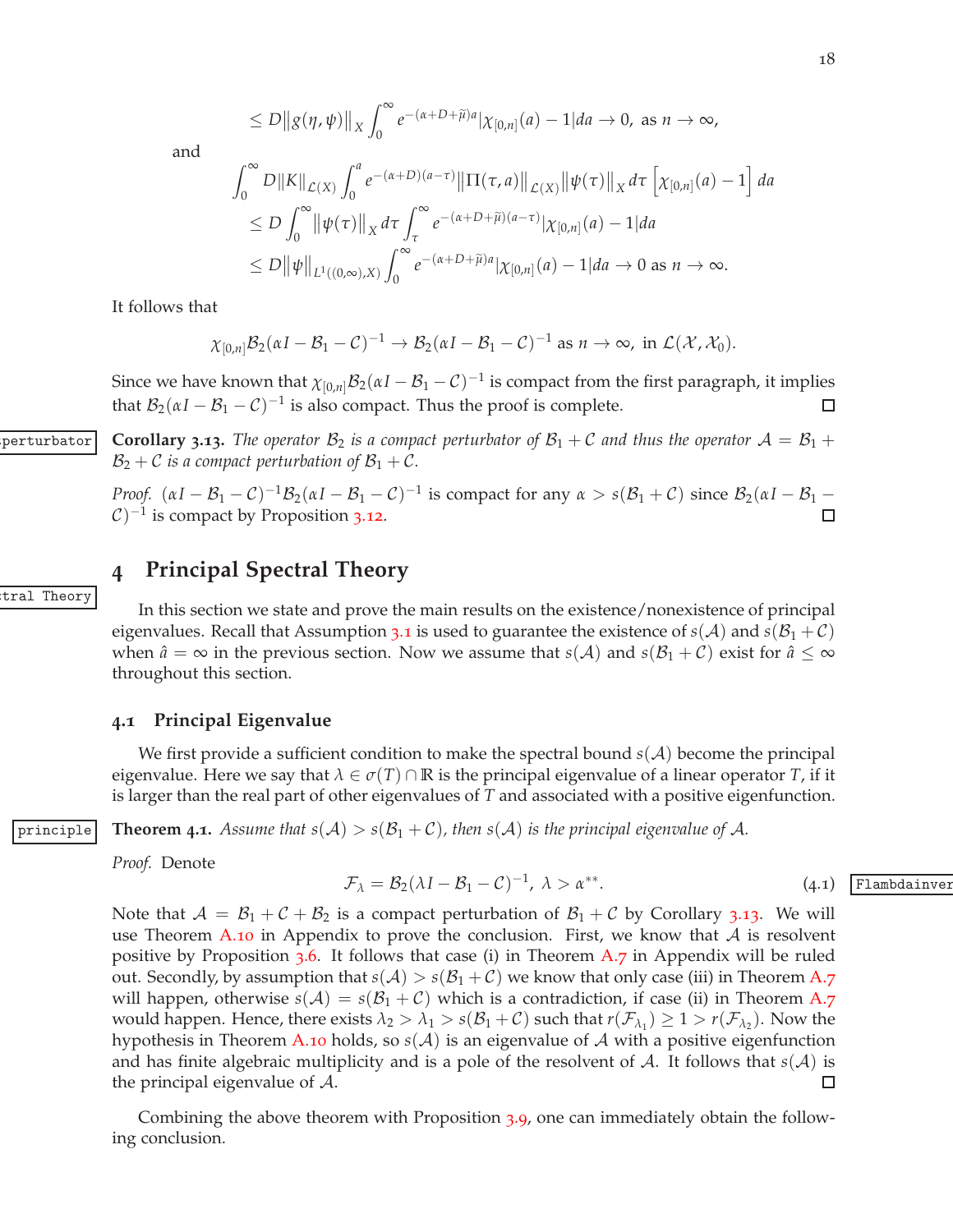**Corollary 4.2.** Assume that  $\mu(a, x) \equiv \mu(a)$  and  $\beta(a, x) \equiv \beta(a)$ , then  $s(\mathcal{A})$  is the principal eigenvalue *of* A*.*

<span id="page-18-3"></span>Next, we give a sufficient and necessary condition to ensure that  $s(A) > s(B_1 + C)$ .

**Corollary Corollary 4.3.** The inequality  $s(A) > s(B_1 + C)$  holds if and only if there is  $\lambda^* > s(B_1 + C)$  such that  $r(\mathcal{F}_{\lambda^*}) \geq 1$ *, where*  $\mathcal{F}_{\lambda}$  *is defined in* ([4](#page-17-3).1)*.* 

> *Proof.* If there exists  $\lambda^* > s(\mathcal{B}_1 + \mathcal{C})$  such that  $r(\mathcal{F}_{\lambda^*}) \geq 1$ , then case (iii) in Theorem [A.](#page-41-2)7 will happen which implies that  $s(A) > s(B_1 + C)$ , because we can always find  $\vartheta$  large enough such that  $r(\mathcal{F}_{\theta})$  < 1 regarding to (3.[19](#page-14-1)). Conversely, if  $s(\mathcal{A}) > s(\mathcal{B}_1 + \mathcal{C})$ , by the same argument as in Theorem [4](#page-17-4).1, we have the desired result.  $\Box$

> Note that Theorem [4](#page-17-4).1 is valid for both  $X = L^1(\Omega)$  and  $X = C(\overline{\Omega})$ , as long as  $s(\mathcal{A}) > s(\mathcal{B}_1 + \mathcal{B}_2)$  $\mathcal{C}$ ). Next we will show that  $s(\mathcal{A})$  is also algebraically simple under the additional assumption on *β*. Once it is true, the eigenfunctions in  $X = L^1(\Omega)$  and  $X = C(\overline{\Omega})$  respectively associated with  $s(\mathcal{A})$  are the same, due to the fact that  $C(\overline{\Omega})\subset L^1(\Omega).$

irreducible **Assumption 4.4.** There exists no  $a_0$  such that  $\beta(a) = 0$  a.e.  $[a_0, \hat{a})$ .

<span id="page-18-1"></span><span id="page-18-0"></span>assump **Remark 4.5.** Before proceeding, let us make some comments on Assumption [4](#page-18-0).4. It is motivated by Engel and Nagel  $[20,$  $[20,$  $[20,$  Theorem 4.4] to show that the semigroup generated by the age-structured operator is irreducible. In our situation, we will prove a similar property, which is called conditionally strictly positive (see Definition [A.](#page-41-3)9 in Appendix), under this assumption. Note that this assumption is equivalent to

$$
\int_{s}^{\hat{a}} e^{-\sigma} \underline{\beta}(\sigma) d\sigma > 0, \ \forall s \in [0, \hat{a}). \tag{4.2}
$$

<span id="page-18-4"></span>**5 Theorem [4](#page-18-0).6.** Let Assumption 4.4 hold and assume that  $s(A) > s(B_1 + C)$ , then the principal eigen*value of* A*, i.e. s*(A) *is algebraically simple.*

*Proof.* We will show that all positive nonzero fixed points of  $\mathcal{F}_{\lambda}$  are conditionally strictly positive (see Definition [A.](#page-41-3)9 in Appendix), and then employ Theorem [A.](#page-42-1)10 again to conclude the result.

First observe that  $\mathcal{F}_{\lambda}$  maps  $\mathcal{X}$  into  $\mathcal{X}_0$ , then we introduce the restriction of  $\mathcal{F}_{\lambda}$  to  $\mathcal{X}_0$  and the associated operator  $L_{\lambda}$ ,  $\lambda > \alpha^{**}$  in  $L^1((0, \hat{a}), X)$ , see (3.[19](#page-14-1)),

<span id="page-18-2"></span>
$$
[L_{\lambda}\psi](a,x) = D \int_{\Omega} J(x-y)e^{-(\lambda+D)a}\pi(0,a,y)[(1-G_{\lambda})^{-1}\tilde{g}\psi](y)dy + D \int_{\Omega} J(x-y)\int_{0}^{a} e^{-(\lambda+D)(a-\gamma)}\pi(\gamma,a,y)\psi(\gamma,y)d\gamma dy,
$$
(4.3)

where  $\tilde{g}: L^1((0, \hat{a}), X) \to X$  is given by

$$
[\tilde{g}\psi](y) := \int_0^{\hat{a}} \beta(s,y) \int_0^s e^{-(\lambda+D)(s-\gamma)} \pi(\gamma,s,y) \psi(\gamma,y) d\gamma ds.
$$

Now we have  $\mathcal{F}_{\lambda}(0, \psi) = (0, L_{\lambda}\psi)$ . Observe that  $(a, x) \to [L_{\lambda}\psi](a, x)$  is continuous. Thus  $L_{\lambda}$  is strictly positive in the sense that for  $\psi \in L^1_+((0,\hat{a}),X)$  being a fixed point of  $L_\lambda$ , if there exists some point  $(a_0, x_0) \in [0, \hat{a}) \times \overline{\Omega}$  such that  $[L_\lambda \psi](a_0, x_0) = 0$ , then  $\psi \equiv 0$  in  $[0, \hat{a}) \times \overline{\Omega}$ .

In fact,  $[L_{\lambda}\psi](a_0, x_0) = 0$  implies that

$$
D\int_{\Omega} J(x_0 - y)e^{-(\lambda + D)a_0}\pi(0, a_0, y)[(1 - G_{\lambda})^{-1}\tilde{g}\psi](y)dy = 0,
$$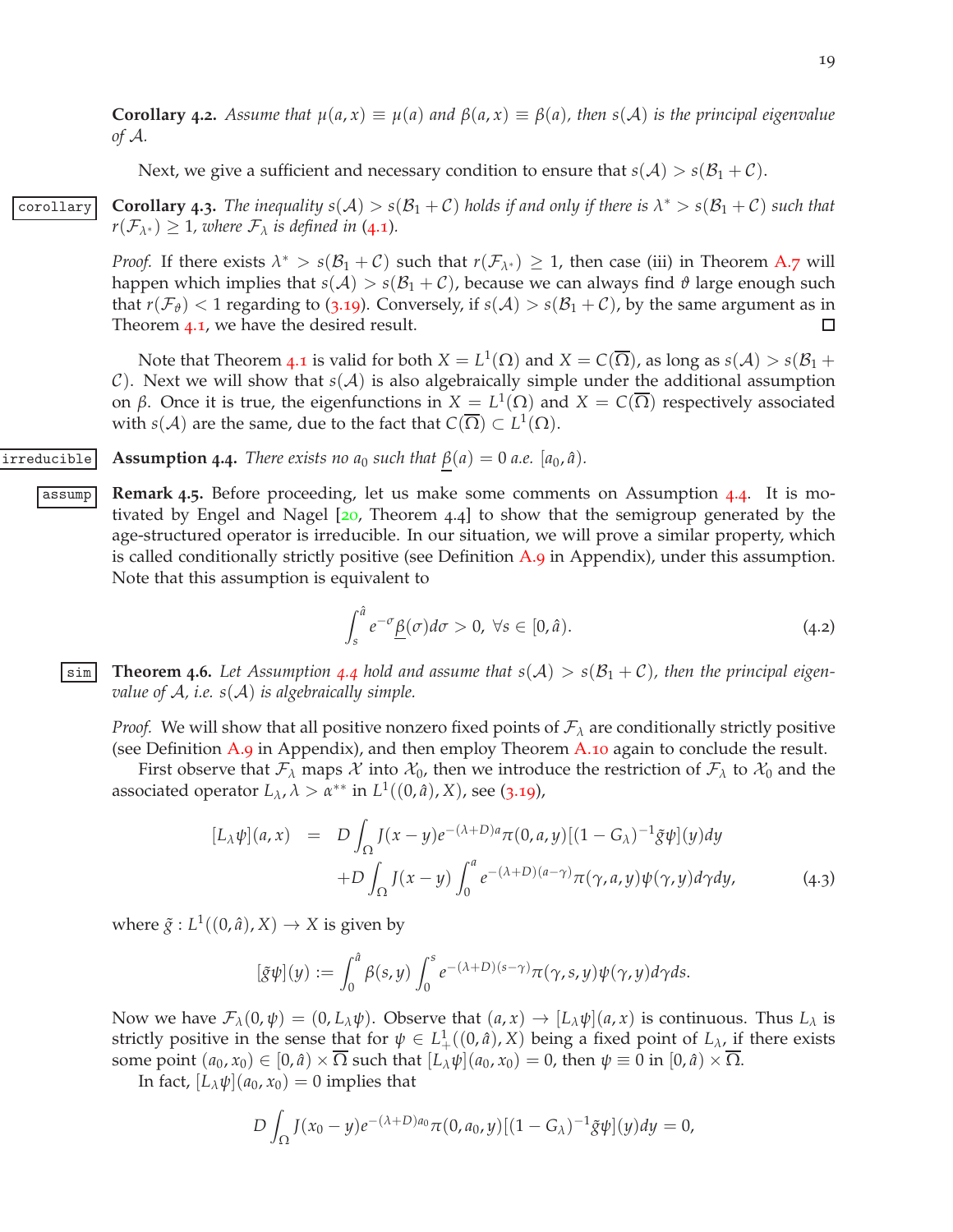which follows by the positivity of  $\int_{\Omega} J(x_0 - y) dy$  and  $(1 - G_{\lambda})^{-1}$ ,  $\lambda > \alpha^{**}$ , along with exponential functions that

<span id="page-19-2"></span>
$$
\int_0^{\hat{a}} \beta(s, y) \int_0^s \psi(\gamma, y) d\gamma ds = 0 \text{ for all } y \in B(x_0, r). \tag{4.4}
$$

Now denote

$$
H(s,y) := \int_s^{\hat{a}} e^{-\sigma} \beta(\sigma, y) d\sigma.
$$

Note that *H* is well-defined. Then ([4](#page-19-2).4) can be transformed by using integration by parts into

$$
0 = \int_0^{\hat{a}} e^{-s} \beta(s, y) \int_0^s \psi(\gamma, y) d\gamma ds = -H(s, y) \int_0^s \psi(\gamma, y) d\gamma \Big|_{s=0}^{s=\hat{a}} + \int_0^{\hat{a}} H(s, y) \psi(s, y) ds = \int_0^{\hat{a}} H(s, y) \psi(s, y) ds, \text{ for all } y \in B(x_0, r).
$$

But by Assumption [4](#page-18-1).4 and Remark 4.5, one has  $H(s,y) \geq \int_s^{\hat{a}} e^{-\sigma} \underline{\beta}(\sigma) d\sigma > 0$  for all  $(s,y) \in$  $[0, \hat{a}) \times \overline{\Omega}$ . This will give us  $\psi \equiv 0$  in  $[0, \hat{a}) \times B(x_0, r)$ .

Next, noticing that  $\psi$  is a fixed point of  $L_\lambda$  and considering the second term of ([4](#page-18-2).3), we iterate  $L_\lambda$  for *n*−times to obtain

$$
0 = [L_{\lambda} \psi](a_0, x_0) = [L_{\lambda}^n \psi](a_0, x_0)
$$
  
\n
$$
\geq D^n \int_{\Omega} \cdots \int_{\Omega} \prod_{m=1}^n \left[ J(x_{m-1} - x_m) \int_0^{a_{m-1}} e^{-(\lambda + D)(a_{m-1} - a_m)} \pi(a_m, a_{m-1}, x_m) da_m \right] \psi(a_n, x_n) dx_n \cdots dx_1.
$$

It follows that  $\psi(\cdot, x) \equiv 0$  in  $B(x_0, nr) \cap \overline{\Omega}$ . Now when *n* is sufficiently large,  $B(x_0, nr) \cap \overline{\Omega}$  will cover  $\overline{\Omega}$ , then  $\psi \equiv 0$  in  $[0, \hat{a}) \times \overline{\Omega}$ . Thus  $L_{\lambda}$  is strictly positive.

Now for any positive nonzero fixed point of  $L_\lambda$ , denoted by  $\psi \in L^1_+((0,\hat{a}),X)$ , and any  $\psi^* \in L_+^{\infty}((0,\hat{a}), X^*)$  with  $L_{\lambda}^*\psi^* \neq 0$ , where  $X^*$  denotes the dual space of *X*, one has

$$
\langle \psi, \psi^* \rangle = \langle L_{\lambda} \psi, \psi^* \rangle > 0.
$$

Here  $\langle , \rangle$  denotes the duality paring between  $L^1((0, \hat{a}), X)$  and  $L^\infty((0, \hat{a}), X^*)$ . It follows that all positive nonzero fixed points of  $L_\lambda$  are conditionally strictly positive and so is  $\mathcal{F}_\lambda$ .  $\Box$ 

#### <span id="page-19-0"></span>**4.2 Criteria**

Since the condition  $s(\mathcal{A}) > s(\mathcal{B}_1 + \mathcal{C})$  turns out to be hard to check, we now provide relatively easily verifiable and general sufficient conditions ensuring that  $s(A)$  is the principal eigenvalue of A for the sake of applications. This leads to our main theorems on the existence of principal eigenvalues of  $A$  in this section.

#### <span id="page-19-1"></span>**4.2.1 Criterion I**

<span id="page-19-3"></span>Before giving the first criterion, we first provide a lower bound for  $(\alpha I - \mathcal{B}_1 - \mathcal{C})^{-1}$  with  $\alpha > \alpha^{**}.$ 

**<u>lower</u>** Proposition 4.7. Assume that  $\mu_{\max} := \sup_{a \in (0,\hat{a})} \overline{\mu}(a) < \infty$ . For any  $\alpha > \alpha^{**}$ , any  $\psi \in X_+$  and any  $\theta > 0$ , the inverse  $(\alpha I - \mathcal{B}_1 - \mathcal{C})^{-1} : \mathcal{X} \to \mathcal{X}_0$  satisfies the following estimate,

$$
\left[ (\alpha I - \mathcal{B}_1 - \mathcal{C})^{-1} (0, e^{-\theta} \cdot \psi) \right](a, x) \geq \frac{M(\alpha, D, \theta)}{1 - G_{\alpha}(x)} \left( 0, e^{-(\alpha + D + \mu_{\max})a} \psi(x) \right) \quad a.e. \ (a, x) \in (0, \hat{a}) \times \overline{\Omega},
$$

*where*  $M(\alpha, D, \theta) > 0$  *is a constant that will be determined in the proof.*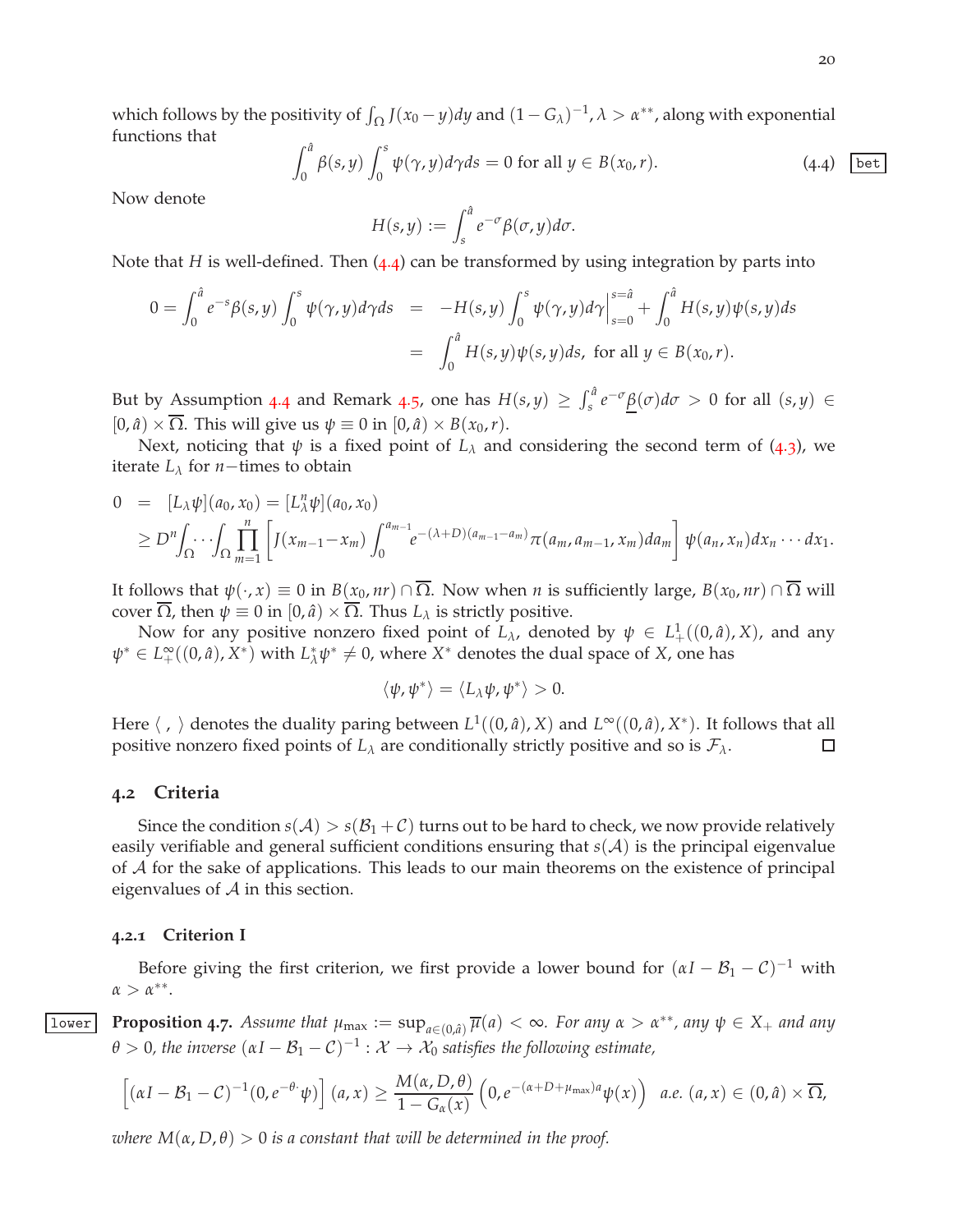*Proof.* First note that  $e^{-\theta} \psi \in L^1_+((0, \hat{a}), X)$  for any  $\psi \in X_+$  and then define

$$
I_1(\alpha, D, \theta, x) := \int_0^{\hat{a}} \beta(a, x) \int_0^a e^{-(\alpha + D)(a - \gamma)} \pi(\gamma, a, x) e^{-\theta \gamma} d\gamma da,
$$
  
\n
$$
I_2(\alpha, D, a, x) = e^{-(\alpha + D)a} \pi(0, a, x).
$$

Also notice that  $\min_{x \in \overline{\Omega}} I_1(\alpha, D, \theta, x) < \infty$  for  $\hat{a} \leq \infty$  due to  $\alpha > \alpha^{**} > -D - \tilde{\mu}$ . Next observe that

$$
I_2(\alpha, D, a, x) \ge e^{-(\alpha + D + \mu_{\max})a} \text{ and } \min_{x \in \overline{\Omega}} I_2(\alpha, D, \cdot, x) \in L^1(0, \hat{a})
$$

for  $\hat{a} \leq \infty$  again due to  $\alpha > \alpha^{**} > -D - \tilde{\mu}$ . It follows from (3.[19](#page-14-1)) that

$$
\left[ (\alpha I - \mathcal{B}_1 - \mathcal{C})^{-1} (0, e^{-\theta} \psi) \right](a, x) \ge \left( 0, \frac{I_1(\alpha, D, \theta, x)}{1 - G_{\alpha}(x)} e^{-(\alpha + D + \mu_{\max})a} \psi(x) \right) \text{ in } \mathcal{X}_0
$$

for any  $\theta > 0$  and  $\psi \in X_+$ . Thus  $M(\alpha, D, \theta)$  is given by

$$
M(\alpha, D, \theta) := \min_{\overline{\Omega}} I_1(\alpha, D, \theta, \cdot) \ge \int_0^{\hat{a}} \underline{\beta}(a) \int_0^a e^{-(\alpha + D)(a - \gamma) - \int_{\gamma}^a \overline{\mu}(s) ds - \theta \gamma} d\gamma da.
$$

Then the result follows.

<span id="page-20-0"></span>**1 Theorem 4.8** (Existence of principal eigenvalues - I). *Assume that*  $\mu_{\max} := \sup_{a \in (0,\hat{a})} \overline{\mu}(a) < \infty$ *and*

<span id="page-20-3"></span>
$$
x \to \frac{1}{1 - G_{\alpha^{**}}(x)} \notin L^1_{loc}(\overline{\Omega}), \tag{4.5}
$$

*then*  $s(A)$  *is the principal eigenvalue of A, where*  $G_\alpha(x)$  *is defined in* ([3](#page-9-4).2).

*Proof.* The idea of the proof below traced back to Coville [[7](#page-46-2)] (see also Shen and Vo [[45](#page-48-9)]). For the completeness and reader's convenience, we include the necessary modifications and provide a detailed proof.

In the following proof, we only show the result in the case  $X = C(\Omega)$  and put the case  $X = L<sup>1</sup>(\Omega)$  in the Appendix. By contradiction, assume that *s*( $\mathcal{A}$ ) is not the principal eigenvalue of A, by the contrapositive statement of Theorem [4](#page-17-4).1 and Remark [3](#page-12-0).8, we have  $s(A) = s(B_1 + C)$ . It follows from Corollary [4](#page-18-3).3 that

<span id="page-20-2"></span>
$$
r(\mathcal{F}_{\alpha})=r(\mathcal{B}_2(\alpha I-\mathcal{B}_1-\mathcal{C})^{-1})<1, \ \forall \alpha>s(\mathcal{B}_1+\mathcal{C})=\alpha^{**}.
$$
 (4.6)

Now we choose  $\theta = \alpha + D + \mu_{\text{max}}$ . Then Proposition [4](#page-19-3).7 implies that

$$
[(\alpha I - \mathcal{B}_1 - \mathcal{C})^{-1}(0, e^{-\theta})](a, x) \ge \left(0, \frac{M(\alpha, D, \theta)}{1 - G_{\alpha}(x)} e^{-\theta a}\right) \ge (0, 0), (a, x) \in (0, \hat{a}) \times \overline{\Omega}.
$$

Applying  $\mathcal{B}_2$  to both sides of the above estimates, we find for  $(a, x) \in (0, \hat{a}) \times \overline{\Omega}$  that

<span id="page-20-1"></span>
$$
[\mathcal{B}_2(\alpha I - \mathcal{B}_1 - C)^{-1}(0, e^{-\theta \cdot})](a, x)
$$
  
=  $D \int_{\Omega} J(x - y)[(\alpha I - \mathcal{B}_1 - C)^{-1}(0, e^{-\theta \cdot})](a, y) dy,$   

$$
\geq \left(0, e^{-\theta a} \int_{\Omega} J(x - y) \frac{DM(\alpha, D, \theta)}{1 - G_{\alpha}(y)} dy\right).
$$
 (4.7)

 $\Box$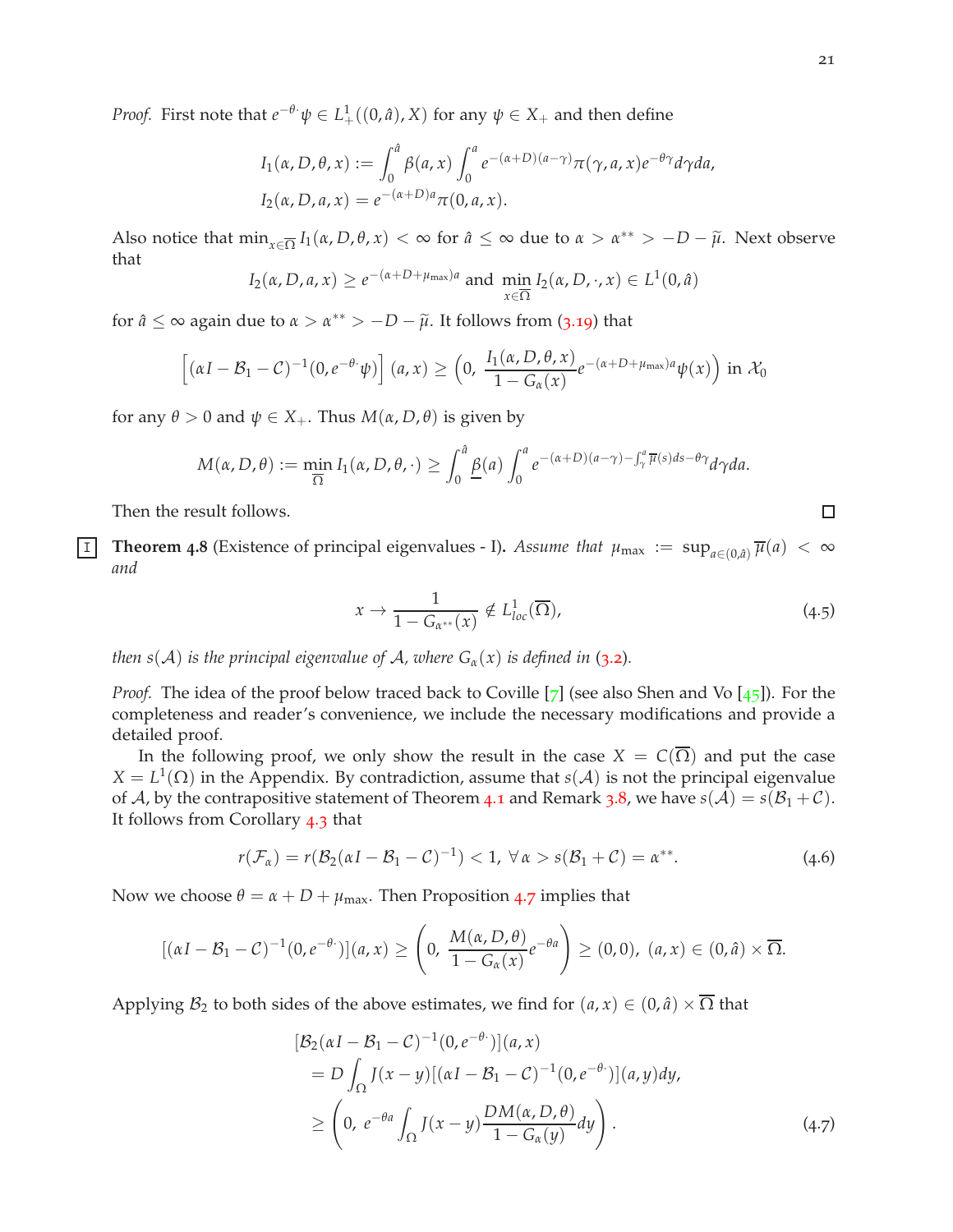By ([4](#page-19-3).7) and Proposition 4.7, we find for  $(a, x) \in (0, \hat{a}) \times \overline{\Omega}$  that

$$
\begin{aligned}\n\left( (\alpha I - \mathcal{B}_1 - \mathcal{C})^{-1} \mathcal{B}_2 (\alpha I - \mathcal{B}_1 - \mathcal{C})^{-1} (0, e^{-\theta} \cdot) \right) (a, x) \\
&\ge \left( (\alpha I - \mathcal{B}_1 - \mathcal{C})^{-1} \left( 0, e^{-\theta} \cdot \int_{\Omega} J(\cdot - y) \frac{DM(\alpha, D, \theta)}{1 - G_{\alpha}(y)} dy \right) \right) (a, x), \\
&\ge \left( 0, e^{-\theta a} \frac{M(\alpha, D, \theta)}{1 - G_{\alpha}(x)} \int_{\Omega} J(x - y) \frac{DM(\alpha, D, \theta)}{1 - G_{\alpha}(y)} dy \right).\n\end{aligned} \tag{4.8}
$$

Applying  $B_2$  to both sides of the above estimates, we have

$$
\begin{aligned}\n\left( (\mathcal{B}_2(\alpha I - \mathcal{B}_1 - \mathcal{C})^{-1})^2 (0, e^{-\theta}) \right) (a, x) \\
&\ge \left( 0, e^{-\theta a} \int_{\Omega} J(x - y) \frac{DM(\alpha, D, \theta)}{1 - G_{\alpha}(y)} \int_{\Omega} J(y - z) \frac{DM(\alpha, D, \theta)}{1 - G_{\alpha}(z)} dz dy \right).\n\end{aligned} \tag{4.9}
$$

Repeating the above arguments, we find for  $(a, x_0) \in (0, \hat{a}) \times \overline{\Omega}$  and  $n \ge 1$  the following estimate

$$
\left((\mathcal{B}_2(\alpha I - \mathcal{B}_1 - C)^{-1})^n(0, e^{-\theta})\right)(a, x_0) \ge \left(0, e^{-\theta a} \int_{\Omega} \cdots \int_{\Omega} \prod_{m=1}^n \left[J(x_{m-1} - x_m) \frac{DM(\alpha, D, \theta)}{1 - G_{\alpha}(x_m)}\right] dx_n \cdots dx_1\right).
$$

As a result,

<span id="page-21-1"></span>
$$
\left\| \left( \mathcal{B}_2(\alpha I - \mathcal{B}_1 - C)^{-1} \right)^n \right\| \geq \max_{x_0 \in \overline{\Omega}} \int_{\Omega} \cdots \int_{\Omega} \prod_{m=1}^n \left[ J(x_{m-1} - x_m) \frac{DM(\alpha, D, \theta)}{1 - G_{\alpha}(x_m)} \right] dx_n \cdots dx_1, \quad (4.10)
$$

which implies that for any  $x_0 \in \overline{\Omega}$  and  $\delta > 0$ ,

$$
\begin{aligned}\n\left\| \left( \mathcal{B}_2(\alpha I - \mathcal{B}_1 - \mathcal{C})^{-1} \right)^n \right\| \\
&\geq \int_{\Omega \cap B(x_0, \delta)} \cdots \int_{\Omega \cap B(x_0, \delta)} \prod_{m=1}^n \left[ J(x_{m-1} - x_m) \frac{DM(\alpha, D, \theta)}{1 - G_\alpha(x_m)} \right] dx_n \cdots dx_1 \\
&\geq \left[ \inf_{x \in \Omega \cap B(x_0, \delta)} \int_{\Omega \cap B(x_0, \delta)} J(x - y) \frac{DM(\alpha, D, \theta)}{1 - G_\alpha(y)} dy \right]^n,\n\end{aligned} \tag{4.11}
$$

where  $B(x_0, \delta)$  is the open ball in  $\mathbb{R}^N$  centered at  $x_0$  with radius  $\delta$ . We can use ([4](#page-20-2).6) and Gelfand's formula for the spectral radius of a bounded linear operator to find that

<span id="page-21-0"></span>
$$
1 \geq \inf_{x \in \Omega \cap B(x_0, \delta)} \int_{\Omega \cap B(x_0, \delta)} I(x - y) \frac{DM(\alpha, D, \theta)}{1 - G_{\alpha}(y)} dy := I(x_0, \delta, \alpha, D) \tag{4.12}
$$

for all  $x_0 \in \overline{\Omega}$  and  $\delta > 0$ .

Since *J* is continuous and  $J(0) > 0$ , there exist  $r > 0$  and  $c_0 > 0$  such that  $J \ge c_0$  on  $B(0,r)$ , the open ball in  $\mathbb{R}^N$  centered at 0 with radius *r*. Hence,

$$
I(x_0, \delta, \alpha, D) \ge \inf_{x \in \Omega \cap B(x_0, \delta)} \int_{\Omega \cap B(x_0, \delta) \cap B(x,r)} I(x - y) \frac{DM(\alpha, D, \theta)}{1 - G_{\alpha}(y)} dy
$$
  
 
$$
\ge c_0 \inf_{x \in \Omega \cap B(x_0, \delta)} \int_{\Omega \cap B(x_0, \delta) \cap B(x,r)} \frac{DM(\alpha, D, \theta)}{1 - G_{\alpha}(y)} dy
$$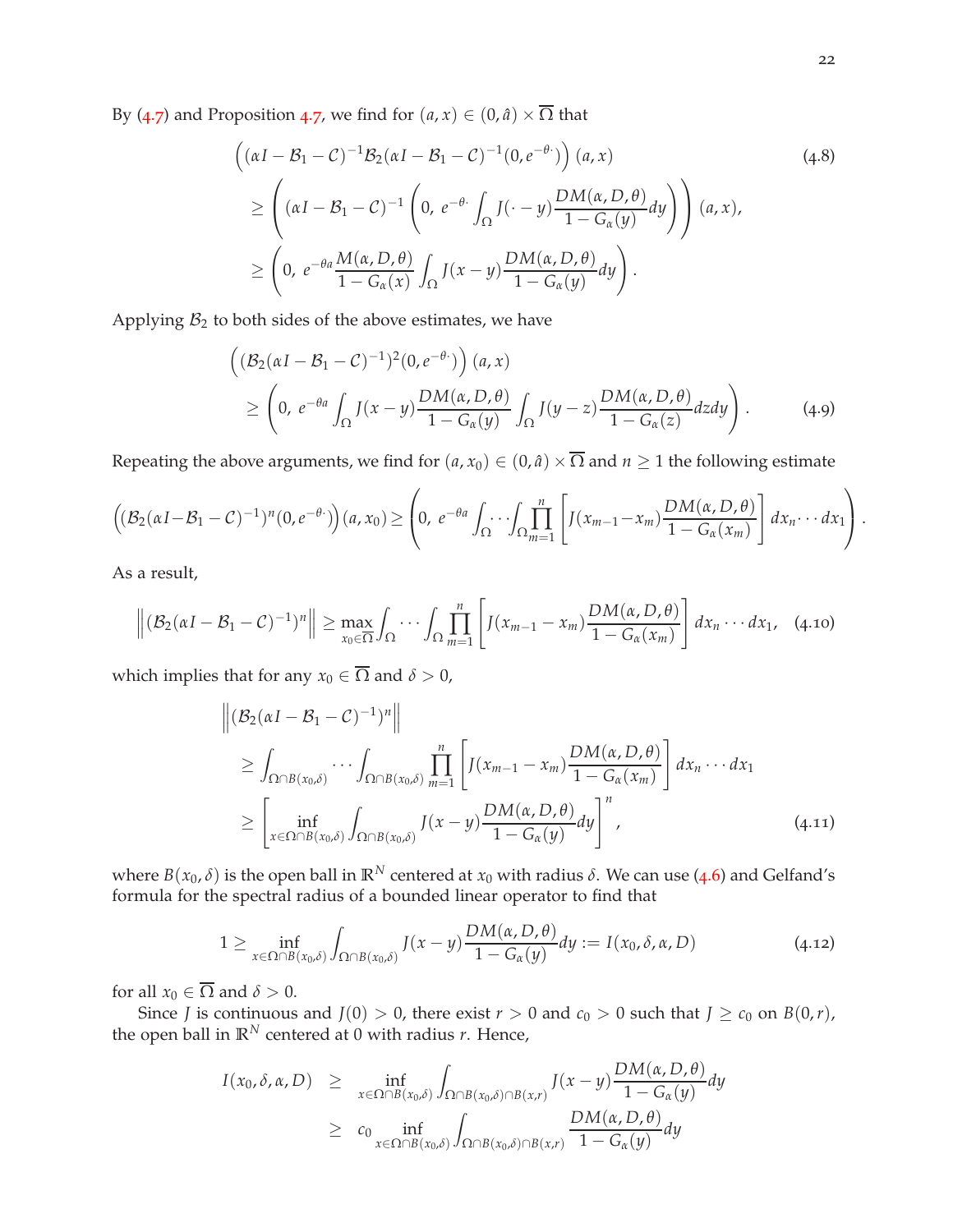$$
= c_0 \int_{\Omega \cap B(x_0,\delta)} \frac{DM(\alpha, D, \theta)}{1 - G_{\alpha}(y)} dy
$$
\n(4.13)

provided  $2\delta \le r$  so that  $B(x_0, \delta) \subset B(x, r)$  whenever  $x \in \overline{B(x_0, \delta)}$ . In particular, for any  $x_0 \in \overline{\Omega}$ ,

$$
I(x_0,r/2,\alpha,D) \geq c_0 \int_{\Omega \cap B(x_0,r/2)} \frac{DM(\alpha,D,\theta)}{1-G_{\alpha}(y)} dy.
$$

Since  $\frac{1}{1-G_{\alpha^{***}}} \notin L^1_{loc}(\overline{\Omega})$ , there exists  $x_* \in \overline{\Omega}$  such that

$$
\frac{1}{1-G_{\alpha^{**}}}\notin L^1(\overline{\Omega}\cap B(x_*,r/2)),
$$

which implies the existence of some  $\epsilon > 0$  small enough such that

$$
c_0 \int_{\overline{\Omega} \cap B(x_*, r/2)} \frac{DM(\alpha, D, \theta)}{1 - G_{\alpha^{**} + \epsilon}(y)} dy \ge 2.
$$

In particular,  $I(x_*, r/2, \alpha^{**} + \epsilon, D) \geq 2$ , which contradicts (4.[12](#page-21-0)).

#### <span id="page-22-0"></span>**4.2.2 Criterion II**

In this subsection, we give the second non-locally-integrable condition similar as in ([4](#page-20-3).5) to check the existence of the principal eigenvalue of A. Before proceeding, we first provide an assumption on *β* to make sure that the principal eigenfunction *φ* can attain its positive maximum and minimum in  $[0, a_2] \times \overline{\Omega}$  for some  $a_2 \in (0, \hat{a})$ .

<span id="page-22-1"></span>**beta Assumption 4.9.** There exists  $a_2 \in (0, \hat{a})$  such that  $\overline{\beta}(a) = 0$  for  $a \in [a_2, \hat{a})$  or equivalently  $\beta(a, x) = 0$ *for*  $(a, x) \in [a_2, \hat{a}) \times \Omega$ .

We would like to mention that the above assumption is somehow reasonable for applications. It means that the birth rate becomes zero when the age of the individuals approaches the maximal age *a*ˆ.

Now, let us rewrite the function space  $\mathcal X$  as follows:

$$
\mathcal{X} = X \times L^1((0, \hat{a}), X) = X \times \left( L^1((0, a_2), X) \times L^1((a_2, \hat{a}), X) \right)
$$

with a function  $\psi \in L^1((0,\hat{a}),X)$  identified to  $(\psi|_{(0,a_2)},\psi|_{(a_2,\hat{a})}) \in L^1((0,a_2),X) \times L^1((a_2,\hat{a}),X)$ . Define the operator  $\hat{\mathcal{B}}$  in  $X \times L^1((0, a_2), X)$  by

$$
\widehat{\mathcal{B}}(0,\psi) = (-\psi(0), -\partial_a \psi + D[K-I]\psi(a) - \mu(a,\cdot)\psi(a)), \text{ for } (0,\psi) \in \{0\} \times W^{1,1}((0,a_2),X).
$$

Note that  $\widehat{\mathcal{B}}$  is a closed operator under Assumption [4](#page-22-1).9. Moreover, define the bounded operator  $\widehat{C}$  as follows:

$$
\widehat{\mathcal{C}}(0,h) = \left( \int_0^{a_2} \beta(a,\cdot)h(a)da, 0 \right), \text{ for } (0,h) \in \{0\} \times L^1((0,a_2),X),
$$

so that  $\widehat{\mathcal{C}}\ \in\ \mathcal{L}\left(\{0\}\times L^1((0,a_2),X),X\times\{0_{L^1}\}\right)$ . Define the operator  $\widehat{\mathcal{A}}$  by  $\widehat{\mathcal{A}}\ :=\ \widehat{\mathcal{B}}+\widehat{\mathcal{C}}$  with  $dom(\widehat{\mathcal{A}}) = \{0\} \times W^{1,1}((0,a_2), X).$ 

 $\Box$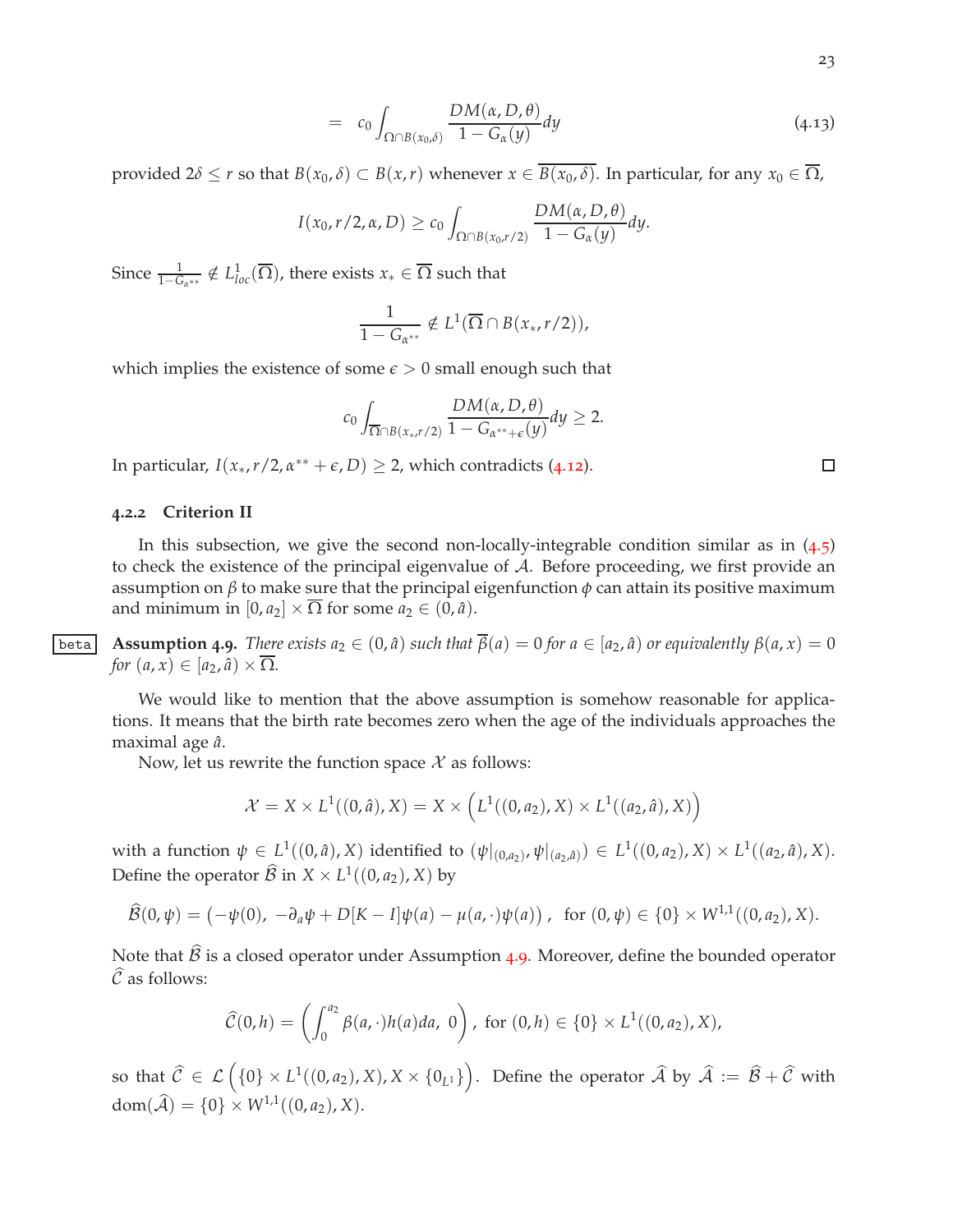Next recalling that  $\tilde{V}$  is the interval defined in ([3](#page-8-2).1), let us show  $\sigma(\hat{A}) \cap \tilde{V} = \sigma(A) \cap \tilde{V}$ . To do so, it suffices to show  $\rho(\hat{A}) \cap \tilde{V} = \rho(A) \cap \tilde{V}$ . Recalling the argument in Proposition [3](#page-11-3).6, it says that

$$
\lambda \in \rho(\mathcal{A}) \cap V \Leftrightarrow \lambda \in V \text{ and } 1 \in \rho(\mathcal{M}_{\lambda}).
$$

Similarly, Proposition [3](#page-11-3).6 with  $\hat{a} = a_2$  applied to  $\hat{A}$  gives that

$$
\lambda \in \rho(\widehat{\mathcal{A}}) \cap \widetilde{V} \Leftrightarrow \lambda \in \widetilde{V} \text{ and } 1 \in \rho(\widehat{\mathcal{M}}_{\lambda}),
$$

where  $\widehat{\mathcal{M}}_{\lambda} \in \mathcal{L}(X)$  is defined for  $\lambda \in \widetilde{V}$  by

$$
\widehat{\mathcal{M}}_{\lambda}\eta = \int_0^{a_2} \beta(a, \cdot)e^{-\lambda a}\mathcal{U}(0, a)\eta \, da, \,\forall \eta \in X.
$$

But under Assumption [4](#page-22-1).9, we have  $\mathcal{M}_{\lambda} = \widehat{\mathcal{M}}_{\lambda}$  for all  $\lambda \in \widetilde{V}$ . It follows that  $\sigma(\widehat{\mathcal{A}}) \cap \widetilde{V} =$  $\sigma(A) \cap \tilde{V}$ , thus we can study the principal spectral theory of  $\tilde{A}$  instead of A in the following, provided Assumption [4](#page-22-1).9 holds. Further, in order to not introduce too many notations, we still denote  $A$  and  $B$  under Assumption 4.[9](#page-22-1).

- mubeta **Remark 4.10.** Under Assumption [4](#page-22-1).9, the eigenvalue problem is inverted from infinite maximum age  $\hat{a} = \infty$  or finite maximum age  $\hat{a} < \infty$ , with possibly unbounded death rate  $\mu$ , into finite maximum age  $a_2 < \infty$  with bounded death rate  $\mu$ . Hence we have that
	- (i) Assumption [3](#page-8-1).1 is for  $\hat{a} = \infty$ , while here we replace  $\hat{a}$  by  $a_2 < \infty$ . Thus  $s(A)$  and  $s(B_1 + C)$ always exist now.
	- (ii) Assumption [4](#page-18-0).4 can be modified as follows: there exists no  $a_0$  such that  $\beta(a) = 0$  a.e.  $[a_0, a_2]$ , if needed, see Section [6](#page-38-0). Further, it is equivalent to  $\int_a^{a_2} \underline{\beta}(l) dl > 0$  for any  $a \in [0, a_2)$ .

Observe now that the principal eigenfunction *v*, if exists, satisfies  $v > 0$  in  $[0, a_2] \times \overline{\Omega}$  due to  $\mu \in C(\overline{\Omega}, L^{\infty}_+(0,a_2))$  now. Hence we will indicate the auxiliary eigenvalue problem corresponding to  $\hat{\mathcal{A}}$  instead of  $\hat{\mathcal{A}}$  in the following context, as long as we use the fact that  $v > 0$  in  $[0, a_2] \times \Omega$ .

<span id="page-23-2"></span>Now we provide the second criteria under Assumption [4](#page-22-1).9.

II **Theorem 4.11** (Existence of principal eigenvalues - II)**.** *Let Assumption [4](#page-22-1).9 hold. Assume that*

<span id="page-23-1"></span>
$$
x \to \frac{1}{\alpha^{**} - \alpha(x)} \notin L^1_{loc}(\overline{\Omega})
$$
\n(4.14)

and that for each  $x \in \overline{\Omega}$ , the operator  $\mathcal{B}_1^x + \mathcal{C}^x$  possesses a positive eigenvector  $\phi \in W^{1,1}(0,a_2)$  corre*sponding to α*(*x*)*, then s*(A) *is the principal eigenvalue of* A*. Here α*(*x*) *is defined in Proposition 3.[11](#page-13-9)* and  $\mathcal{B}_{1}^{x} + \mathcal{C}^{x}$  is defined in Remark [2](#page-7-2).1 in  $(0, a_{2})$ .

*Proof.* The idea of the proof below comes from Liang et al. [[31](#page-47-6), Lemma 3.8] or Bao and Shen [[2](#page-46-12), Proposition 3.1.

**First step.** By assumption, for any  $x \in \overline{\Omega}$ ,  $\phi(\cdot, x) := [\phi(x)](\cdot)$  as a principal eigenfunction of  $\mathcal{B}_1^x + \mathcal{C}^x$  is belonging to  $W^{1,1}(0,a_2)$ . Further, we can normalize the family  $\{\phi(\cdot,x)\}_{x\in\overline{\Omega}}$  such that  $\|\phi(\cdot,x)\|_{L^1(0,a_2)} = 1$  for any  $x \in \overline{\Omega}$ . Now we will prove that the eigenfunction  $\phi(\cdot,x)$  is continuous for all  $x \in \Omega$ .

To this aim, let us first write down the equation that  $\phi$  satisfies,

<span id="page-23-0"></span>
$$
\begin{cases} \partial_a \phi(a, x) = -(D + \mu(a, x)) \phi(a, x) - \alpha(x) \phi(a, x), \ a \in (0, a_2), \\ \phi(0, x) = \int_0^{a_2} \beta(a, x) \phi(a, x) da. \end{cases}
$$
 (4.15) E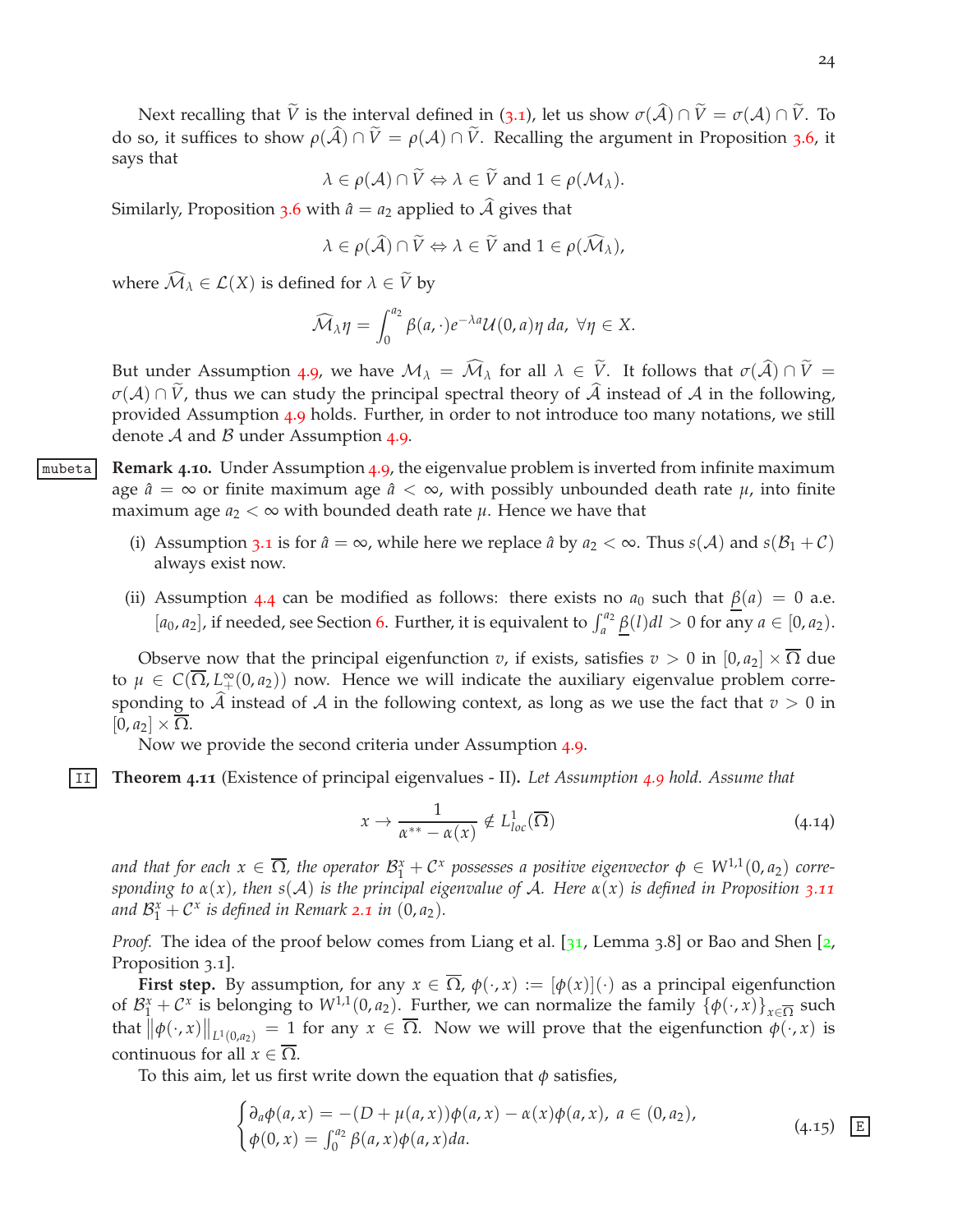Fix  $x_0 \in \overline{\Omega}$  and let us choose a sequence  $\{x_n\}_{n\geq 1} \subset \overline{\Omega}$  satisfying  $x_n \to x_0$  as  $n \to \infty$ . Consider the sequence  $\phi(\cdot, x_n)$ . Observing the first equation of (4.[15](#page-23-0)), one has

$$
\big\|\partial_a\phi(\cdot,x_n)\big\|_{L^1(0,a_2)}\leq C,
$$

where  $C > 0$  denotes some constant that may vary from line to line but is independent of *n* ≥ 0. It follows that the sequence  $\{\phi(\cdot, x_n)\}_{n\geq 0}$  is bounded in  $W^{1,1}(0, a_2)$  which is continuously embedded into  $L^{\infty}(0, a_2)$  so that  $\|\phi(\cdot, x_n)\|_{L^{\infty}(0, a_2)} \leq C$ . Again by the first equation of (4.[15](#page-23-0)), one has

$$
\big\|\partial_a\phi(\cdot,x_n)\big\|_{L^\infty(0,a_2)}\leq C.
$$

Thus we have  $\|\phi(\cdot,x_n)\|_{W^{1,\infty}(0,a_2)} \leq C$ . By the compact Sobolev embedding, we can find a limit, denoted by  $\hat{\phi}(\cdot) \in C([0, a_2])$ , up to a subsequence such that

$$
\phi(\cdot, x_n) \to \widehat{\phi}(\cdot)
$$
 uniformly on  $[0, a_2]$ .

Since  $x \to \mu($ ,  $x) \in C(\overline{\Omega}, L^{\infty}(0, a_2))$ , one has  $\mu(·, x_n) \to \mu(·, x_0)$  in  $L^{\infty}(0, a_2)$ , and thus

 $\mu(\cdot, x_n)\phi(\cdot, x_n) \to \mu(\cdot, x_0)\widehat{\phi}(\cdot)$  in  $L^{\infty}(0, a_2)$ .

Applying the same argument to  $\beta$  and then passing to the limit on (4.[15](#page-23-0)), one obtains

$$
\begin{cases}\n\partial_a \widehat{\phi}(a) = -(D + \mu(a, x_0))\widehat{\phi}(a) - \alpha(x_0)\widehat{\phi}(a), & a \in (0, a_2), \\
\widehat{\phi}(0) = \int_0^{a_2} \beta(a, x_0)\widehat{\phi}(a) da\n\end{cases}
$$
\n(4.16)

with  $\left\|\widehat{\phi}\right\|_{L^1(0,a_2)} = 1$  and  $\widehat{\phi} \ge 0$ . Hence  $\widehat{\phi}$  is the principal eigenfunction of the operator  $\mathcal{B}_1^{x_0} + \mathcal{C}^{x_0}$ corresponding to  $\alpha(x_0)$ . Next thanks to the simplicity of the principal eigenvalue, we have  $\hat{\phi}(a) = \phi(a, x_0)$ . Thus the function  $x \to \phi(\cdot, x)$  is continuous from  $x \in \overline{\Omega}$  to  $C([0, a_2])$ . Then we normalize  $\phi$  such that  $\max_{(a,x)\in[0,a_2]\times\overline{\Omega}}\phi(a,x)=1.$ 

Second step. We will prove the main conclusion. According to Assumption [1](#page-40-4).1 on the kernel *J*, there exist  $r > 0$  and  $c_0 > 0$  such that  $J(x - y) > c_0$  for all  $x, y \in \overline{\Omega}$  with  $|x - y| < r$ .

Next let

$$
c_1=\min_{(a,x)\in[0,a_2]\times\overline{\Omega}}\phi(a,x).
$$

Due to Assumption [4](#page-22-1).9,  $c_1 > 0$  holds. Since  $(\alpha^{**} - \alpha)^{-1} \notin L^1_{loc}(\overline{\Omega})$ , we can choose  $\zeta > \alpha^{**}$ , some *δ* > 0 and *x*<sub>1</sub> ∈ Ω such that *B*(*x*<sub>1</sub>, *δ*) ⊂ *B*(*x*<sub>1</sub>, 2*δ*) ⊂ Ω,

$$
\int_{B(x_1,\delta)} \frac{1}{\zeta - \alpha(x)} dx \geq 2(Dc_0c_1)^{-1},
$$

and  $3\delta < r$ , where  $B(x,r)$  is the ball centered at x with radius r. Let  $p : \overline{\Omega} \to \mathbb{R}$  be a continuous function on  $\overline{\Omega}$  such that

$$
p(x) = \begin{cases} 1, & x \in B(x_1, \delta), \\ 0, & x \in \overline{\Omega} \setminus B(x_1, 2\delta) \end{cases}
$$
 (4.17)

with  $0 \le p(x) \le 1$  for all  $x \in \overline{\Omega}$  and  $\widetilde{\phi}(a, x) = [\widetilde{\phi}(x)](a) := p(x)\phi(a, x), \forall (a, x) \in [0, a_2] \times \overline{\Omega}$ . It then follows that for any  $(a, x) \in [0, a_2] \times (\overline{\Omega} \setminus B(x_1, 2\delta))$ , we have

$$
\int_{\Omega} J(x-y) \frac{dy}{\zeta - \alpha(y)} \widetilde{\phi}(a, y) \ge 0.
$$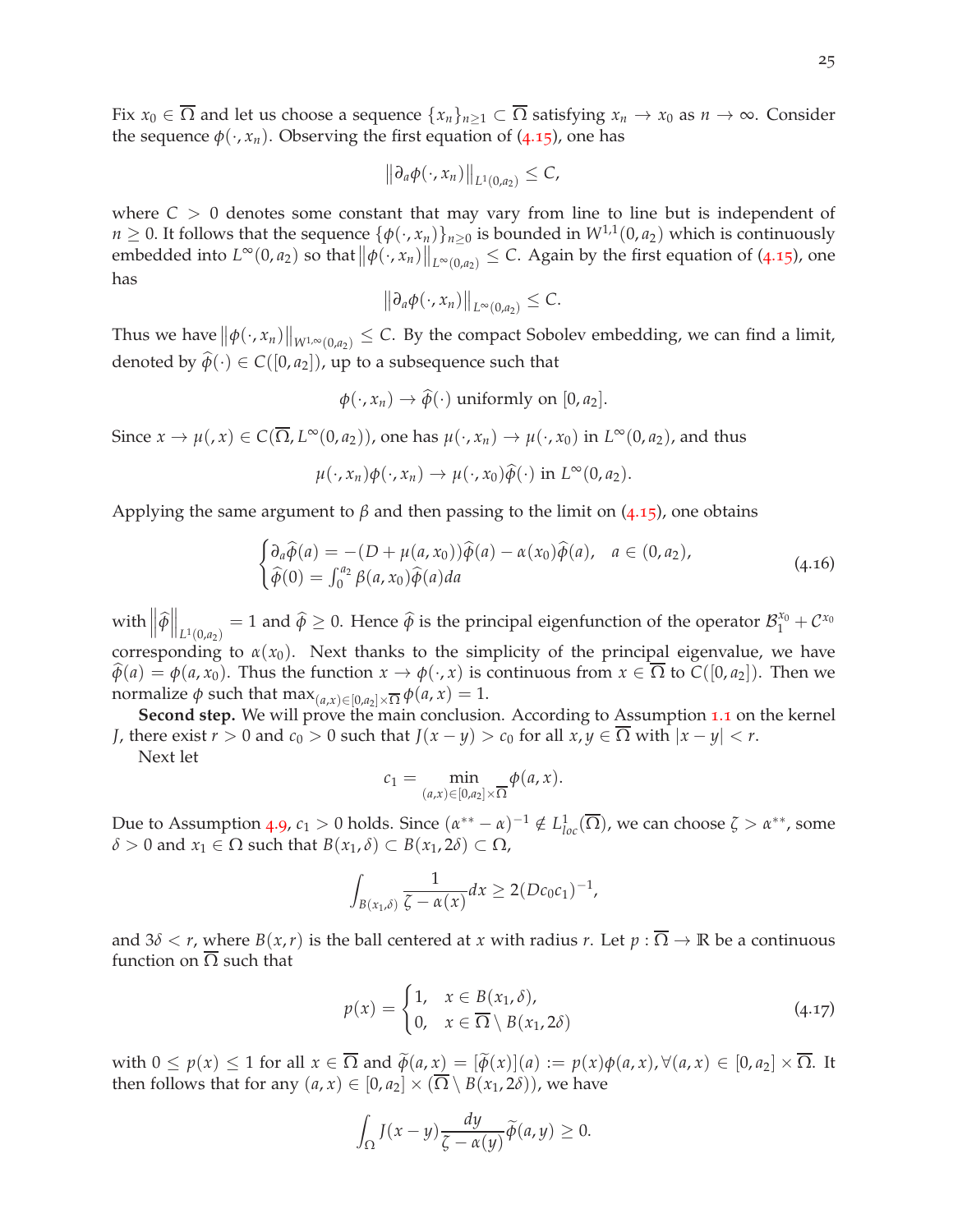For any  $(a, x) \in (0, a_2) \times B(x_1, 2\delta)$ , we see that

$$
\int_{\Omega} J(x-y) \frac{dy}{\zeta-\alpha(y)} \widetilde{\phi}(a,y) \geq \int_{B(x_1,\delta)} J(x-y) \frac{dy}{\zeta-\alpha(y)} \phi(a,y) \geq 2c_0c_1 (Dc_0c_1)^{-1} \geq 2D^{-1} \widetilde{\phi}(a,x).
$$

Note that for all  $x \in \overline{\Omega}$ , one has

$$
(\zeta I - \mathcal{B}_1 - \mathcal{C})^{-1}(0, \widetilde{\phi}) = (0, \psi)
$$
  
with 
$$
(0, \psi(\cdot, x)) = [(\zeta I - \mathcal{B}_1^x - \mathcal{C}^x)^{-1}(0, \widetilde{\phi}(x))] (\cdot) = [(\zeta - \alpha(x))^{-1}(0, \widetilde{\phi}(x))] (\cdot).
$$
 (4.18)

Recalling ([4](#page-17-3).1), it then follows that

$$
\mathcal{F}_{\zeta}(0,\widetilde{\phi}) = \mathcal{B}_2(\zeta I - \mathcal{B}_1 - \mathcal{C})^{-1}(0,\widetilde{\phi}) \ge 2(0,\widetilde{\phi}) > (0,\widetilde{\phi}).\tag{4.19}
$$

Thus, there exists  $\zeta > s(\mathcal{B}_1 + \mathcal{C})$  such that  $r(\mathcal{F}_{\zeta}) > 1$ . Then by Corollary [4](#page-18-3).3, it follows that  $s(A) > s(B_1 + C)$  which implies the desired result by Theorem [4](#page-17-4).1.  $\Box$ 

<span id="page-25-1"></span>GKR **Remark 4.12.** Observe that the criterion for the existence of principal eigenvalues that we provided in  $(4.5)$  $(4.5)$  $(4.5)$  and  $(4.14)$  $(4.14)$  $(4.14)$  are reasonable and comparable with the ones obtained for nonlocal problems, for instance, see Coville [[7](#page-46-2)] who employed generalized Krein-Rutman Theorem (see Edmunds et al. [[19](#page-47-4)], Nussbaum [ $37$ ]) to obtain analogue conditions for the existence of principal eigenvalues of a nonlocal diffusion operator. In fact in our case,  $(4.5)$  $(4.5)$  $(4.5)$  and  $(4.14)$  $(4.14)$  $(4.14)$  imply that  $s(A) > s(B<sub>1</sub>+C)$ . It follows by Remark [3](#page-10-1).8-(i) and 3.5 that  $(\lambda - s(A))^{-1}$ , the spectral radius of  $(\lambda I - A)^{-1}$ , tends to  $\infty$  and  $(\lambda - s(\mathcal{B}_1 + C))^{-1}$ , the spectral radius of  $(\lambda I - \mathcal{B}_1 - C)^{-1}$ , remains bounded as  $\lambda \downarrow s(A)$ . On the other hand, since  $B_2$  is a compact perturbator of  $B_1 + C$  (which implies that  $\mathcal{F}_{\lambda}$  defined in ([4](#page-17-3).1) is compact), it follows that for  $\lambda > s(\mathcal{A})$ ,

$$
r_e((\lambda I - A)^{-1}) = r_e\left((\lambda I - B_1 - C)^{-1}\left(\sum_{j=0}^{\infty} \mathcal{F}_{\lambda}^{j}\right)\right) = r_e((\lambda I - B_1 - C)^{-1}) \le r((\lambda I - B_1 - C)^{-1}).
$$

Hence  $(\lambda I - \mathcal{A})^{-1}$  is essentially compact if  $\lambda$  is sufficiently close to *s*( $\mathcal{A}$ ). Then the generalized Krein-Rutman theorem can be applied to conclude that  $(\lambda - s(A))^{-1}$  is the principal eigenvalue of  $(\lambda I - \mathcal{A})^{-1}$ . It follows that *s*( $\mathcal{A}$ ) is the principal eigenvalue of  $\mathcal{A}$  by the spectral mapping theorem. The above argument is just the idea of obtaining the existence of principal eigenvalues combining the theory of resolvent positive operators with their perturbations and generalized Krein-Rutman Theorem, see Thieme [[53](#page-49-4)].

Let us see the essential compactness in another way. Observing again from Remark [3](#page-10-1).5 and Remark [3](#page-12-0).8-(i) that if  $X = L^1(\Omega)$ , then  $\omega(T_{\mathcal{A}_0}) = s(\mathcal{A}) > s(\mathcal{B}_1 + \mathcal{C}) = \omega(T_{(\mathcal{B}_1 + \mathcal{C})_0})$ , it follows together with Corollary 3.[13](#page-17-2) that  $\{T_{A_0}(t)\}_{t\geq 0}$  is an essentially compact semigroup by Theorem [A.](#page-41-4)6 in Appendix.

#### <span id="page-25-0"></span>**4.3 Relation Between** M*<sup>λ</sup>* **and** A

<span id="page-25-2"></span>We next give a proposition to characterize the relation between the eigenvalues of M*<sup>λ</sup>* and those of  $A = B + C$ , also see Kang and Ruan [[25](#page-47-10)] or Walker [[55](#page-49-8)].

eigenvalues **Proposition 4.13.** Under Assumption 4.[9](#page-22-1), let  $\lambda \in \mathbb{C}$  and  $m \in \mathbb{N} \setminus \{0\}$ . Then  $\lambda \in \sigma_p(\mathcal{A})$  with *geometric multiplicity m if and only if*  $1 \in \sigma_p(\mathcal{M}_\lambda)$  *with geometric multiplicity m, where*  $\sigma_p(A)$  *denotes the point spectrum of A.*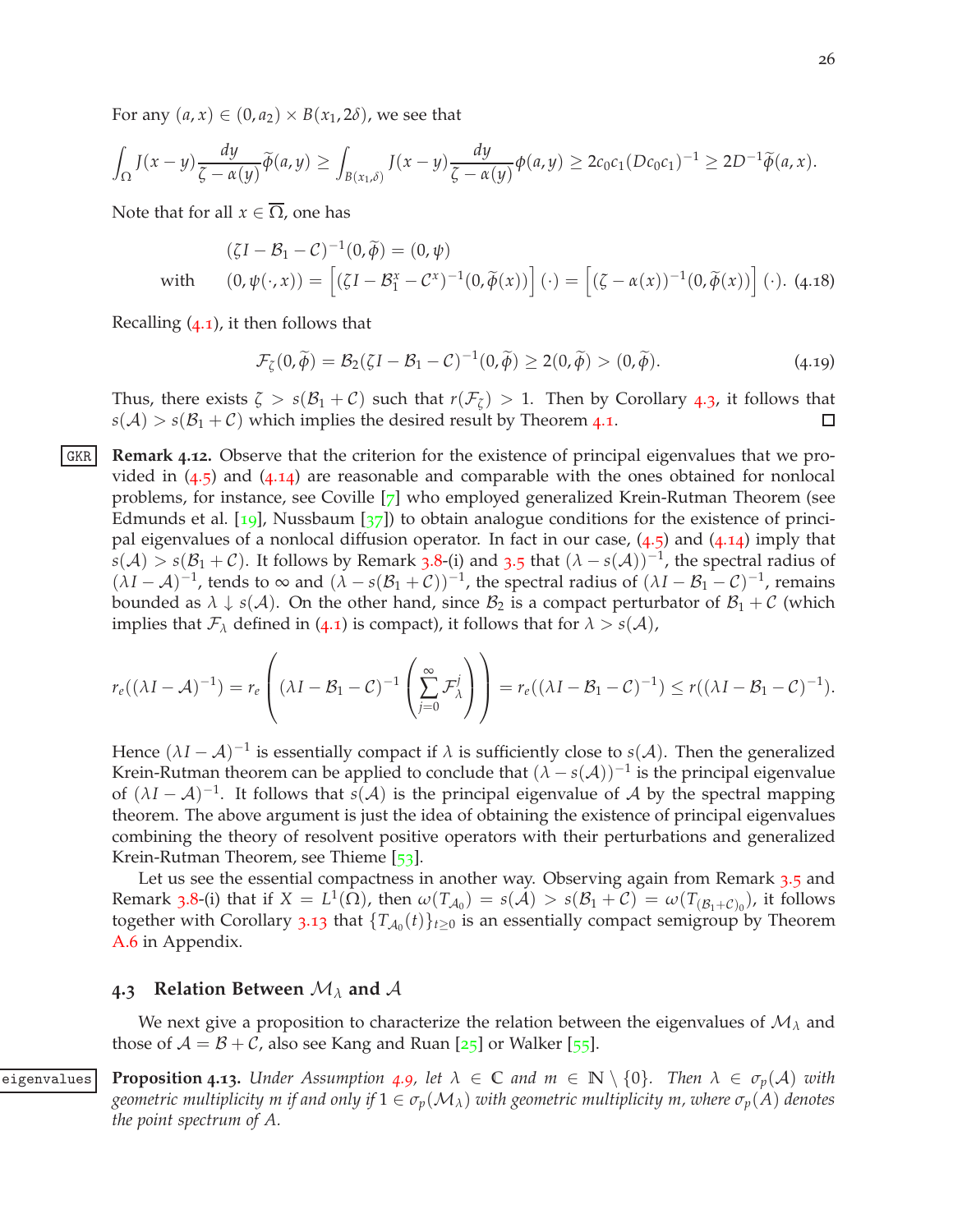*Proof.* Let  $\lambda \in \mathbb{C}$ . Suppose that  $\lambda \in \sigma_p(\mathcal{A})$  has geometric multiplicity *m* so that there are *m* linearly independent elements

$$
(0, \phi_1), ..., (0, \phi_m) \in \text{dom}(\mathcal{A}) \text{ with } (\lambda I - \mathcal{A}) (0, \phi_j) = (0, 0) \text{ for } j = 1, ..., m.
$$

Then by solving the above eigenvalue problem explicitly, we get

$$
\phi_j(a) = e^{-\lambda a} \mathcal{U}(0, a) \phi_j(0) \text{ with } \phi_j(0) = \mathcal{M}_{\lambda} \phi_j(0).
$$

Hence,  $\phi_1(0)$ , ...,  $\phi_m(0)$  are necessarily linearly independent eigenvectors of  $\mathcal{M}_\lambda$  corresponding to the eigenvalue 1.

Now suppose that  $1 \in \sigma_p(\mathcal{M}_\lambda)$  has geometric multiplicity *m* so that there are linearly independent  $\psi_1, ..., \psi_m \in X$  with  $\mathcal{M}_{\lambda} \psi_j = \psi_j$  for  $j = 1, ..., m$ . Put  $(0, \phi_j) = (0, e^{-\lambda a} \mathcal{U}(0, a) \psi_j) \in \mathcal{X}_0$ and note that for  $j = 1, ..., m$ , we have

$$
\partial_a \phi_j + \lambda \phi_j - D[K - I] \phi_j + \mu \phi_j = 0, \int_0^{a_2} \beta(a, \cdot) \phi_j(a) da = \mathcal{M}_{\lambda} \psi_j = \psi_j = \phi_j(0),
$$

which is equivalent to

 $\mathcal{A}(0, \phi_i) = \lambda(0, \phi_i)$  and  $(0, \phi_i) \in \text{dom}(\mathcal{A})$ .

Thus  $\lambda \in \sigma_p(\mathcal{A})$ . If  $\alpha_1, ..., \alpha_m$  are any scalars, the unique solvability of the Cauchy problem

$$
\partial_a \phi + \lambda \phi - D[K - I] \phi + \mu \phi = 0, \ \phi(0, x) = \sum_{j=1}^m \alpha_j \psi_j
$$

ensures that  $(0, \phi_1)$ , ...,  $(0, \phi_m)$  are linearly independent. Hence, the result follows.

### <span id="page-26-0"></span>**4.4 A Counterexample**

In this subsection we construct an example of kernel *J* and functions  $\beta(a, x)$ ,  $\mu(a, x)$  for which the operator A admits no eigenvalue with a positive eigenfunction in dom(A) when ([4](#page-20-3).5) is not satisfied. In particular,  $A$  admits no principal eigenvalue. This implies that our criterion is sharp in the sense that if they are not satisfied,  $\mathcal A$  may not have a principal eigenvalue.

Let  $\beta(a, x) \equiv \beta(x)$ ,  $\mu(a, x) \equiv \mu$  and the maximum age  $\hat{a} = \infty$ , where  $\beta \in C(\Omega)$  and  $\mu > 0$  obviously satisfy the assumptions in the Introduction. Let us suppose that  $A$  admits an eigenvalue of  $\lambda_1$  with a positive eigenfunction  $(0, \phi) \in \text{dom}(\mathcal{A})$ ; that is,

$$
\begin{cases} \partial_a \phi(a,x) = \int_{\Omega} J(x-y) \phi(a,y) dy - \phi(a,x) - \mu \phi(a,x) - \lambda_1 \phi(a,x), & (a,x) \in (0,\hat{a}) \times \overline{\Omega}, \\ \phi(0,x) = \int_0^\infty \beta(x) \phi(a,x) da, & x \in \overline{\Omega}. \end{cases}
$$

Integrating the above equation from 0 to  $\hat{a} = \infty$  and using the condition  $\phi(\infty, x) \equiv 0$ , we obtain

$$
-\phi(0,x) = \int_{\Omega} J(x-y) \int_0^{\infty} \phi(a,y) da dy - \int_0^{\infty} \phi(a,x) da - \mu \int_0^{\infty} \phi(a,x) da - \lambda_1 \int_0^{\infty} \phi(a,x) da.
$$

Now denote  $\psi(x) = \int_0^\infty \phi(a, x) da$ , we then have

$$
\int_{\Omega} J(x-y)\psi(y)dy - \psi(x) + (\beta(x) - \mu)\psi(x) - \lambda_1\psi(x) = 0.
$$

Thus by Coville's criterion  $[7,$  $[7,$  $[7,$  Theorem 5.1], we have the following theorem.

 $\Box$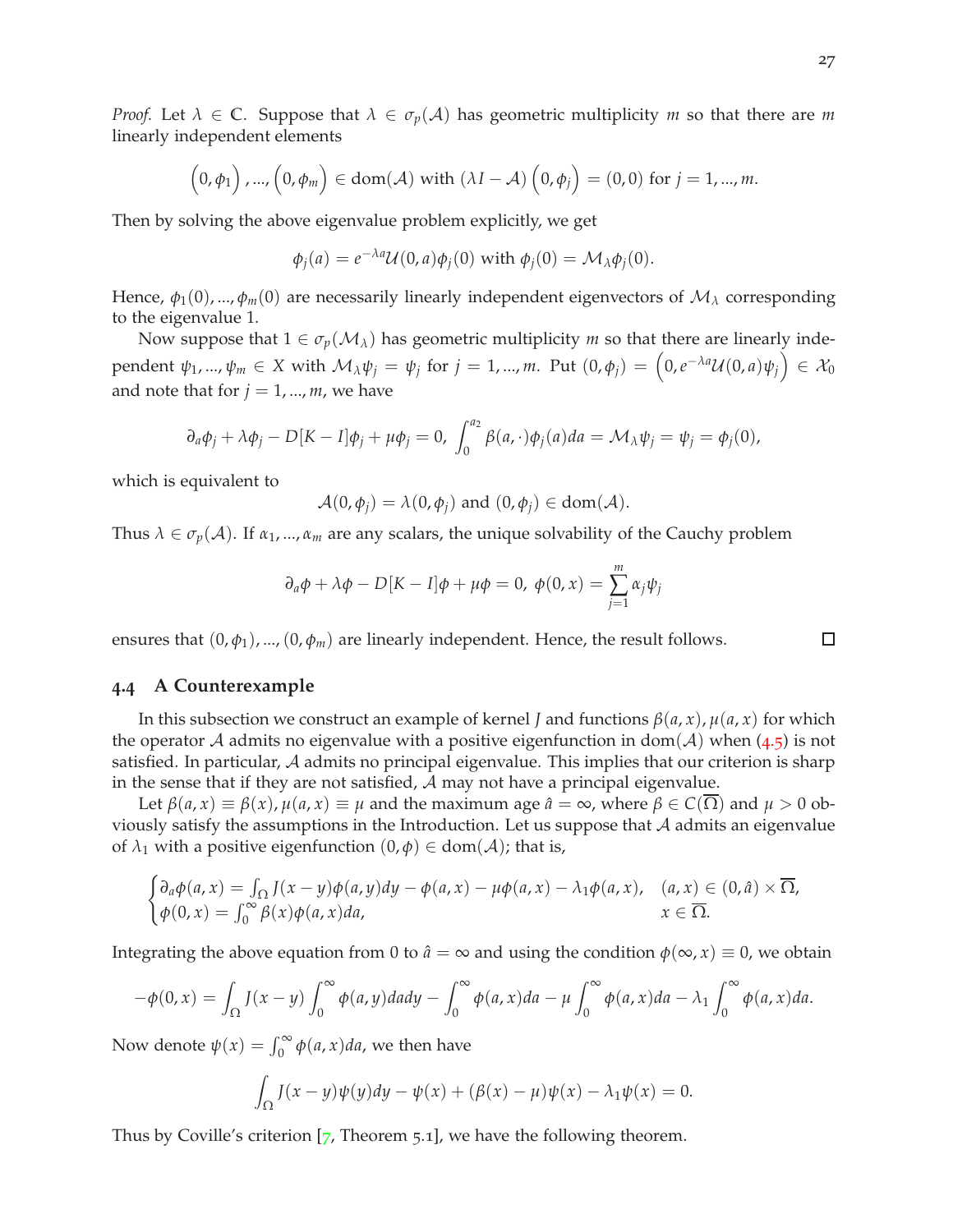**Theorem 4.14.** Let  $J \equiv \rho$  *on*  $\Omega$ *, where*  $\rho > 0$  *is a constant, and set*  $\beta_{\max} = \max_{x \in \overline{\Omega}} \beta(x)$ *.* If

$$
\rho \int_{\Omega} \frac{1}{\beta_{\max} - \beta(x)} dx < 1,
$$

*then* A *admits no eigenvalue with a positive eigenfunction in* dom(A)*. In particular,* A *admits no principal eigenvalue.*

**Remark 4.15.** In this example, the function  $G_\alpha$  reads as

$$
G_{\alpha}(x) = \beta(x) \int_0^{\infty} e^{-(\alpha+1+\mu)a} da \text{ for } \alpha > -\mu - 1.
$$

Note that the function

$$
\alpha \to \int_0^\infty e^{-(\alpha+1+\mu)a} da
$$

is continuously decreasing from  $\infty$  to 0 on  $(-\mu - 1, \infty)$ . Thus, we can choose  $\alpha^{**} > -\mu - 1$  such that

$$
\int_0^\infty e^{-(\alpha^{**}+1+\mu)a} da = 1/\beta_{\text{max}}.
$$

Now for any  $\alpha < \alpha^{**}$ ,

LP

$$
\rho/\beta_{\max} \int_{\Omega} \frac{1}{1 - G_{\alpha}(x)} dx < 1 \Rightarrow \rho \int_{\Omega} \frac{1}{\beta_{\max} - \beta(x)} dx < 1.
$$

Hence, the criterion for the existence of principal eigenvalues that we gave in  $(4.5)$  $(4.5)$  $(4.5)$  is reasonable and comparable with the one for nonlocal problems, see Coville  $[7]$  $[7]$  $[7]$  and Shen and Vo  $[45]$  $[45]$  $[45]$ .

### <span id="page-27-0"></span>**5 Limiting Properties**

In this section we will study the effects of the diffusion rate on the spectral bound  $s(A)$ of  $A$ . Remembering in the previous section, we have shown that under Assumption [4](#page-22-1).9, the eigenvalue problem to A on  $[0, \hat{a})$  is equivalent to the one on  $[0, a_2]$  with bounded death rate  $\mu$ and further the principal eigenfunction associated with  $s(A)$  is positive in  $[0, a_2]$ .

Thus in the following context, we will let Assumption [4](#page-22-1).9 hold throughout the whole section. Before proceeding, let us first clarify the strict positivity in *X*.

$$
f > 0 \text{ in } X = C(\overline{\Omega}) \text{ means that } f(x) > 0 \text{ for all } x \in \overline{\Omega},
$$
  

$$
f > 0 \text{ in } X = L^{1}(\Omega) \text{ means that } \int_{\Omega} f^{*}(x)f(x)dx > 0 \text{ for any } f^{*} \in L_{+}^{\infty}(\Omega) \setminus \{0\}.
$$

<span id="page-27-1"></span>Now following Berestycki et al. [[3](#page-46-4), [4](#page-46-3)], we introduce the following definition.

GPE **Definition 5.1.** Define the *generalized principal eigenvalues* by

$$
\begin{cases} \lambda_p(\mathcal{A}) := \sup \{ \lambda \in \mathbb{R} : \exists \phi \in W^{1,1}((0,a_2),X) \text{ s.t. } \phi > 0 \text{ and } (-\mathcal{A} + \lambda)(0,\phi) \le (0,0) \text{ in } [0,a_2] \}, \\ \lambda'_p(\mathcal{A}) := \inf \{ \lambda \in \mathbb{R} : \exists \phi \in W^{1,1}((0,a_2),X) \text{ s.t. } \phi > 0 \text{ and } (-\mathcal{A} + \lambda)(0,\phi) \ge (0,0) \text{ in } [0,a_2] \}. \end{cases}
$$
(5.1)

Note that the sets in Definition [5](#page-27-1).1 are nonempty, see the proof of Theorem [5](#page-28-1).3 in the following. As mentioned before, such ideas are widely used to prove the existence and asymptotic behavior of principal eigenvalues with respect to diffusion rate, see Coville  $[\tau]$ , Li et al.  $[\infty]$ and Su et al.  $[49]$  $[49]$  $[49]$  for nonlocal diffusion equations, Shen and Vo  $[45]$  $[45]$  $[45]$  and Su et al.  $[48]$  $[48]$  $[48]$  for time periodic nonlocal diffusion equations. As Shen and Vo  $[45]$  $[45]$  $[45]$  highlighted for the time periodic case, we remark that our parabolic-type operator A containing *∂<sup>a</sup>* is not self-adjoint, and thus we lack the usual *L* 2 (Ω) variational formula for the principal eigenvalue *s*(A). The generalized principal eigenvalues  $\lambda_p(\mathcal{A})$  and  $\lambda'_p(\mathcal{A})$  defined in ([5](#page-27-1).1) remedy the situation and play crucial roles in the following text.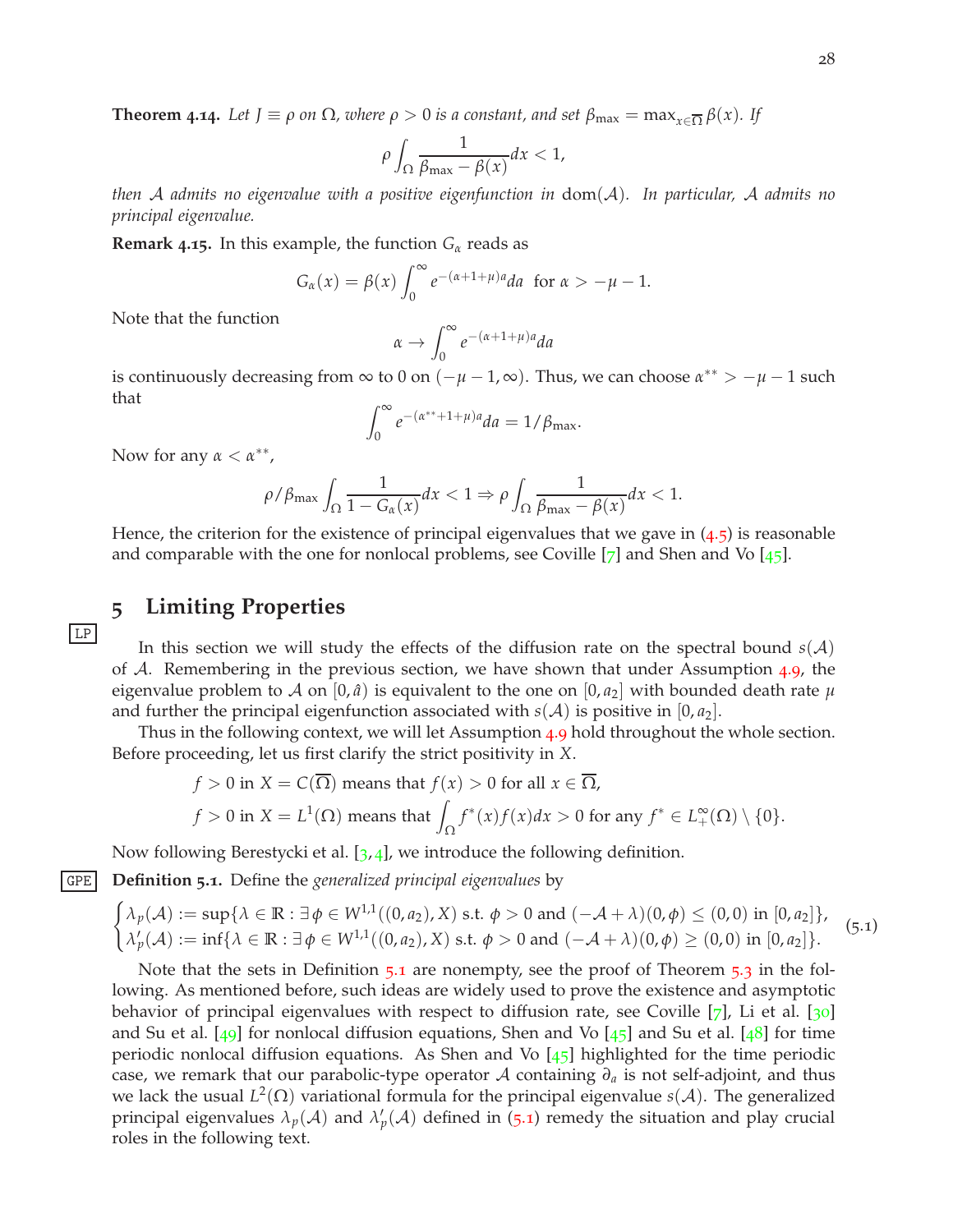#### <span id="page-28-0"></span>**5.1 Without Kernel Scaling**

<span id="page-28-3"></span>In this subsection first we study the diffusion without kernel scaling and have the following result.

 $\alpha$   $\alpha$  **Proposition** 5.2. Let Assumption [4](#page-22-1).9 hold and in addition, assume that  $\lambda_1(\mathcal{A})$  is the eigenvalue of  $\mathcal{A}$ *associated with*  $(0, \phi_1) \in \text{dom}(\mathcal{A})$  *with*  $\phi_1 > 0$  *in*  $[0, a_2]$ *, then one has*  $\lambda_1(\mathcal{A}) = \lambda_p(\mathcal{A}) = \lambda'_p(\mathcal{A})$ *.* 

> *Proof.* Denote  $\lambda_1(\mathcal{A})$  by  $\lambda_1$ . First, we prove that  $\lambda_1 = \lambda_p$ . Since  $\lambda_1$  is the eigenvalue of  $\mathcal{A}$ associated with  $(0, \phi_1) \in \text{dom}(\mathcal{A})$  with  $\phi_1 > 0$  in  $[0, a_2]$ ; that is,

$$
\mathcal{A}(0,\phi_1) - \lambda_1(0,\phi_1) = (0,0) \text{ in } [0,a_2],
$$
\n(5.2)

and since  $\phi_1 > 0$  in  $[0, a_2]$ , we have  $\lambda_1 \leq \lambda_p$ . Suppose by contradiction that  $\lambda_1 < \lambda_p$ . From the definition of  $\lambda_p$ , there are  $\lambda \in (\lambda_1, \lambda_p)$  and  $(0, \phi) \in \text{dom}(\mathcal{A})$  with  $\phi > 0$  in  $[0, a_2]$  such that

$$
-\mathcal{A}(0,\phi)+\lambda(0,\phi)\leq(0,0)\ \ \text{in}\ [0,a_2];
$$

that is, for  $0 \le a \le a_2$ 

<span id="page-28-2"></span>
$$
\begin{cases} \partial_a \phi(a) - D[K - I] \phi(a) + \mu(a, \cdot) \phi + \lambda \phi \le 0, \\ \phi(0) - \int_0^{a_2} \beta(a, \cdot) \phi(a) da \le 0. \end{cases}
$$
 (5.3)

Now solving the first inequality in  $(5.3)$  $(5.3)$  $(5.3)$ , we obtain

$$
\phi(a) \leq e^{-\lambda a} \mathcal{U}(0, a)\phi(0).
$$

Plugging it into the second inequality in  $(5.3)$  $(5.3)$  $(5.3)$ , we have

$$
\phi(0) \le \int_0^{a_2} \beta(a, \cdot) e^{-\lambda a} \mathcal{U}(0, a) \phi(0) da. \tag{5.4}
$$

It follows that  $M_\lambda \phi(0) \ge \phi(0)$ , which implies that  $r(M_\lambda) \ge 1$ . But we know that  $\lambda_1$  is the eigenvalue of  $A$ , then by Proposition 4.[13](#page-25-2) we have  $r(\mathcal{M}_{\lambda_1}) = 1$ . Since  $\lambda \to r(\mathcal{M}_\lambda)$  is decreasing by the arguments in Proposition [3](#page-11-3).6, one has  $\lambda_1 \geq \lambda$ . This contradiction leads to  $\lambda_1 = \lambda_p$ .

Next, we prove  $\lambda_1 = \lambda'_p$ . Obviously,  $\lambda_1 \geq \lambda'_p$ . Assume by contradiction that  $\lambda_1 > \lambda'_p$ . Then there are  $\tilde{\lambda} \in (\lambda'_p, \lambda_1)$  and  $(0, \tilde{\phi}) \in \text{dom}(\mathcal{A})$  with  $\tilde{\phi} > 0$  in  $[0, a_2]$  such that  $-\mathcal{A}(0, \tilde{\phi}) + \tilde{\lambda}(0, \tilde{\phi}) \ge$  $(0, 0)$ . By reversing the above inequalities, we have the desired conclusion via a similar argument as above. □

<span id="page-28-1"></span>Now we give the main theorem in this section about the effects of diffusion rate on *s*(A). In the next result*,* we write  $s^D(\mathcal{A})$  for  $s(\mathcal{A})$  to highlight the dependence on  $D.$ 

**Theorm 5.3.** Let Assumption [4](#page-22-1).9 hold and, in addition, assume that  $s^D(\mathcal{A})$  is the principal eigenvalue *of*  ${\mathcal A}$ *, then the function*  $D\to s^D({\mathcal A})$  *is continuous on*  $(0,\infty)$  *and satisfies* 

$$
s^{D}(\mathcal{A}) \to \begin{cases} s(B_1 + \mathcal{C}) & \text{as } D \to 0^+, \\ -\infty & \text{as } D \to \infty, \end{cases}
$$
 (5.5)

*where B*<sup>1</sup> *is defined as follows,*

$$
B_1(0,f):=\left(-f(0,\cdot),\,-\partial_a f-\mu f\right),\ f\in W^{1,1}((0,a_2),X).
$$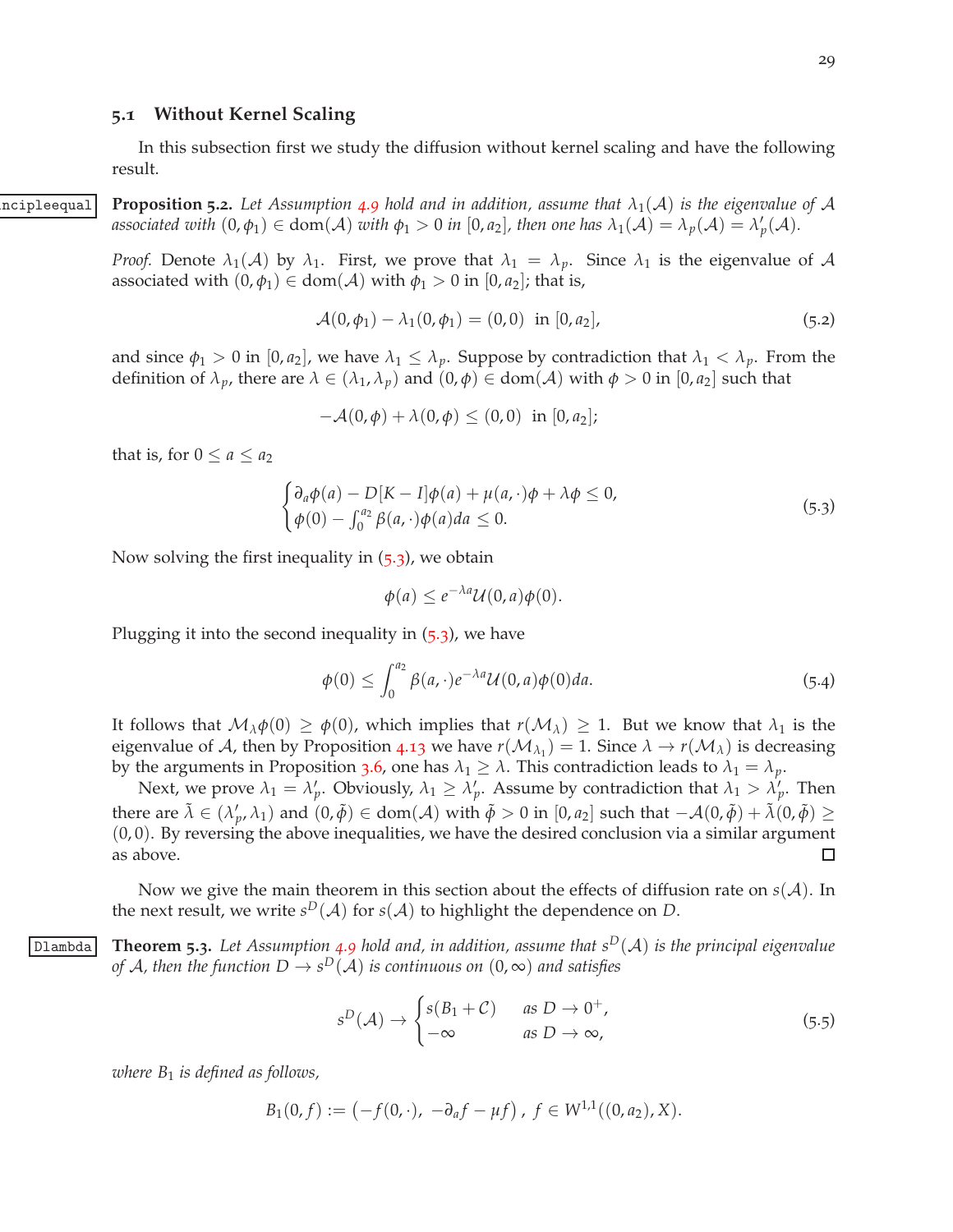*Proof.* Since  $s^D(\mathcal{A})$  is a simple eigenvalue, the continuity of  $D \to s^D(\mathcal{A})$  follows from the similar argument in Theorem 4.[11](#page-23-2) or see Kato [[29](#page-47-12), Section IV. 3.5] for the classical perturbation theory.

For the limits, we first claim that for every  $\epsilon > 0$ , there exists  $D_{\epsilon} > 0$  such that

$$
s^D(\mathcal{A}) \le s(B_1 + \mathcal{C}) + \epsilon, \ \forall D \in (0, D_{\epsilon}).
$$
\n
$$
(5.6)
$$

Denote  $\vartheta = s(B_1 + C)$ . Consider equation (4.[15](#page-23-0)) with  $D = 0$  which is written as follows:

<span id="page-29-0"></span>
$$
\begin{cases}\n\partial_a \phi(a, x) = -(\alpha(x) + \mu(a, x))\phi(a, x), & (a, x) \in (0, a_2] \times \overline{\Omega}, \\
\phi(0, x) = \int_0^{a_2} \beta(a, x)\phi(a, x)da, & x \in \overline{\Omega}.\n\end{cases}
$$
\n(5.7)  $\boxed{\text{subsolution}}$ 

By Proposition 3.[11](#page-13-9) ( $D = 0$ ), we know that for each  $x \in \overline{\Omega}$ , ([5](#page-29-0).7) has a positive solution  $\phi \in$  $W^{1,1}(0, a_2)$  given by

$$
\phi(a,x) = e^{-\alpha(x)a} \pi(0,a,x)\phi(0,x).
$$

Moreover, by the argument in Theorem 4.[11](#page-23-2),  $\phi(\cdot, x)$  is continuous in  $x \in \overline{\Omega}$  and thus  $\phi \in$ *C*( $\overline{\Omega}$ , *W*<sup>1,1</sup>(0, *a*<sub>2</sub>)). Next from the first equation of ([5](#page-29-0).7), one has  $\phi \in W^{1,1}((0, a_2), C(\overline{\Omega}))$ . Thus we now have  $\phi > 0$  in  $[0, a_2] \times \overline{\Omega}$  with  $(0, \phi) \in \text{dom}(\mathcal{A}) = \{0\} \times W^{1,1}((0, a_2), X)$ . Further, it is easy to check that for  $(a, x) \in [0, a_2] \times \overline{\Omega}$ 

$$
\begin{aligned}\n&\left[-\mathcal{A}(0,\phi) + (\vartheta + \epsilon)(0,\phi)\right](a,x) \\
&= \left(\phi(0,x) - \int_0^{a_2} \beta(a,x)\phi(a,x)da,\right. \\
&\left.\partial_a\phi(a,x) - D\left[\int_{\Omega} J(x-y)\phi(a,y)dy - \phi(a,x)\right] + \mu(a,x)\phi + (\vartheta + \epsilon)\phi\right).\n\end{aligned}
$$

Since  $\min_{(a,x)\in[0,a_2]\times\overline{\Omega}}\phi(a,x)>0$  and  $\max_{(a,x)\in[0,a_2]\times\overline{\Omega}}\phi(a,x)<\infty$ , it is straightforward to check that for each  $\epsilon > 0$ , there exists  $D_{\epsilon} > 0$  such that for each  $D \in (0, D_{\epsilon})$ , there holds

$$
\partial_a \phi(a, x) - D \left[ \int_{\Omega} J(x - y) \phi(a, y) dy - \phi(a, x) \right] + \mu(a, x) \phi + (\vartheta + \epsilon) \phi
$$
  
= 
$$
-D \left[ \int_{\Omega} J(x - y) \phi(a, y) dy - \phi(a, x) \right] + (\vartheta - \alpha(x)) \phi + \epsilon \phi
$$
  

$$
\geq -D \left[ \int_{\Omega} J(x - y) \phi(a, y) dy - \phi(a, x) \right] + \epsilon \phi
$$
  

$$
\geq 0 \text{ in } [0, a_2] \times \overline{\Omega},
$$

where we used  $\vartheta \geq \alpha(x)$  from Proposition 3.[11](#page-13-9) where  $D = 0$ . It then follows that

$$
-\mathcal{A}(0,\phi) + (\vartheta + \epsilon)(0,\phi) \geq (0,0)
$$

which, by the definition of  $\lambda'_p(\mathcal{A})$ , implies that  $s^D(\mathcal{A}) = \lambda'_p(\mathcal{A}) \leq s(B_1 + \mathcal{C}) + \epsilon$ . Next from Remark [3](#page-12-0).8, we have

$$
s(B_1 + C) - D = s(B_1 + C) \le s^D(\mathcal{A}).
$$

Setting  $D \to 0^+$ , we find that

$$
s(B_1+\mathcal{C}) \leq \liminf_{D \to 0^+} s^D(\mathcal{A}) \leq \limsup_{D \to 0^+} s^D(\mathcal{A}) \leq s(B_1+\mathcal{C}) + \epsilon, \ \forall \epsilon > 0,
$$

which leads to  $s^D(\mathcal{A}) \to s(B_1 + \mathcal{C})$  as  $D \to 0^+.$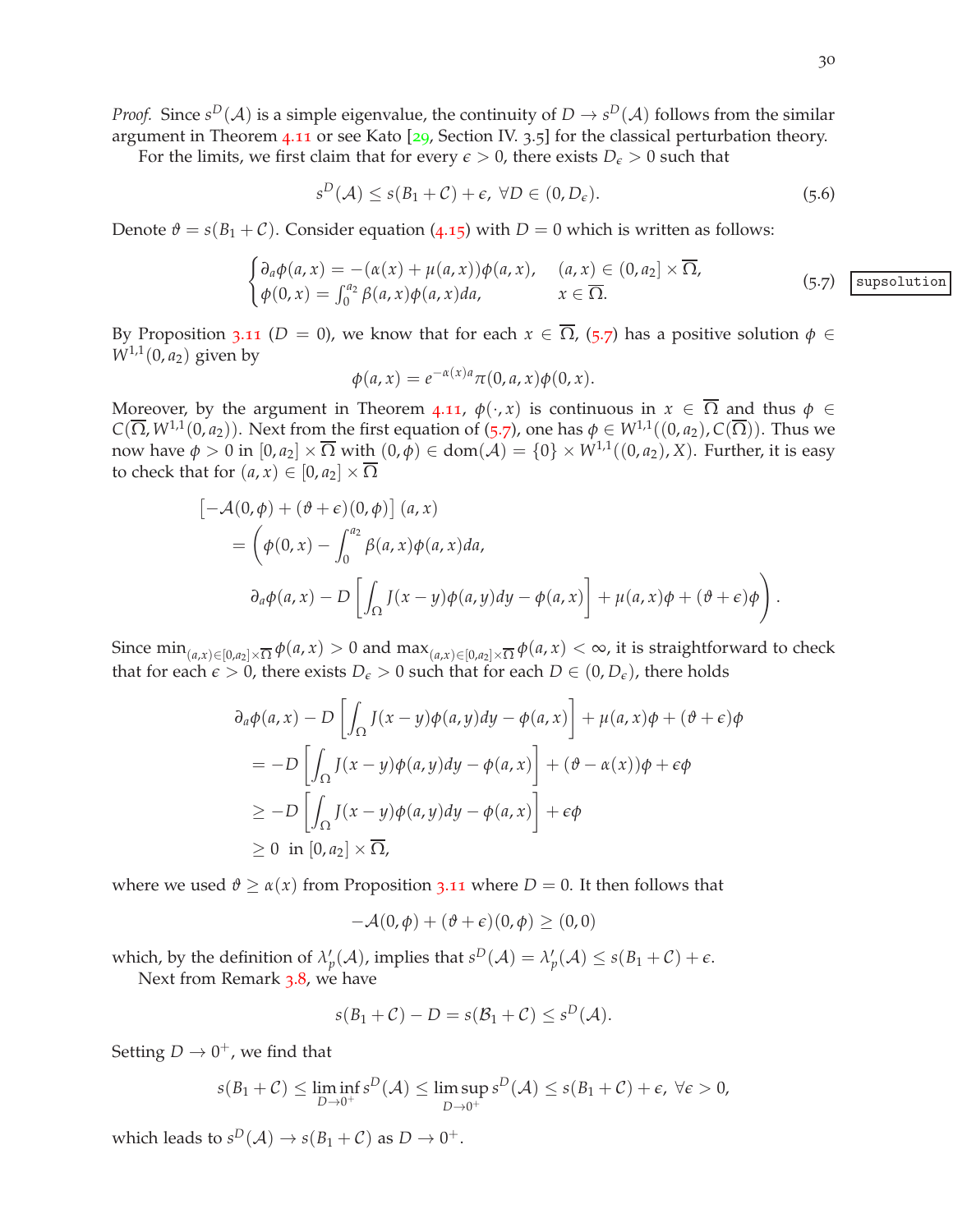Finally, to show that  $s^D(\mathcal{A}) \to -\infty$  as  $D \to \infty$ , we consider the operator  $K - I$ . It is known from Shen and Xie [[42](#page-48-6), Theorem 2.1 and Proposition 3.4] that the principal eigenvalue of −*K* + *I* exists and is positive. Let  $\lambda^0 > 0$  be the principal eigenvalue of  $-K+I$  and  $\Psi^0 \in C(\overline{\Omega})$  be an associated positive eigenfunction. Let  $(\lambda^1, \Psi^1(a))$  be the principal eigenpair of the age-structured operator; that is, they satisfy the following equation,

$$
\begin{cases} \partial_a \Psi^1(a) = -(\lambda^1 + \underline{\mu}(a)) \Psi^1(a), \\ \Psi^1(0) = \int_0^{a_2} \overline{\beta}(a) \Psi^1(a) da, \end{cases}
$$

where  $\lambda^1$  satisfies

$$
\int_0^{a_2} \overline{\beta}(a) e^{-\lambda^1 a} e^{-\int_0^a \underline{\mu}(s) ds} da = 1.
$$

Note that  $\Psi^1(a)$  is positive. Now let  $\lambda_D = -D\lambda^0 + \lambda^1$  and  $\Psi(a, x) = \Psi^0(x)\Psi^1(a)$ . We have that  $\Psi > 0$  in  $[0, a_2] \times \overline{\Omega}$ ,  $(0, \Psi) \in \text{dom}(\mathcal{A})$  and that for  $(a, x) \in [0, a_2] \times \overline{\Omega}$ 

$$
\begin{aligned}\n&\left[-\mathcal{A}(0,\Psi) + \lambda_D(0,\Psi)\right](a,x) \\
&= \left(\Psi(0,x) - \int_0^{a_2} \beta(a,x)\Psi(a,x)da, \right. \\
&\left.\partial_a\Psi(a,x) - D\left[\int_{\Omega} J(x-y)\Psi(a,y)dy - \Psi(a,x)\right] + \mu(a,x)\Psi + \lambda_D\Psi\right) \\
&:= \left(I_1(x), I_2(a,x)\right).\n\end{aligned}
$$

Next we have

$$
I_2(a,x) = \partial_a \Psi^1(a) \Psi^0(x) - D \left[ \int_{\Omega} J(x-y) \Psi^0(y) dy - \Psi^0(x) \right] \Psi^1(a)
$$
  
+  $\mu(a,x) \Psi^1(a) \Psi^0(x) + (-D\lambda^0 + \lambda^1) \Psi^0(x) \Psi^1(a)$   

$$
\geq \left( \partial_a \Psi^1(a) + \underline{\mu}(a) \Psi^1(a) + \lambda^1 \Psi^1(a) \right) \Psi^0(x) + D\lambda^0 \Psi^0(x) \Psi^1(a) - D\lambda^0 \Psi^0(x) \Psi^1(a)
$$
  
= 0, in  $(0, a_2] \times \overline{\Omega}$ 

and

$$
I_1(x) = \int_0^{a_2} \overline{\beta}(a) \Psi^1(a) da \Psi^0(x) - \int_0^{a_2} \beta(a, x) \Psi^1(a) \Psi^0(x) da \ge 0, \text{ in } \overline{\Omega}.
$$

Thus,  $(\lambda_D, (0, \Psi))$  is a test pair for  $\lambda'_p(\mathcal{A})$ . It follows that  $s^D(\mathcal{A}) = \lambda'_p(\mathcal{A}) \leq \lambda_D$ . Setting  $D \to \infty$ , we reach at  $s^D(\mathcal{A}) \to -\infty$  as  $D \to \infty$ .  $\Box$ 

$$
\text{alpha1} \left| \text{ Remark 5.4. From Proposition 3.4, we know that } s(B_1 + C) \text{ equals the value } \alpha_1 \text{ which satisfies}
$$

$$
\max_{x \in \overline{\Omega}} \int_0^{a_2} \beta(a, x) e^{-\alpha_1 a} \pi(0, a, x) da = 1.
$$

**Theorem 5.5.** Let Assumption [4](#page-22-1).9 hold and assume that  $\mu(a,x) = \mu_1(a) + \mu_2(x)$ ,  $\beta(a,x) \equiv \beta(a)$ ,  $\omega$ here  $\beta$ ,  $\mu_1 \in L_+^{\infty}(0, a_2)$  and  $\mu_2 \in C_+(\overline{\Omega})$ . In addition, assume that J is symmetric, i.e.  $J(x) = J(-x)$ , *and that the operator*

$$
v \to D\left[\int_{\Omega} J(\cdot - y)v(y) - v\right] - \mu_2(\cdot)v : C(\overline{\Omega}) \to C(\overline{\Omega})
$$

admits a principal eigenvalue. Then the function  $D\to s^D(\mathcal{A})$  is decreasing.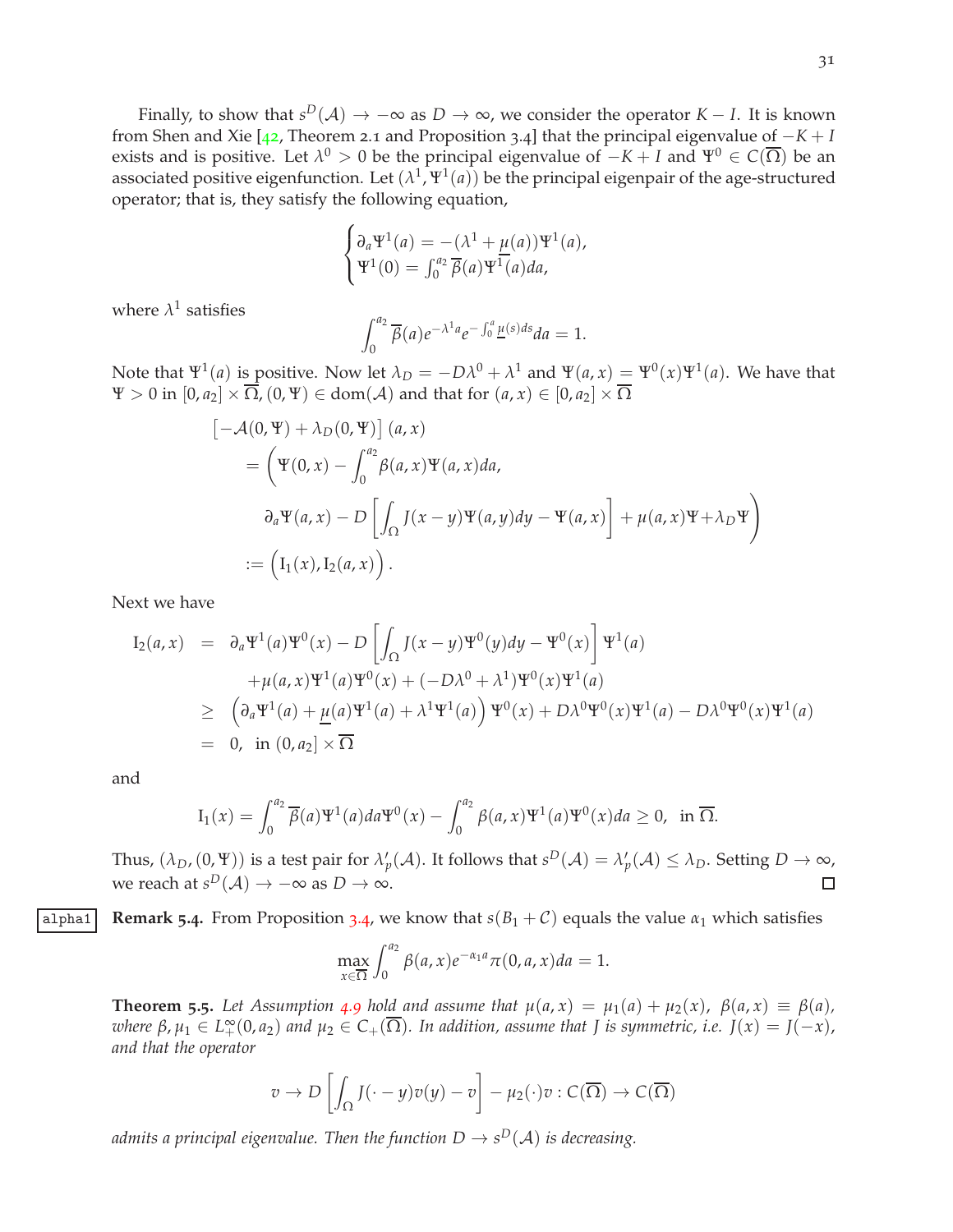*Proof.* We define  $L: C(\overline{\Omega}) \to C(\overline{\Omega})$  and  $\mathcal{T}: \{0\} \times W^{1,1}(0,a_2) \subset \{0\} \times L^1(0,a_2) \to \{0\} \times L^1(0,a_2)$ respectively as follows,

$$
Lv = D\left[\int_{\Omega} J(\cdot - y)v(y)dy - v\right] - \mu_2(\cdot)v, \ v \in C(\overline{\Omega})
$$
  

$$
\mathcal{T}(0,\phi) = \left(-\phi(0) + \int_0^{a_2} \beta(a)\phi(a)da, \ -\partial_a\phi - \mu_1\phi\right), \ \phi \in W^{1,1}(0,a_2).
$$

Let  $(\lambda_1^D(L), v_1)$  be the principal eigenpair of  $-L$ . Then by the same argument as in Shen and Vo [[45](#page-48-9), Theorem C(2)], we have that  $D \to \lambda_1^D(L)$  is increasing. Now let  $(\lambda_1(\mathcal{T}), (0, \phi_1))$  be the principal eigenpair of T. It follows that  $s^D(\mathcal{A}) = -\lambda_1^D(L) + \lambda_1(\mathcal{T})$  is the principal eigenvalue of A with the principal eigenfunction  $(0, v_1\phi_1)$ . As  $D \to \lambda_1^D(L)$  is increasing, so  $D \to s^D(A)$  is decreasing.  $\Box$ 

#### <span id="page-31-0"></span>**5.2 With Kernel Scaling**

In this subsection we study the effects of the diffusion rate and diffusion range on the principal eigenvalue. Define *Kγ*,<sup>Ω</sup> as follows:

$$
[K_{\gamma,\Omega}f](\cdot) = \int_{\Omega} J_{\gamma}(\cdot - y)f(y)dy, \ f \in X. \tag{5.8}
$$
 *Using a *m*Omega*

Here the kernel *J*<sub>*γ*</sub> satisfies the scaling *J*<sub>*γ*</sub>(*x*) =  $\frac{1}{\gamma^N}$ *J*  $\left(\frac{x}{\gamma}\right)$ *γ* for  $x \in \mathbb{R}^N$ , where  $\gamma > 0$  represents the diffusion range. Then we introduce the nonlocal diffusion operator  $\frac{D}{\gamma^m}$   $[K_{\gamma,\Omega} - I]$ , where  $m \ge 0$ denotes the cost parameter.

Write  $A_{\gamma,m,\Omega} = B_{\gamma,m,\Omega} + C$  for  $A = B + C$  to highlight the dependence on  $\gamma$ , *m* and  $\Omega$  and further denote  $\mathcal{B}_{\gamma}^{\mu}$ *<sup>μ</sup>*,*m*,Ω*,*  $C^{\beta}$  for *B*, *C* to represent the dependence on *μ* and *β* respectively. We mainly employ the idea from Shen and Vo  $[45,$  $[45,$  $[45,$  Theorem D] to prove the following results.

**Property Proposition 5.6.** Let Assumption [4](#page-22-1).9 hold and let  $m \geq 0$ ,  $\gamma > 0$ . We have the following statements.

- <span id="page-31-1"></span>*(i)*  $s(\mathcal{B}_{\gamma,m,\Omega} + C^{\beta})$  *is non-decreasing with respect to*  $\beta$  *and*  $s(\mathcal{B}_{\gamma,m,\Omega}^{\mu} + C)$  *is non-increasing with respect to µ;*
- *(ii) Let the assumptions in Theorem 4.[8](#page-20-0) or Theorem 4.[11](#page-23-2) hold, where D is changed into*  $\frac{D}{\gamma^m}$ *, then*  $s(A_{\gamma,m,\Omega})$  *is the principal eigenvalue of*  $A_{\gamma,m,\Omega}$ *. Assume that*  $\lambda_1(A_{\gamma,m,\Omega})$  *is the eigenvalue of*  $\mathcal{A}_{\gamma,m,\Omega}$  *associated with*  $(0,\phi) \in \text{dom}(\mathcal{A}_{\gamma,m,\Omega})$  *satisfying*  $\phi > 0$  *in*  $[0,a_2]$ *, then*

$$
\lambda_1(\mathcal{A}_{\gamma,m,\Omega}) = \lambda_p(\mathcal{A}_{\gamma,m,\Omega}) = \lambda'_p(\mathcal{A}_{\gamma,m,\Omega});
$$

(*iii*) Moreover,  $\lambda_p(B^{\mu}_{\gamma,m,\Omega}+C)$  is Lipschitz continuous with respect to  $\mu$  in  $C(\overline{\Omega},L^{\infty}_+(0,a_2))$ . More *precisely, we have*

$$
|\lambda_p(\mathcal{B}_{\gamma,m,\Omega}^{\mu_1}+\mathcal{C})-\lambda_p(\mathcal{B}_{\gamma,m,\Omega}^{\mu_2}+\mathcal{C})|\leq \big\|\mu_1-\mu_2\big\|_{C(\overline{\Omega},L_+^{\infty}(0,a_2))}
$$

 $for any \mu_1, \mu_2 \in C(\overline{\Omega}, L_+^{\infty}(0, a_2));$ 

(iv) If  $\Omega_1 \subset \Omega_2$ , then  $\lambda'_p(\mathcal{A}_{\gamma,m,\Omega_1}) \leq \lambda'_p(\mathcal{A}_{\gamma,m,\Omega_2})$ . Assume that in addition  $X = C(\overline{\Omega})$ ,  $s(\mathcal{A}_{\gamma,m,\Omega_1})$ and s $({\cal A}_{\gamma,m,\Omega_2})$  are principal eigenvalues of  ${\cal A}_{\gamma,m,\Omega_1}$  and  ${\cal A}_{\gamma,m,\Omega_2}$  respectively, then we have

$$
|\lambda'_p(\mathcal{A}_{\gamma,m,\Omega_1}) - \lambda'_p(\mathcal{A}_{\gamma,m,\Omega_2})| \leq C_0 |\Omega_2 \setminus \Omega_1|,
$$

*where*  $C_0 > 0$  *depends on a,*  $\gamma$ *, m,*  $J_{\gamma}$  *and*  $\Omega_2$ *;*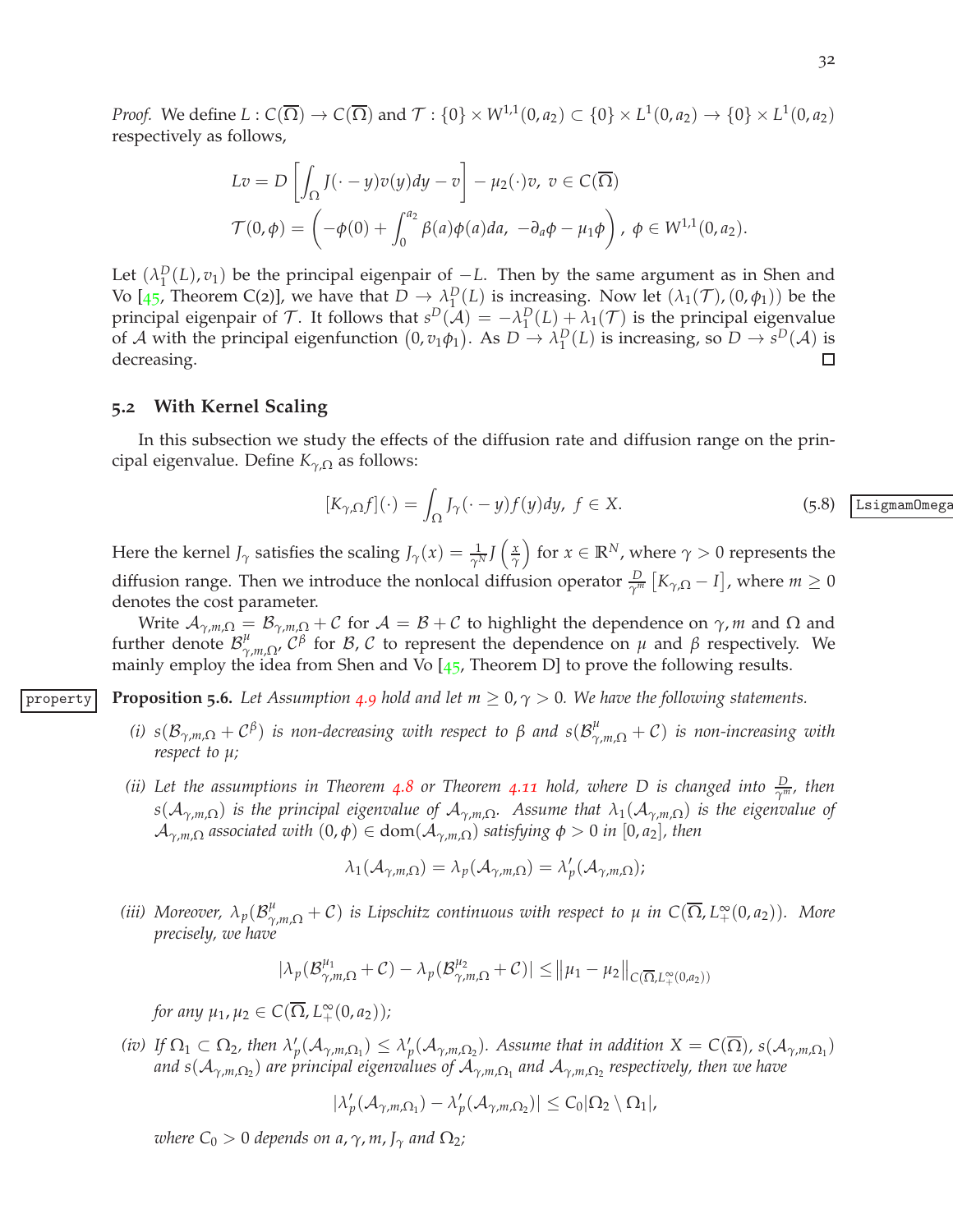*(v) Assume that s*(A*γ*,*m*,Ω) *is the principal eigenvalue of* A*γ*,*m*,Ω*, then the function γ* → *s*(A*γ*,*m*,Ω) *is continuous.*

*Proof.* For (*i*), if  $\beta_1 \geq \beta_2$ , it follows that  $\mathcal{M}_\lambda(\beta_1) \geq \mathcal{M}_\lambda(\beta_2)$  in the positive operator sense which implies that  $r(\mathcal{M}_\lambda(\beta_1)) \geq r(\mathcal{M}_\lambda(\beta_2))$ . Thus by Proposition [3](#page-11-3).6, we have  $s(\mathcal{B}_{\gamma,m,\Omega} + \mathcal{C}^{\beta_1}) \geq$ *s*( $\mathcal{B}_{\gamma,m,\Omega} + C^{\beta_2}$ ) by the monotonicity of  $r(\mathcal{M}_\lambda)$  with respect to  $\lambda$ .

Similarly, when  $\mu_1\geq\mu_2$ , since  $\mathcal{U}_{\mu_1}(0,a)$  and  $\mathcal{U}_{\mu_2}(0,a)$  are positive in  $C(\overline{\Omega})$ , we have  $\mathcal{U}_{\mu_1}(0,a)\leq$  $\mathcal{U}_{\mu_2}(0,a)$  in the positive operator sense, which implies that  $\mathcal{M}_\lambda(\mu_1)\leq \mathcal{M}_\lambda(\mu_2).$  Then it follows  $r(\mathcal{M}_{\lambda}(\mu_1)) \le r(\mathcal{M}_{\lambda}(\mu_2))$ , hence  $s(\mathcal{B}_{\gamma,m,\Omega}^{\mu_1} + \mathcal{C}) \le s(\mathcal{B}_{\gamma,m,\Omega}^{\mu_2} + \mathcal{C})$  by the above argument.

For (*ii*), it follows from Theorem [4](#page-20-0).8 or Theorem 4.[11](#page-23-2) and Proposition [5](#page-28-3).2.

For  $(iii)$ , fix  $\lambda < \lambda_p(\mathcal{B}_{\gamma,m,\Omega}^{\mu_1} + \mathcal{C})$ . By Definition [5](#page-27-1).1, there exists  $(0,\phi) \in \text{dom}(\mathcal{A}_{\gamma,m,\Omega})$  with  $\phi > 0$  in [0, *a*<sub>2</sub>] such that

$$
-\mathcal{B}_{\gamma,m,\Omega}^{\mu_1}(0,\phi)-\mathcal{C}(0,\phi)+\lambda(0,\phi)\leq(0,0),\ \ \text{in}\ [0,a_2].
$$

Clearly, we have

$$
(0,0) \geq -\mathcal{B}_{\gamma,m,\Omega}^{\mu_1}(0,\phi) - \mathcal{C}(0,\phi) + \lambda(0,\phi)
$$
  
\n
$$
= \left(\phi(0) - \int_0^{a_2} \beta(a,\cdot)\phi(a)da, \partial_a\phi - \frac{D}{\gamma^m} \left[K_{\gamma,\Omega} - I\right]\phi + \mu_1\phi + \lambda\phi\right)
$$
  
\n
$$
= \left(\phi(0) - \int_0^{a_2} \beta(a,\cdot)\phi(a)da, \partial_a\phi - \frac{D}{\gamma^m} \left[K_{\gamma,\Omega} - I\right]\phi + \left[\mu_2 + \mu_1 - \mu_2\right]\phi + \lambda\phi\right)
$$
  
\n
$$
\geq \left(\phi(0) - \int_0^{a_2} \beta(a,\cdot)\phi(a)da, \partial_a\phi - \frac{D}{\gamma^m} \left[K_{\gamma,\Omega} - I\right]\phi + \mu_2\phi + \lambda - \|\mu_1 - \mu_2\|_{C(\overline{\Omega}, L_+^{\infty}(0,a_2))}\phi\right)
$$

Again by Definition [5](#page-27-1).1, we get

$$
\lambda - \big\|\mu_1 - \mu_2\big\|_{C(\overline{\Omega}, L_+^{\infty}(0,a_2))} \leq \lambda_p(\mathcal{B}^{\mu_2}_{\gamma,m,\Omega} + \mathcal{C}).
$$

Since this holds for any  $\lambda < \lambda_p (\mathcal{B}^{\mu_1}_{\gamma,m,\Omega} + \mathcal{C})$ , we arrive at

$$
\lambda_p(\mathcal{B}_{\gamma,m,\Omega}^{\mu_1}+\mathcal{C})-\lambda_p(\mathcal{B}_{\gamma,m,\Omega}^{\mu_2}+\mathcal{C})\leq \|\mu_1-\mu_2\|_{C(\overline{\Omega},L_+^{\infty}(0,a_2))}.
$$

Switching the roles of  $\mu_1$  and  $\mu_2$ , we find that

$$
\lambda_p(\mathcal{B}_{\gamma,m,\Omega}^{\mu_2}+\mathcal{C})-\lambda_p(\mathcal{B}_{\gamma,m,\Omega}^{\mu_1}+\mathcal{C})\leq \left\|\mu_1-\mu_2\right\|_{C(\overline{\Omega},L_+^{\infty}(0,a_2))}.
$$

Thus the result follows.

For  $(iv)$ , let  $(\lambda, \psi)$  be a pair for  $\lambda'_p(\mathcal{A}_{\gamma,m,\Omega_2})$ . Then  $\psi \in W^{1,1}((0,a_2), C(\overline{\Omega}_2))$  satisfies  $\psi > 0$  in  $[0, a_2] \times \overline{\Omega}$ . Define

$$
[\psi_{\overline{\Omega}_1}(a)](x) = [\psi(a)](x), (a, x) \in [0, a_2] \times \overline{\Omega}_1 \subset [0, a_2] \times \overline{\Omega}_2.
$$

Then  $\psi_{\overline{\Omega_1}} > 0$  in  $[0, a_2]$  and belongs into  $W^{1.1}((0, a_2), C(\overline{\Omega_1}))$ . Moreover, for any  $(a, x) \in [0, a_2] \times$  $\overline{\Omega}_1$ , one has

$$
\begin{aligned}\n&(-\mathcal{A}_{\gamma,m,\Omega_1} + \lambda)(0,\psi_{\overline{\Omega}_1}) \\
&= \left(\psi_{\overline{\Omega}_1}(0) - \int_0^{a_2} \beta(a,\cdot)\psi_{\overline{\Omega}_1}(a)da, \quad \partial_a \psi_{\overline{\Omega}_1} - \frac{D}{\gamma^m} \left[K_{\gamma,\Omega_1} - I\right] \psi_{\overline{\Omega}_1} + \mu(a,\cdot)\psi_{\overline{\Omega}_1} + \lambda \psi_{\overline{\Omega}_1}\right) \\
&\ge \left(\psi(0) - \int_0^{a_2} \beta(a,\cdot)\psi(a)da, \quad \partial_a \psi - \frac{D}{\gamma^m} \left[K_{\gamma,\Omega_2} - I\right] \psi + \mu(a,\cdot)\psi + \lambda \psi\right)\n\end{aligned}
$$

.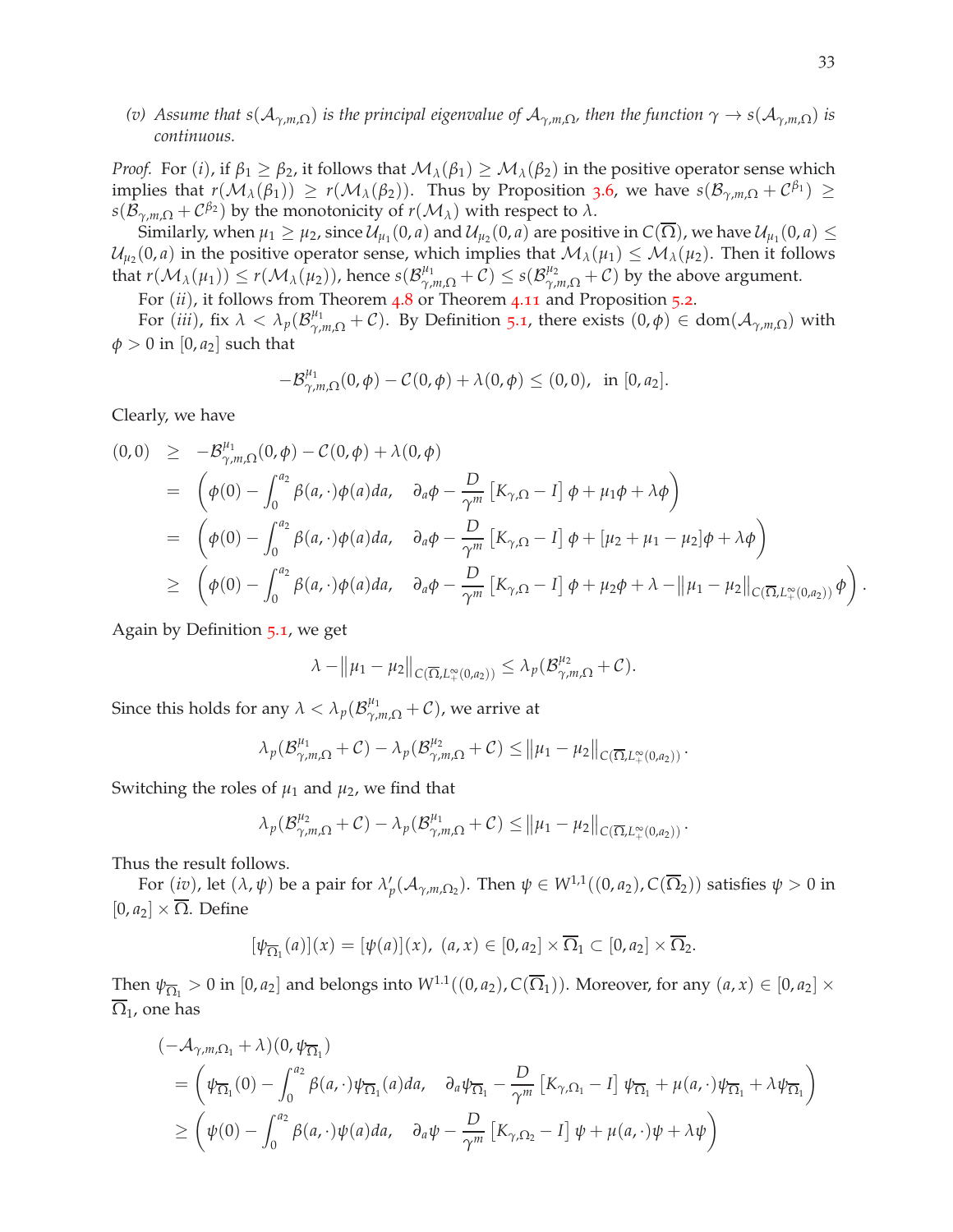$$
= (-\mathcal{A}_{\gamma,m,\Omega_2} + \lambda)(0,\psi)
$$
  
\n
$$
\geq (0,0).
$$
 (5.9)

That is,  $(\lambda, \psi_{\overline{\Omega_1}})$  is a test pair for  $\lambda'_p(\mathcal{A}_{\gamma,m,\Omega_1})$  and hence,  $\lambda \geq \lambda'_p(\mathcal{A}_{\gamma,m,\Omega_1})$ . Taking the infimum over all such  $\lambda$ , we arrive at

<span id="page-33-1"></span>
$$
\lambda_p'(\mathcal{A}_{\gamma,m,\Omega_2}) \ge \lambda_p'(\mathcal{A}_{\gamma,m,\Omega_1}).\tag{5.10}
$$

Note that here we obtain  $(5.10)$  $(5.10)$  $(5.10)$  which is reversed compared with  $[45,$  $[45,$  $[45,$  Proposition 6.1-(iv)] since we are using  $\lambda'_p$  instead of their relation on  $\lambda_p$ .

To prove the second statement, first note that  $W^{1,1}((0, a_2), C(\overline{\Omega})) \subset C([0, a_2] \times \overline{\Omega})$ , it follows that  $\psi > 0$  in  $[0, a_2] \times \overline{\Omega}$ . Thus we can choose a eigenpair  $(\lambda'_p(\mathcal{A}_{\gamma,m,\Omega_2}), \psi)$  of  $\mathcal{A}_{\gamma,m,\Omega_2}$  with normalization max $_{(a,x)\in [0,a_2]\times \overline{\Omega}_2}$   $\psi=1.$  Direct calculations yield

$$
\begin{split}\n&(-\mathcal{A}_{\gamma,m,\Omega_{1}} + \lambda'_{p}(\mathcal{A}_{\gamma,m,\Omega_{2}})(0,\psi) \\
&= \left(\psi(0) - \int_{0}^{a_{2}} \beta(a,\cdot)\psi(a)da, \quad \partial_{a}\psi - \frac{D}{\gamma^{m}}\left[K_{\gamma,\Omega_{1}} - I\right]\psi + \mu(a,\cdot)\psi + \lambda'_{p}(\mathcal{A}_{\gamma,m,\Omega_{2}})\psi\right) \\
&= \left(0, \quad \frac{D}{\gamma^{m}} \int_{\Omega_{2}\setminus\Omega_{1}} J_{\gamma}(\cdot - y)[\psi(a)](y)dy\right) \\
&\leq \left(0, \quad \frac{D||J_{\gamma}||_{\infty}}{\gamma^{m}}|\Omega_{2}\setminus\Omega_{1}|\right) \\
&\leq \left(0, \quad \frac{D||J_{\gamma}||_{\infty}}{\gamma^{m} \min_{\overline{\Omega}_{1}} \psi}|\Omega_{2}\setminus\Omega_{1}|\psi\right).\n\end{split} \tag{5.11}
$$

That is,

$$
-\mathcal{A}_{\gamma,m,\Omega_1}(0,\psi)+\left[\lambda'_p(\mathcal{A}_{\gamma,m,\Omega_2})-C_0|\Omega_2\setminus\Omega_1|\right](0,\psi)\leq(0,0),\text{ in }[0,a_2],
$$

where  $C_0 = \frac{D||f_\gamma||_\infty}{\gamma^m \min_{\overline{\Omega}}}$  $\frac{\sum_{||J'| \cdot ||\infty}}{\gamma^m \min_{\overline{\Omega_1}} \psi}$ . By (ii), one has

$$
\lambda'_{p}(\mathcal{A}_{\gamma,m,\Omega_1})=\lambda_{p}(\mathcal{A}_{\gamma,m,\Omega_1})\geq \lambda'_{p}(\mathcal{A}_{\gamma,m,\Omega_2})-C_0|\Omega_2\setminus\Omega_1|.
$$

This together with (5.[10](#page-33-1)) leads to the result.

<span id="page-33-0"></span>For  $(v)$  we can use the same argument in proving the continuity of  $D \to s^D(\mathcal{A})$  in Theorem [5](#page-28-1).3 combing with the argument in Shen and Vo  $[45,$  $[45,$  $[45,$  Proposition 6.1 (5)] and omit it here.  $\Box$ 

**Examma Theorem 5.7.** Let Assumption [4](#page-22-1).9 hold. Assume that  $s(A_{\gamma,m,\Omega})$  is the principal eigenvalue of  $A_{\gamma,m,\Omega}$ , *then*

*(i)* As  $\gamma \rightarrow \infty$ *, there holds* 

$$
s(\mathcal{A}_{\gamma,m,\Omega}) \to \begin{cases} s(B_1+\mathcal{C})-D, & m=0, \\ s(B_1+\mathcal{C}), & m>0, \end{cases}
$$
 (5.12)

*where*

$$
B_1(0,f) = \left(-f(0,\cdot), -\partial_a f - \mu f\right), \ f \in W^{1,1}((0,a_2), X);
$$

*(ii)* Assume, in addition, that *J* is symmetric, i.e.  $J(x) = J(-x)$ ,  $\mu \in C^2(\mathbb{R}^N, L_+^{\infty}(0, a_2))$  and  $\beta \in$  $C^2(\mathbb{R}^N, L_+^{\infty}(0, a_2))$ *. As*  $\gamma \to 0^+$ *, there holds* 

$$
s(\mathcal{A}_{\gamma,m,\Omega}) \to s(B_1+\mathcal{C}), \ \forall m \in [0,2).
$$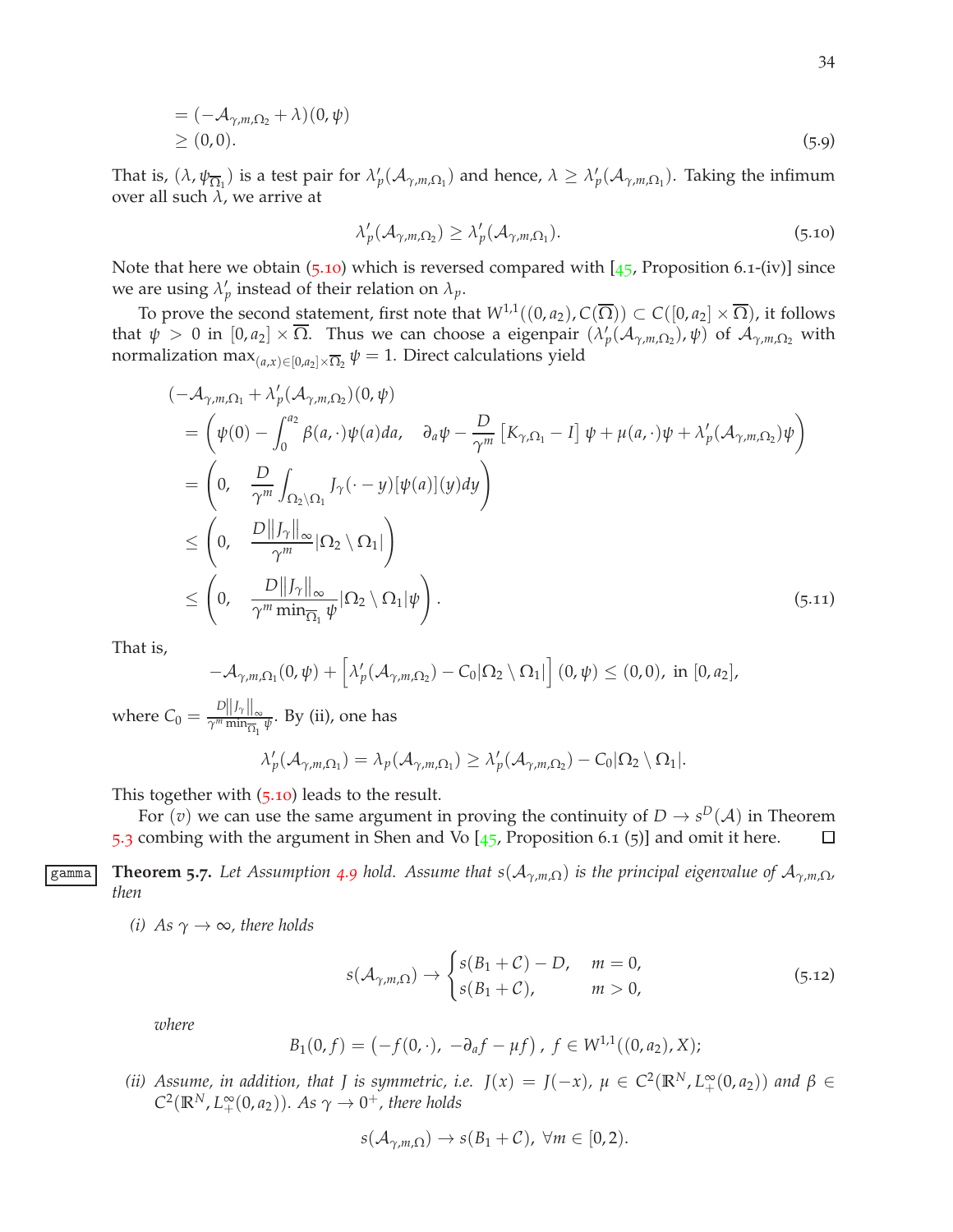*(iii)* In the case  $m = 0$ , if  $\Omega$  contains the origin and  $\mu(a, x)$  is radially symmetric and radially non*decreasing with respect to x; namely,*  $\mu(a, x) = \mu(a, y)$  *if*  $|x| = |y|$  *and*  $\mu(a, x) \geq \mu(a, y)$  *if*  $|x| \ge |y|$  *for all a*  $\in [0, \hat{a})$ *, then*  $\gamma \to s(\mathcal{A}_{\gamma,0,\Omega})$  *is non-increasing.* 

*Proof.* (*i*) We first prove the result in the case  $m > 0$ . By Remark [3](#page-12-0).8, we find that

$$
s(\mathcal{A}_{\gamma,m,\Omega}) \geq s(\mathcal{B}_1 + \mathcal{C}) = s(B_1 + \mathcal{C}) - \frac{D}{\gamma^m}.
$$

It follows that

<span id="page-34-1"></span>
$$
\liminf_{\gamma \to \infty} s(\mathcal{A}_{\gamma,m,\Omega}) \ge s(B_1 + \mathcal{C}). \tag{5.13}
$$

Let us still consider equation ([5](#page-29-0).7) associated with a positive solution  $\phi \in C(\overline{\Omega}, W^{1,1}(0, a_2))$ . As before, one has  $\phi \in W^{1,1}((0, a_2), C(\overline{\Omega}))$ . Set  $\theta = s(B_1 + C)$  again. For any  $\epsilon > 0$ , we see that for  $(a, x) \in [0, a_2] \times \overline{\Omega},$ 

$$
\begin{aligned}\n&\left[-\mathcal{A}_{\gamma,m,\Omega}(0,\phi) + (\vartheta + \epsilon)(0,\phi)\right](a,x) \\
&= \left(\phi(0,x) - \int_0^{a_2} \beta(a,x)\phi(a,x)da,\right. \\
&\left.\partial_a\phi(a,x) - \frac{D}{\gamma^m}\left[\int_{\Omega} J_{\gamma}(x-y)\phi(a,y)dy - \phi(a,x)\right] + \mu(a,x)\phi + (\vartheta + \epsilon)\phi\right)\n\end{aligned}
$$

and

<span id="page-34-0"></span>
$$
\partial_a \phi(a, x) - \frac{D}{\gamma^m} \left[ \int_{\Omega} J_{\gamma}(x - y) \phi(a, y) dy - \phi(a, x) \right] + \mu(a, x) \phi + (\vartheta + \epsilon) \phi
$$
  
= 
$$
- \frac{D}{\gamma^m} \left[ \int_{\Omega} J_{\gamma}(x - y) \phi(a, y) dy - \phi(a, x) \right] + \epsilon \phi + (\vartheta - \alpha(x)) \phi
$$
  

$$
\geq - \frac{D}{\gamma^m} \left[ \int_{\Omega} J_{\gamma}(x - y) \phi(a, y) dy - \phi(a, x) \right] + \epsilon \phi.
$$
 (5.14)

Since  $\min_{(a,x)\in[0,a_2]\times\overline{\Omega}}\phi(a,x)>0$  and

$$
\left\|\frac{D}{\gamma^m}\left[\int_{\Omega}J_{\gamma}(\cdot-y)\phi(a,y)dy-\phi(a,\cdot)\right]\right\|_{C(\overline{\Omega})}\to 0 \text{ as } \gamma \to \infty
$$

there is  $\gamma_{\epsilon} > 0$  such that  $(5.14) \ge 0$  $(5.14) \ge 0$  $(5.14) \ge 0$  in  $[0, a_2] \times \overline{\Omega}$  for all  $\gamma \ge \gamma_{\epsilon}$ . It then follows that

$$
-\mathcal{A}_{\gamma,m,\Omega}(0,\phi)+(\vartheta+\epsilon)(0,\phi)\geq(0,0)\,\,\text{in}\,\,[0,a_2]\times\overline{\Omega},
$$

which by the definition of  $\lambda'_p(\mathcal{A}_{\gamma,m,\Omega})$  implies that

$$
s(\mathcal{A}_{\gamma,m,\Omega}) = \lambda_p'(\mathcal{A}_{\gamma,m,\Omega}) \le s(B_1 + \mathcal{C}) + \epsilon.
$$

The arbitrariness of  $\epsilon$  then yields (i) with (5.[13](#page-34-1)) for  $m > 0$ .

Now we prove the result in the cases  $m = 0$ . Remark [3](#page-12-0).8 ensures that  $s(A_{\gamma,m,\Omega}) \ge s(\mathcal{B}_1 + \mathcal{C}) =$  $s(B_1 + C) - D$ . It remains to show that

<span id="page-34-2"></span>
$$
\limsup_{\gamma \to \infty} s(\mathcal{A}_{\gamma,m,\Omega}) \le s(B_1 + \mathcal{C}) - D. \tag{5.15}
$$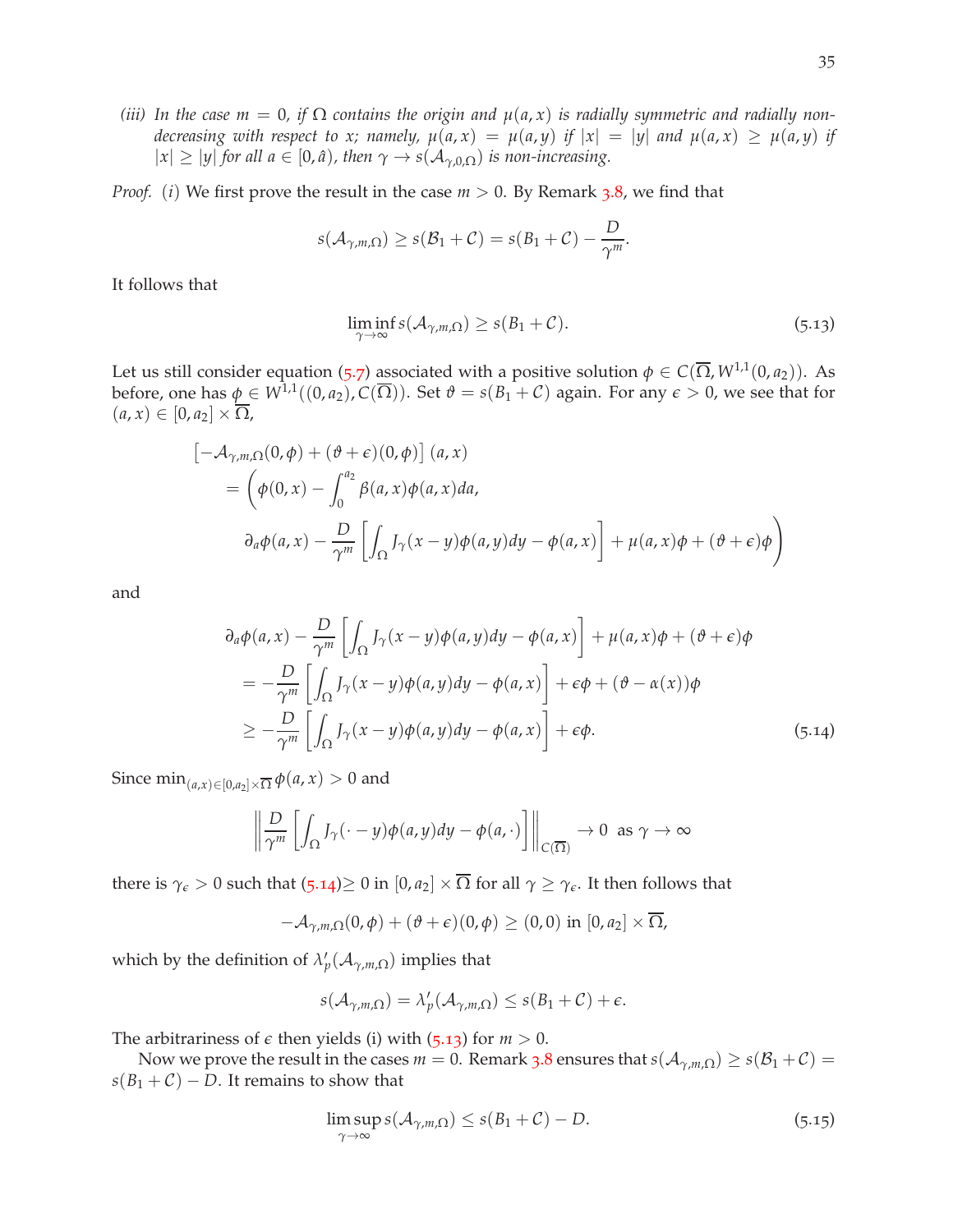Let *φ* be a solution of ([5](#page-29-0).7) as above. For any  $\epsilon > 0$ , we have for  $(a, x) \in [0, a_2] \times \overline{\Omega}$  that

$$
\begin{aligned}\n&\left[-\mathcal{A}_{\gamma,0,\Omega}(0,\phi) + (\vartheta + \epsilon)(0,\phi)\right](a,x) \\
&= \left(\phi(0,x) - \int_0^{a_2} \beta(a,x)\phi(a,x)da,\right. \\
&\left.\partial_a\phi(a,x) - D\left[\int_{\Omega} J_{\gamma}(x-y)\phi(a,y)dy - \phi(a,x)\right] + \mu(a,x)\phi + (\vartheta + \epsilon)\phi\right).\n\end{aligned}
$$

Next we have

$$
\partial_a \phi(a, x) - D \left[ \int_{\Omega} J_{\gamma}(x - y) \phi(a, y) dy - \phi(a, x) \right] + \mu(a, x) \phi + (\vartheta + \epsilon) \phi
$$
  
= 
$$
-D \left[ \int_{\Omega} J_{\gamma}(x - y) \phi(a, y) dy - \phi(a, x) \right] + \epsilon \phi + (\vartheta - \alpha(x)) \phi
$$
  

$$
\geq -D \left[ \int_{\Omega} J_{\gamma}(x - y) \phi(a, y) dy - \phi(a, x) \right] + \epsilon \phi.
$$
 (5.16)

Hence for  $\epsilon > 0$ , there holds

$$
-\mathcal{A}_{\gamma,0,\Omega}(0,\phi)+(\vartheta+\epsilon-D)(0,\phi)\geq \left(0,-D\int_{\Omega}J_{\gamma}(x-y)\phi(a,y)dy+\epsilon\phi\right), \text{ in } [0,a_2]\times\overline{\Omega}.
$$

 $As \nightharpoonup$  $\int_{\Omega} J_{\gamma}(\cdot - y) \phi(a, y) dy \Big\|_{C(\overline{\Omega})} \to 0$  uniformly in  $[0, a_2]$  when  $\gamma \to \infty$ , we can follow the arguments in the case  $m > 0$  to conclude (5.[15](#page-34-2)).

(*ii*) Let  $\phi = \phi(a, x) > 0$  be the solution of (3.[16](#page-13-6)) with  $D = 0$  which is defined for  $x \in \mathbb{R}^N$ with normalization

$$
\int_0^{a_2} \beta(a, x) \phi(a, x) da = 1, \ \forall x \in \mathbb{R}^N.
$$

Next we claim that the map  $x \to ((0, \phi(\cdot, x)), \alpha(x))$  is of class  $C^2$  from  $\mathbb{R}^N$  into  $\{0\} \times C([0, a_2]) \times C([0, a_1])$ **R**. The proof is given in Appendix, see Lemma [A.](#page-44-1)11.

For any  $\epsilon > 0$ , similar argument as in  $(5.14)$  $(5.14)$  $(5.14)$  leads to

$$
\partial_a \phi(a, x) - \frac{D}{\gamma^m} \left[ \int_{\Omega} J_{\gamma}(x - y) \phi(a, y) dy - \phi(a, x) \right] + \mu(a, x) \phi + (\vartheta + \epsilon) \phi
$$
  
\n
$$
\geq -\frac{D}{\gamma^m} \left[ \int_{\Omega} J_{\gamma}(x - y) \phi(a, y) dy - \phi(a, x) \right] + \epsilon \phi
$$
  
\n
$$
\geq -\frac{D}{\gamma^m} \left[ \int_{\mathbb{R}^N} J_{\gamma}(x - y) \phi(a, y) dy - \phi(a, x) \right] + \epsilon \phi
$$
  
\n
$$
= -\frac{D}{\gamma^m} \left[ \int_{\mathbb{R}^N} J(z) \phi(a, x + \gamma z) dz - \phi(a, x) \right] + \epsilon \phi \quad \text{in } [0, a_2] \times \overline{\Omega}.
$$

Then by Taylor expansion we have

$$
\frac{D}{\gamma^m}\left[\int_{\mathbb{R}^N}J(z)\phi(a,x+\gamma z)dz-\phi(a,x)\right]=D\gamma^{2-m}\sum_{|\nu|=2}\int_{\mathbb{R}^N}R_{\nu}(a,x,z)J(z)z^{\nu}dz,
$$

where  $v = (v_1, \dots, v_N)$  is the usual multiple index, and

$$
R_{\nu}(a,x,z)=\frac{2}{\nu!}\int_0^1(1-s)\partial^{\nu}\phi(a,x+s\gamma z)ds,
$$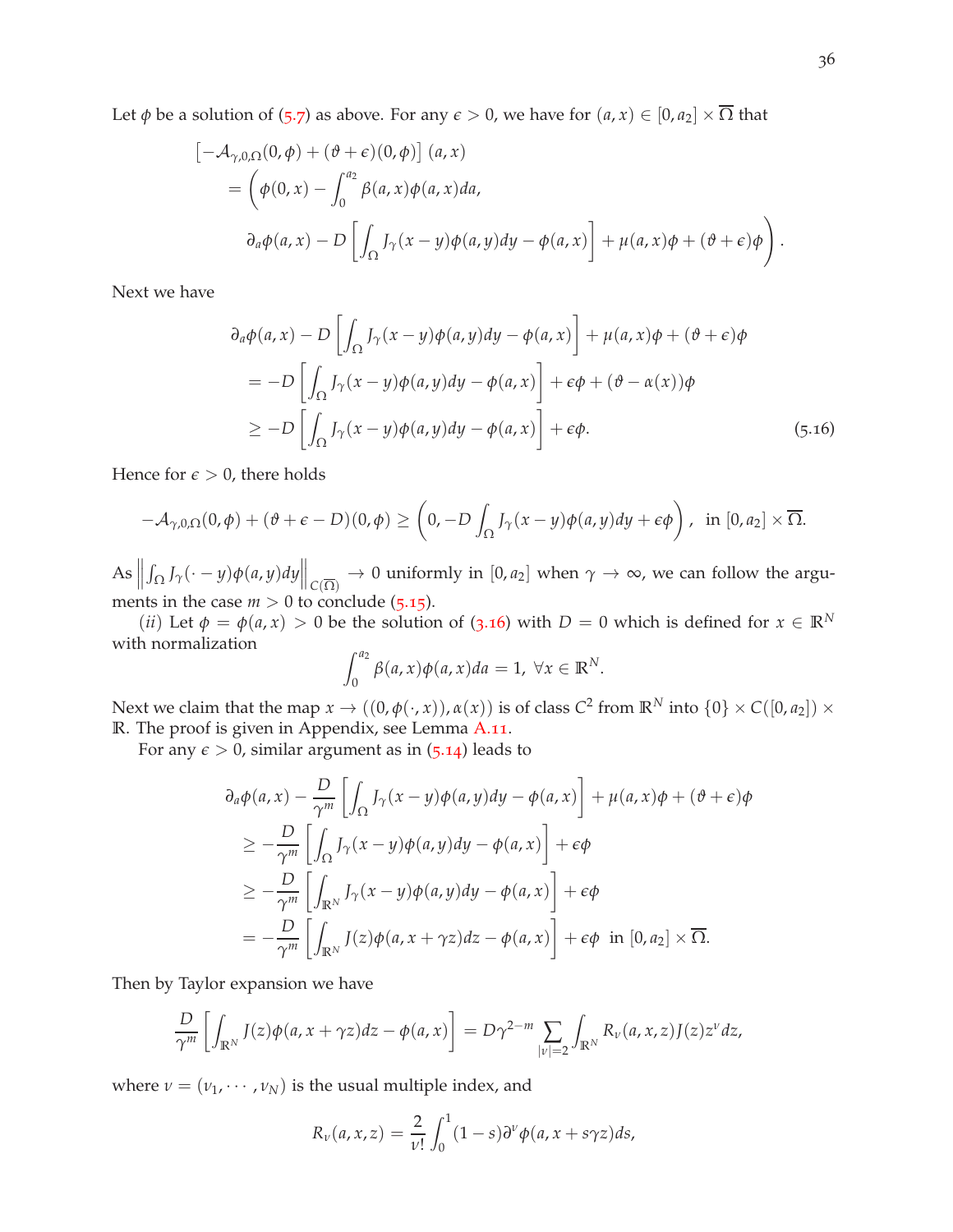and we used the symmetry of *J* with respect to each component.

Since  $\phi \in C^2(\mathbb{R}^N, C([0, a_2]))$  and *J* is compactly supported, there holds the boundedness of the function  $x \to \sum_{|\nu|=2} \int_{\mathbb{R}^N} R_{\nu}(a, x, z) J(z) z^{\nu} dz$  on  $\overline{\Omega}$  uniformly in  $0 \le a \le a_2$  and  $0 \le \gamma \le 1$ . It follows from the assumption  $m \in [0, 2)$  that

$$
\partial_a \phi(a, x) - \frac{D}{\gamma^m} \left[ \int_{\Omega} J_{\gamma}(x - y) \phi(a, y) dy - \phi(a, x) \right] + \mu(a, x) \phi + (\vartheta + \epsilon) \phi \ge 0
$$

in  $[0, a_2] \times \overline{\Omega}$  for sufficiently small  $\gamma$ . This implies that

 $-\mathcal{A}_{\gamma,m,\Omega}(0,\phi) + (\vartheta + \epsilon)(0,\phi) \ge (0,0)$  in  $[0,a_2] \times \overline{\Omega}, 0 < \gamma \ll 1$ ,

which follows that

$$
\limsup_{\gamma \to 0^+} s(\mathcal{A}_{\gamma,m,\Omega}) = \limsup_{\gamma \to 0^+} \lambda'_p(\mathcal{A}_{\gamma,m,\Omega}) \le s(B_1 + C).
$$

Now we show the reverse inequality, i.e.

<span id="page-36-0"></span>
$$
\liminf_{\gamma \to 0^+} s(\mathcal{A}_{\gamma,m,\Omega}) \ge s(B_1 + \mathcal{C}). \tag{5.17}
$$

For any  $\epsilon > 0$  sufficiently small, there exists an open ball  $B_\delta$  of radius  $\delta = \delta(\epsilon)$  such that  $\alpha(x) + \epsilon \geq s(B_1 + C) =: \hat{\vartheta}$  in  $B_\delta \cap \overline{\Omega}$ , where  $\alpha(x)$  is from Proposition 3.[11](#page-13-9) for  $D = 0$ . In fact, if  $\delta > \epsilon$ , we can reduce the ball to  $B_{\epsilon}$  such that  $\alpha(x) + \epsilon \ge \theta$  in  $B_{\epsilon} \cap \overline{\Omega}$ . Thus without loss of generality, we assume  $\delta \leq \epsilon$ .

Next let  $\tilde{\phi}_{\epsilon} \in C^2(\mathbb{R}^N,C([0,a_2])) \cap W^{1,1}((0,a_2),C(\mathbb{R}^N))$  be nonnegative and satisfy

$$
\tilde{\phi}_{\epsilon} = \begin{cases} \phi \text{ in } [0, a_2] \times (\overline{B}_{\delta} \cap \overline{\Omega}), \\ 0 \text{ in } [0, a_2] \times (\mathbb{R}^N \setminus (B_{2\delta} \cap \overline{\Omega})) \end{cases} \quad \text{ and } \quad \sup_{[0, a_2] \times \mathbb{R}^N} \tilde{\phi}_{\epsilon} \leq \sup_{[0, a_2] \times \mathbb{R}^N} \phi,
$$

where  $\phi \in C^2(\mathbb{R}^N,C([0,a_2])) \cap W^{1,1}((0,a_2),C(\mathbb{R}^N))$  is the solution of (3.[16](#page-13-6)) with  $D=0$  provided by Lemma [A.](#page-44-1)11. Then we have for  $(a, x) \in [0, a_2] \times (B_\delta \cap \overline{\Omega})$  that

$$
-\mathcal{A}_{\gamma,m,B_{\delta}\cap\overline{\Omega}}(0,\phi)+\left(\vartheta-\epsilon-\frac{1}{|\ln\epsilon|}\right)(0,\phi):=(I_3,I_4),
$$

where for any  $(a, x) \in [0, a_2] \times (B_\delta \cap \overline{\Omega})$  one has

$$
I_3(x) = \phi(0, x) - \int_0^{a_2} \beta(a, x)\phi(a, x)da = 0
$$

and

$$
I_4(a,x) = \partial_a \phi(a,x) - \frac{D}{\gamma^m} \left[ \int_{B_\delta \cap \overline{\Omega}} J_\gamma(x-y) \phi(a,y) dy - \phi(a,x) \right] + \left[ \mu(a,x) + \vartheta - \varepsilon - \frac{1}{|\ln \varepsilon|} \right] \phi(a,x)
$$
  
\n
$$
= -\frac{D}{\gamma^m} \left[ \int_{B_\delta \cap \overline{\Omega}} J_\gamma(x-y) \phi(a,y) dy - \phi(a,x) \right] + \left[ -\alpha(x) + \vartheta - \varepsilon - \frac{1}{|\ln \varepsilon|} \right] \phi(a,x)
$$
  
\n
$$
\leq -\frac{D}{\gamma^m} \left[ \int_{B_\delta \cap \overline{\Omega}} J_\gamma(x-y) \phi(a,y) dy - \phi(a,x) \right] - \frac{\phi(a,x)}{|\ln \varepsilon|}
$$
  
\n
$$
= -\frac{D}{\gamma^m} \left[ \int_{\mathbb{R}^N} J_\gamma(x-y) \tilde{\phi}_{\varepsilon}(a,y) dy - \tilde{\phi}_{\varepsilon}(a,x) - \int_{(B_{2\delta} \setminus B_\delta) \cap \overline{\Omega}} J_\gamma(x-y) \tilde{\phi}_{\varepsilon}(a,y) dy \right] - \frac{\phi(a,x)}{|\ln \varepsilon|}.
$$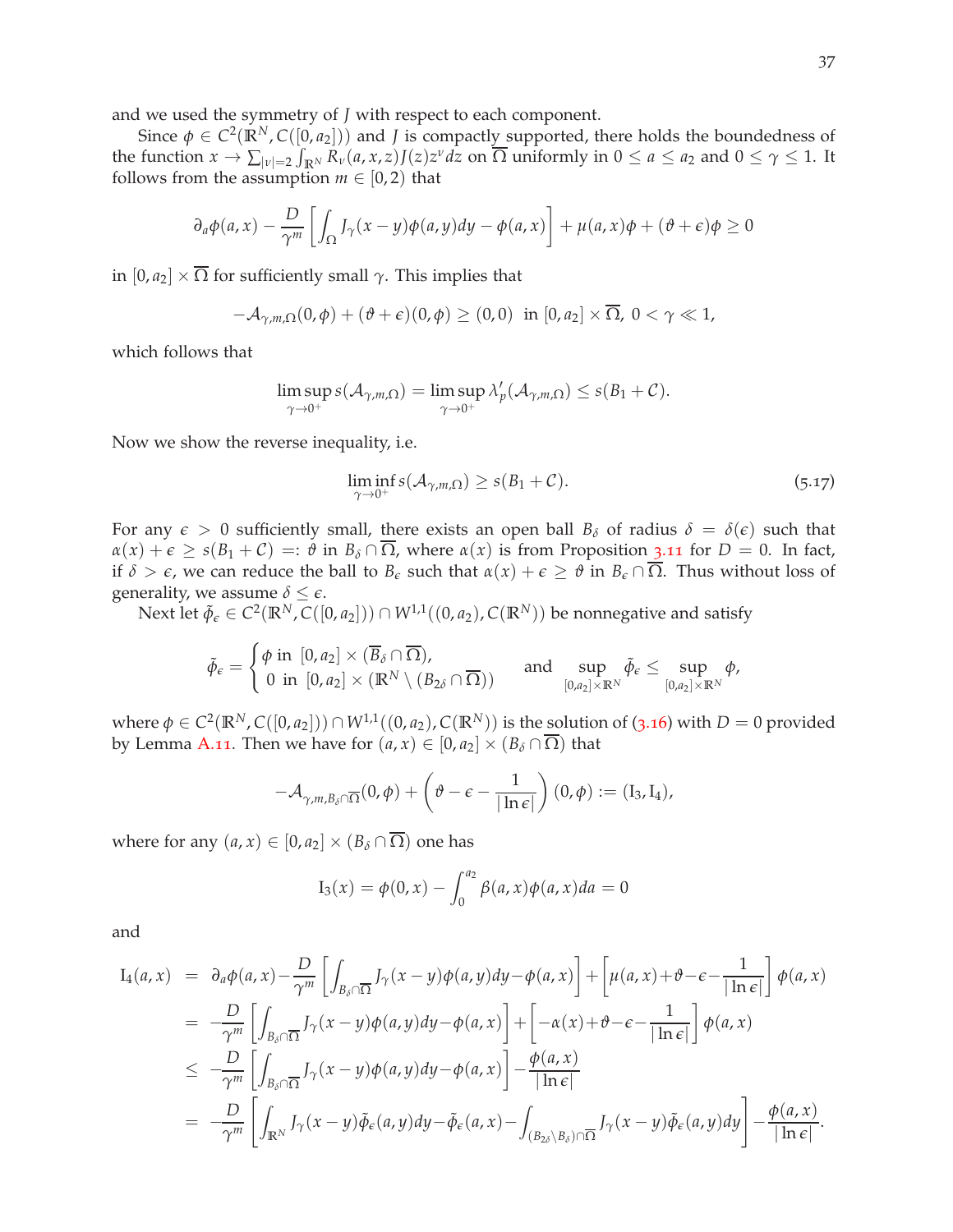We still based on Taylor expansion deal with the estimate of

$$
\frac{D}{\gamma^m} \left[ \int_{\mathbb{R}^N} J_{\gamma}(x - y) \tilde{\phi}_{\epsilon}(a, y) dy - \tilde{\phi}_{\epsilon}(a, x) - \int_{(B_{2\delta} \setminus B_{\delta}) \cap \overline{\Omega}} J_{\gamma}(x - y) \tilde{\phi}_{\epsilon}(a, y) dy \right] + \frac{\phi(a, x)}{|\ln \epsilon|}
$$
\n
$$
= D\gamma^{2-m} \int_{\mathbb{R}^N} J(z) \sum_{|v| = 2} \frac{2}{v!} \int_0^1 (1 - s)^1 \partial^v \tilde{\phi}_{\epsilon}(a, x + s\gamma z) ds z^v dz
$$
\n
$$
- \frac{D}{\gamma^{m+N}} \int_{(B_{2\delta} \setminus B_{\delta}) \cap \overline{\Omega}} J\left(\frac{x - y}{\gamma}\right) \tilde{\phi}_{\epsilon}(a, y) dy + \frac{\phi(a, x)}{|\ln \epsilon|}
$$
\n
$$
:= \mathcal{I}_{\epsilon, \gamma}^1(a, x) + \mathcal{I}_{\epsilon, \gamma}^2(a, x) + \mathcal{I}_{\epsilon}^3(a, x).
$$

Now note that  $\min_{[0,a_2]\times(\overline{B}_\delta\cap\overline{\Omega})}\phi(a,x) \geq \min_{[0,a_2]\times\overline{\Omega}}\phi(a,x) > 0$  for all  $0 < \epsilon \ll 1$ . Choosing  $\epsilon = \gamma^k$  with  $k = \frac{m+2N}{N}$ , we then have for all  $0 < \gamma \ll 1$  that

$$
\sup_{[0,a_2]\times \mathbb R^N}|\mathcal I^1_{\epsilon,\gamma}|\leq C_1\gamma^{2-m},\ \sup_{[0,a_2]\times \mathbb R^N}|\mathcal I^2_{\epsilon,\gamma}|\leq C_2\gamma^N,\ \inf_{[0,a_2]\times \mathbb R^N}|\mathcal I^3_{\epsilon}|\geq \frac{C_3}{|\ln(\gamma^k)|},
$$

where  $C_i > 0$  are constants independent on  $\gamma$  for  $1 \leq i \leq 3$ . As  $\lim_{\gamma \to 0^+} \gamma^{\beta} |\ln \gamma| = 0$  for any  $\beta > 0$ , the term  $\mathcal{I}_{\epsilon}^3$  dominates  $\mathcal{I}_{\epsilon,\gamma}^1$  and  $\mathcal{I}_{\epsilon,\gamma}^2$  for small  $\gamma$ . Thus we have

$$
-\mathcal{A}_{\gamma,m,B_{\delta}\cap\overline{\Omega}}(0,\phi)+\left(\vartheta-\epsilon-\frac{1}{|\ln\epsilon|}\right)(0,\phi)\leq(0,0)\ \ \text{in}\ [0,a_2]\times(B_{\delta}\cap\overline{\Omega}),\ 0<\gamma\ll1.
$$

It then follows from the generalized principal eigenvalue and Proposition [5](#page-28-3).2 that

$$
s(\mathcal{A}_{\gamma,m,B_{\delta}\cap\overline{\Omega}})=\lambda_p(\mathcal{A}_{\gamma,m,B_{\delta}\cap\overline{\Omega}})\geq s(B_1+\mathcal{C})-\gamma^k-\frac{1}{|\ln\gamma^k|},\ 0<\gamma\ll 1.
$$

By Proposition [5](#page-31-1).6- $(iv)$ , we have  $s(\mathcal{A}_{\gamma,m,\Omega})\geq s(\mathcal{A}_{\gamma,m,B_\delta\cap\overline{\Omega}})$ , which yields that

$$
s(\mathcal{A}_{\gamma,m,\Omega}) \ge s(B_1+\mathcal{C}) - \gamma^k - \frac{1}{|\ln \gamma^k|}, \ 0 < \gamma \ll 1.
$$

Letting  $\gamma \rightarrow 0$ , we have (5.[17](#page-36-0)). Thus the result is desired.

(*iii*) Recall that  $\mu$  is a radially non-decreasing function of *x*. For  $\gamma_1 \ge \gamma_2$ , we show  $s(\mathcal{A}_{\gamma_1,0,\Omega}) \le$ *s*( $\mathcal{A}_{\gamma_2,0,\Omega}$ ). It is equivalent to show  $\lambda'_p(\mathcal{A}_{\gamma_1,0,\Omega}) \leq \lambda'_p(\mathcal{A}_{\gamma_2,0,\Omega})$ .

*T*o this aim, set  $\Omega_\gamma = \frac{1}{\gamma} \Omega$  and  $\mu_\gamma(a,x) = \mu(a,\gamma x)$  for  $a \in [0,a_2]$  and  $x \in \Omega_\gamma$ . Clearly,  $\lambda'_{p}(\mathcal{A}_{\gamma,0,\Omega}) = \lambda'_{p}(\mathcal{B}_{1,0}^{\mu_{\gamma}})$  $_{1,0,\Omega_\gamma}^{\mu_\gamma}$  + C). Therefore, we need to show that

$$
\lambda'_p(\mathcal{B}_{1,0,\Omega_{\gamma_1}}^{ \mu_{\gamma_1} }+\mathcal{C})\leq \lambda'_p(\mathcal{B}_{1,0,\Omega_{\gamma_2}}^{ \mu_{\gamma_2} }+\mathcal{C}).
$$

It suffices to prove the inequality  $\lambda'_p(\mathcal{B}_{1,0}^{\mu_{\gamma_1}})$  $\lambda_{1,0,\Omega_{\gamma_1}}^{\mu_{\gamma_1}} + C$ )  $\leq \lambda$  for any  $\lambda > \lambda_p'(\mathcal{B}_{1,0,\gamma_1}^{\mu_{\gamma_2}})$  $_{1,0,\Omega_{\gamma_2}}^{\mu_{\gamma_2}}$  + C).

Fix such a *λ*. By Proposition [5](#page-31-1).6, there exists a function  $\phi \in W^{1,1}((0, a_2), X_{\gamma_2})$  with  $X_{\gamma_2} =$  $C(\overline{\Omega}_{\gamma_2})$  or  $X_{\gamma_2} = L^1(\Omega_{\gamma_2})$  satisfying  $\phi > 0$  in  $[0, a_2]$  such that

$$
\left(-\mathcal{B}_{1,0,\Omega_{\gamma_2}}^{\mu_{\gamma_2}}-C\right)(0,\phi)+\lambda(0,\phi)\geq(0,0), \text{ in } [0,a_2].
$$

Since  $\Omega$  contains the origin, there hold  $\Omega_{\gamma_1} \subset \Omega_{\gamma_2}$ . Moreover,  $\mu_{\gamma_1}(a,x) \geq \mu_{\gamma_2}(a,x)$  a.e. in  $(0, a_2) \times \Omega_{\gamma_1}$ . Direct computations yields

$$
\left(-\mathcal{B}_{1,0,\Omega_{\gamma_1}}^{\mu_{\gamma_1}}-\mathcal{C}\right)(0,\phi)+\lambda(0,\phi)\geq \left(-\mathcal{B}_{1,0,\Omega_{\gamma_2}}^{\mu_{\gamma_2}}-\mathcal{C}\right)(0,\phi)+\lambda(0,\phi)\geq (0,0),\text{ in }[0,a_2]\times\Omega_{\gamma_1}.
$$

This implies  $\lambda'_p(\mathcal{B}_{1,0}^{\mu_{\gamma_1}})$  $\mathcal{L}_{1,0,\Omega_{\gamma_1}}^{H\gamma_1}+\mathcal{C}\big)\leq \lambda.$  Thus the proof is complete. 38

 $\Box$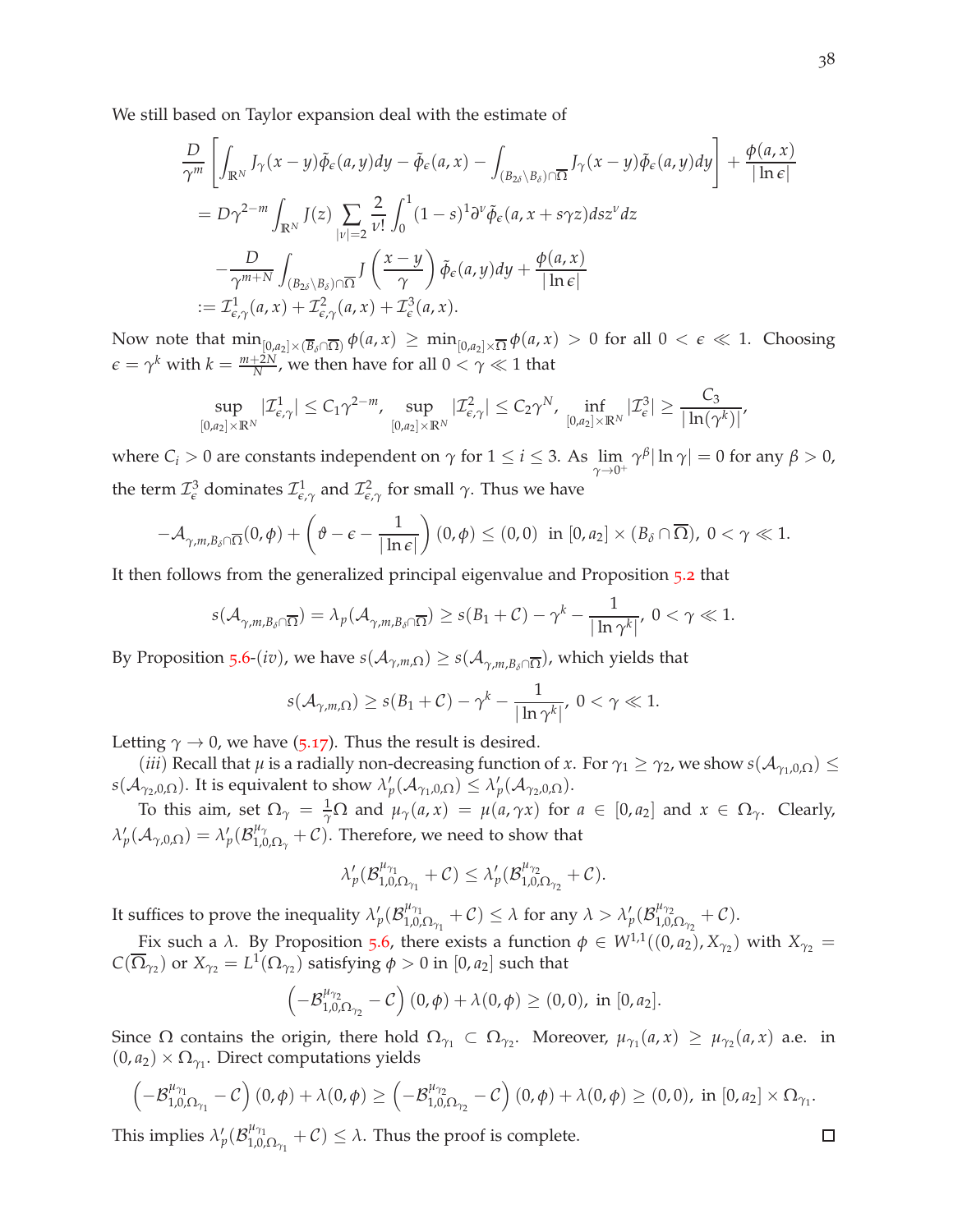**Remark 5.8.** (i) Note that when  $\beta(a, x) \equiv \beta(a)$  and  $\mu(a, x) \equiv \mu(a)$ , the age-structure and nonlocal diffusion can be decoupled, then the spectrum of  $A$  is quite clear, see Kang et al. [[27](#page-47-9)]. Thus the limiting properties of the principal eigenvalue of  $\mathcal A$  is fully clear and is only determined by the one of nonlocal diffusion. Hence we omit the case.

(ii) Note that we did not discuss the case when  $m = 2$  and  $\gamma \to 0$ . We conjecture that the principal eigenvalue for age-structured models with nonlocal diffusion converges to the one for age-structured models with Laplace diffusion. Actually, without age-structure, the autonomous nonlocal diffusion operator has a *L* <sup>2</sup> variational structure which can be used to show the convergence, see Berestycki et al. [[3](#page-46-4)] and Su et al. [[49](#page-48-3)]. While for the time-periodic nonlocal diffusion operators, Shen and Xie  $[42, 43]$  $[42, 43]$  $[42, 43]$  $[42, 43]$  $[42, 43]$  used the idea of a solution mapping to show the convergence, where they employed the spectral mapping theorem which is not valid in our case either, since we have a first order differential operator *∂<sup>a</sup>* that is unbounded. However, when we add a nonlocal boundary condition to the birth rate *β*, it can be proved that the semigroup generated by solutions is eventually compact where spectral mapping theorem holds. Thus we can use it to show the desired convergence, see Kang and Ruan [[24](#page-47-13)].

## <span id="page-38-0"></span>**6 Strong Maximum Principle**

In this section via the sign of principal eigenvalue we establish the strong maximum principle for the operator  $A$  defined in (2.[12](#page-7-0)) without kernel scaling, which is of fundamental importance and independent interest. We let Assumptions [4](#page-18-0).4 and [4](#page-22-1).9 hold, which are rewritten as follows.

<span id="page-38-1"></span>**Assumption 6.1.** There exists  $a_2 \in (0, \hat{a})$  such that  $\beta \equiv 0$  on  $[a_2, \hat{a}) \times \overline{\Omega}$  and  $\int_a^{a_2} \underline{\beta}(l) dl > 0$ ,  $\forall a \in \mathbb{R}$  $[0, a_2)$ .

**Definition 6.2** (Strong Maximum Principle)**.** We say that A admits the *strong maximum principle* if for any function  $u \in W^{1,1}((0, a_2), C(\overline{\Omega}))$  satisfying

<span id="page-38-2"></span>
$$
\mathcal{A}(0, u) \le (0, 0) \quad \text{in } [0, a_2] \times \Omega,
$$
\n
$$
(6.1)
$$

there must hold  $u > 0$  in  $[0, a_2] \times \Omega$  unless  $u \equiv 0$  in  $[0, a_2] \times \Omega$ .

**MP Theorem [6](#page-38-1).3.** Let Assumption 6.1 hold. Assume that A posses a principal eigenvalue  $\lambda_1(\mathcal{A})$ , then A *admits the strong maximum principle if and only if*  $\lambda_1(\mathcal{A}) < 0$ .

*Proof.* If  $\lambda_1(\mathcal{A})$  is the principal eigenvalue of A associated with an eigenfunction  $(0, \phi)$  with  $\phi \in W^{1,1}((0, a_2), C(\Omega))$  satisfying  $\phi > 0$ , then

$$
\mathcal{A}(0,\phi)-\lambda_1(\mathcal{A})(0,\phi)=(0,0);
$$

that is

m Principle

$$
\begin{cases}\n-\partial_a \phi + D \left[ \int_{\Omega} J(x - y) \phi(a, y) dy - \phi(a, x) \right] - \mu(a, x) \phi - \lambda_1(\mathcal{A}) \phi = 0, \\
\phi(0, x) - \int_0^{a_2} \beta(a, x) \phi(a, x) da = 0.\n\end{cases}
$$
\n(6.2)  $\boxed{\text{bc}}$ 

For the sufficiency, that is  $\lambda_1(\mathcal{A}) < 0$  implies the strong maximum principle, let  $u \in W^{1,1}((0, a_2), C(\overline{\Omega}))$ be nonzero and satisfy ([6](#page-38-2).1). Assume by contradiction that there exists  $(a_0, x_0) \in [0, a_2] \times \overline{\Omega}$  such that  $u(a_0, x_0) = \min_{[0,a_2] \times \overline{\Omega}} u \leq 0$ . Then consider the set

$$
\Gamma:=\{\epsilon\in\mathbb{R}:u+\epsilon\phi\geq 0\,\text{in}\,[0,a_2]\times\overline{\Omega}\}.
$$

Denote by  $\epsilon_0 = \min \Gamma$  and  $\psi = u + \epsilon_0 \phi$ . It is clear that  $\epsilon_0 \ge 0$  by the assumption of  $u(a_0, x_0) \le 0$ and that  $\psi \geq 0$ .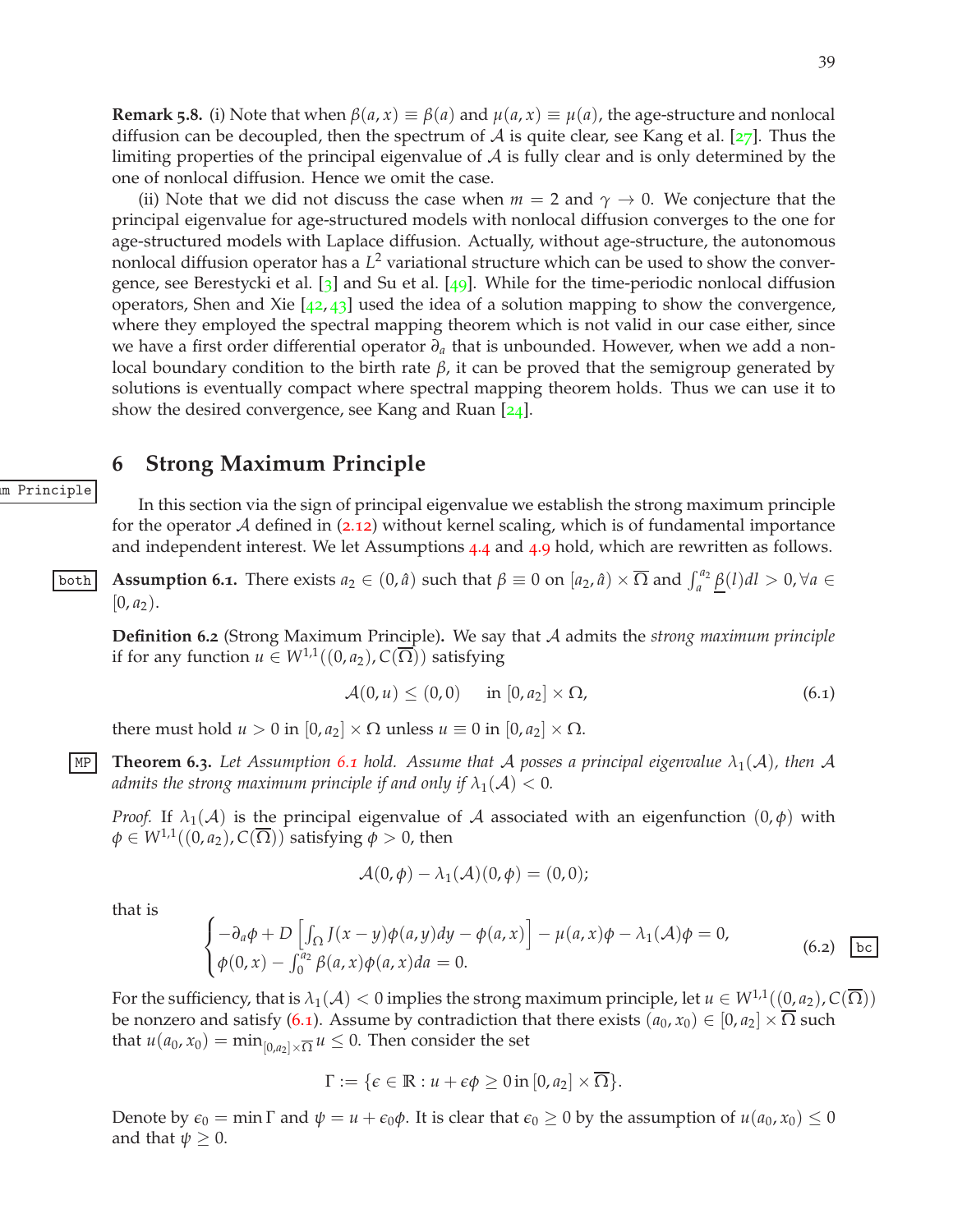Now if  $\epsilon_0 > 0$ , by simple computations, we have

$$
\begin{cases} \partial_a \psi - D \left[ \int_{\Omega} J(x - y) \psi(a, y) dy - \psi(a, x) \right] + \mu(a, x) \psi \ge -\epsilon_0 \lambda_1(\mathcal{A}) \phi > 0, & (a, x) \in (0, a_2) \times \overline{\Omega}, \\ \psi(0, x) \ge \int_0^{a_2} \beta(a, x) \psi(a, x) da, & x \in \overline{\Omega}. \end{cases}
$$

That is,

<span id="page-39-1"></span>
$$
\begin{cases} \partial_a \psi > D \left[ \int_{\Omega} J(x - y) \psi(a, y) dy - \psi(a, x) \right] - \mu(a, x) \psi, & (a, x) \in (0, a_2) \times \overline{\Omega}, \\ \psi(0, x) \ge \int_0^{a_2} \beta(a, x) \psi(a, x) da, & x \in \overline{\Omega}. \end{cases} \tag{6.3}
$$

It follows from the first inequality in ([6](#page-39-1).3) that  $\psi(a, \cdot) > \mathcal{U}(0, a)\psi(0, \cdot) \geq 0$  for  $(a, x) \in (0, a_2] \times \Omega$ . Plugging it into the second inequality, we have  $\psi(0, \cdot) > 0$ , which by comparison principle implies that  $\psi$  is strictly positive in  $[0, a_2] \times \Omega$ . This contradicts the fact that  $\epsilon_0$  is the infimum of Γ.

If  $\epsilon_0 = 0$ , it follows that  $u \geq 0$  and thus  $u(a_0, x_0) = 0$ . Then if  $a_0 > 0$ , recalling again the constant of variation formula ([2](#page-6-2).9), one has

<span id="page-39-2"></span>
$$
u(a,x) \ge e^{-Da}\pi(0,a,x)u(0,x) + D\int_0^a e^{-D(a-l)}\pi(l,a,x)[Ku](l,x)dl.
$$
 (6.4)

Considering the above inequality at  $(a_0, x_0)$ , it follows that for any  $l \in [0, a_0]$ , one has  $\vert Ku \vert (l, x_0) =$ 0 and thus  $u(l, x_1) = 0$  for all  $x_1 \in B(x_0, r)$ . Next consider ([6](#page-39-2).4) at  $(l, x_1)$ , one has  $u(l, x_2) = 0$  for all  $x_2 \in B(x_1, r)$ . Then continue this process as we did in the proof of Theorem [4](#page-18-4).6, we can get  $u(l, \cdot) \equiv 0$  in  $\Omega \cap B(x_0, nr)$  with some  $n \in \mathbb{N}$  large enough for all  $l \in [0, a_0]$ . On the other hand, by the nonlocal equation, the solution starting at  $u(a_0, \cdot) \equiv 0$  will be zero; i.e.,  $u(l, \cdot) \equiv 0$  when *l* >  $a_0$ , which implies  $u \equiv 0$ . This contradicts the fact that *u* is nonzero.

If  $a_0 = 0$ ; that is,  $u(0, x_0) = 0$ , then the integral boundary condition implies that

$$
\int_0^{a_2} \beta(a, x_0) u(a, x_0) da \le u(0, x_0) = 0
$$

which shows that  $u(\cdot, x_0) = 0$  somewhere in  $[0, a_2]$ . By Assumption [6](#page-38-1).1, we can choose a point  $\widetilde{a} \in [0, a_2]$  and  $\widetilde{a} \neq 0$  such that  $u(\widetilde{a}, x_0) = 0$ . Considering the equation ([6](#page-39-2).4) at  $(\widetilde{a}, x_0)$ , we have the same contradiction as above. Hence  $u > 0$  in  $[0, a_2] \times \Omega$ , which concludes the desired result.

For the necessity, that is, strong maximum principle implies  $\lambda_1(\mathcal{A}) < 0$ , the proof is almost identical to that of Shen and Vo  $[45,$  $[45,$  $[45,$  Theorem F] once noting the boundary condition is kept invariant, i.e.  $\int_0^{a_2} \beta(a, \cdot) \phi(a) da = \phi(0)$ , thus is omitted here.  $\Box$ 

# <span id="page-39-0"></span>**7 Discussions**

Discussions

Age-structured models with nonlocal diffusion could be used to characterize the spatiotemporal dynamics of biological species and transmission dynamics of infectious diseases in which the age structure of the population is a very important factor and the dispersal is in long distance. There are very few theoretical studies on the dynamics of such equations. In this paper, we studied the spectrum theory for age-structured models with nonlocal diffusion. First we gave sufficient conditions on the existence of principal eigenvalues and presented a counterexample in which no principal eigenvalue exists. Then we used the generalized principal eigenvalue to characterize the principal eigenvalue and applied it to discuss the effects of the diffusion rate on the principal eigenvalue. Finally we established the strong maximum principle for such agestructured models with nonlocal diffusion. In our forthcoming paper  $\lceil 15 \rceil$  $\lceil 15 \rceil$  $\lceil 15 \rceil$  we will investigate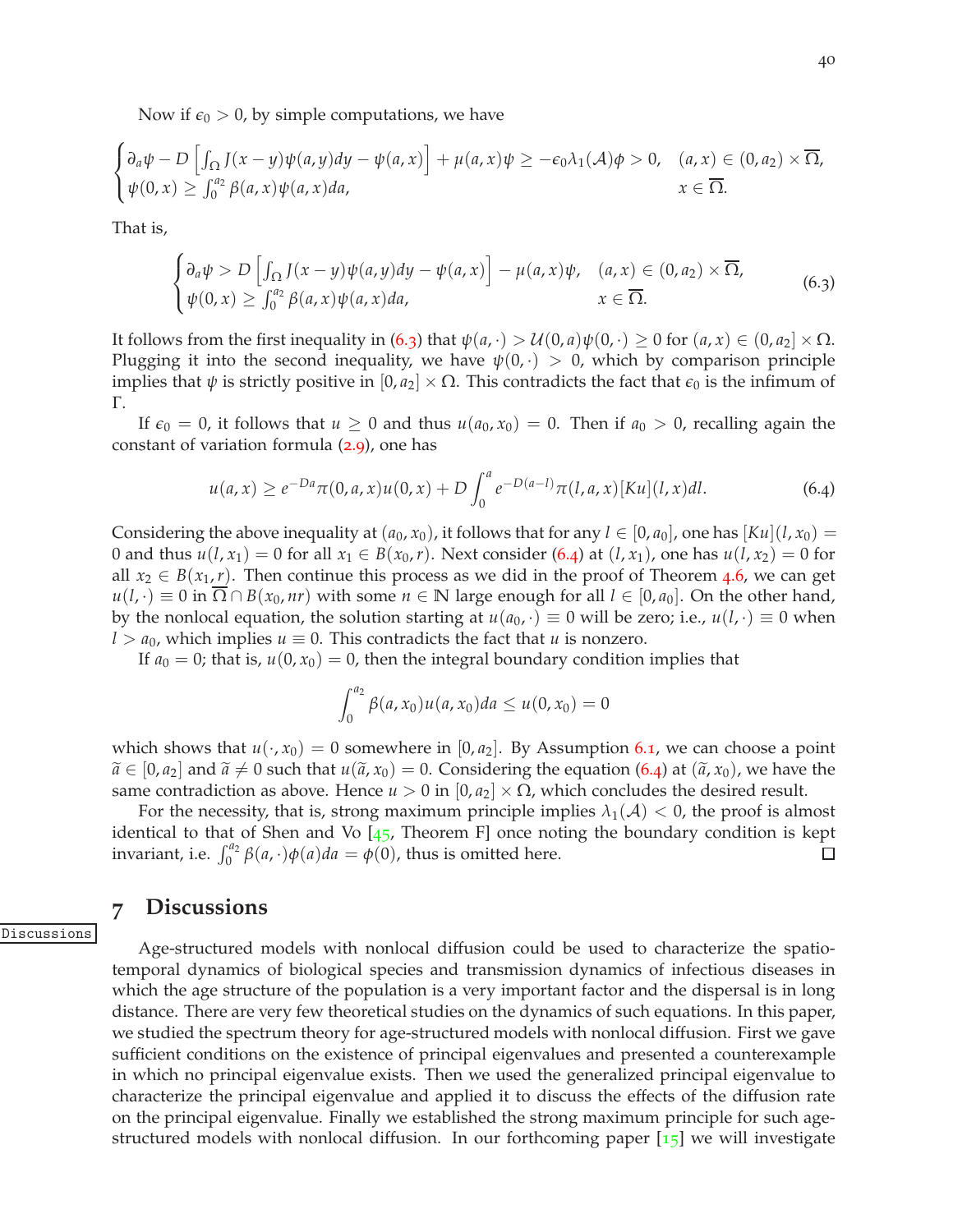the existence, uniqueness and stability of such equations with monotone type of nonlinearity on the birth rate.

We expect that the results on the principal eigenvalue and the construction of sub- and supersolutions can be applied to study traveling or pulsating wave solutions and spreading speeds of age-structured models with nonlocal diffusion (see Ducrot  $[14]$  $[14]$  $[14]$ , Ducrot et al.  $[16–18]$  $[16–18]$  $[16–18]$  $[16–18]$  $[16–18]$  with random diffusion) and we leave this for future consideration.

# <span id="page-40-0"></span>**A Appendix**

#### <span id="page-40-1"></span>**A.1 Resolvent Positive Operators Theory**

In this Appendix we recall the theory of resolvent positive operators, the readers can refer to Thieme [[53](#page-49-4), [54](#page-49-5)] for details. A linear operator  $A: Z_1 \rightarrow Z$ , defined on a linear subspace  $Z_1$  of  $Z$ , is called *positive* if  $Ax \in Z_+$  for all  $x \in Z_1 \cap Z_+$  and  $A$  is not the 0 operator, where  $Z_+$  is a closed convex cone that is normal and generating, i.e.  $Z = Z_+ - Z_+, Z^* = Z^* + -Z^* +$ .

<span id="page-40-4"></span>**Definition A.1.** A closed operator *A* in *Z* is called *resolvent positive* if the resolvent set of *A*, *ρ*(*A*), contains a ray  $(\omega, \infty)$  and  $(\lambda I - A)^{-1}$  is a positive operator (i.e. maps  $Z_+$  into  $Z_+$ ) for all  $\lambda > \omega$ .

<span id="page-40-3"></span>**Definition A.2.** We define the *spectral bound* of a closed operator *A* by

$$
s(A) = \sup\{\text{Re}\lambda \in \mathbb{R}; \lambda \in \sigma(A)\}
$$

and the *real spectral bound* of *A* by

$$
s_{\mathbb{R}}(A) = \sup \{ \lambda \in \mathbb{R}; \lambda \in \sigma(A) \}.
$$

<span id="page-40-5"></span>Moreover, if *A* is a bounded linear operator, its *spectral radius r*(*A*) is given by

$$
r(A) = \sup\{|\lambda| \in \mathbb{R}; \lambda \in \sigma(A)\}.
$$

growth bound **Definition A.3.** A semigroup {*S*(*t*)}*t*≥<sup>0</sup> is said to be *essentially compact* if its *essential growth bound*  $\omega_1(S)$  is strictly smaller than its *growth bound*  $\omega(S)$ , where the growth bound and essential growth bound are defined respectively by

<span id="page-40-2"></span>
$$
\omega(S) := \lim_{t \to \infty} \frac{\log ||S(t)||}{t}, \ \omega_1(S) := \lim_{t \to \infty} \frac{\log \alpha[S(t)]}{t}, \tag{A.1}
$$

,

and *α* denotes the *measure of noncompactness*, which is defined by

 $\alpha[L] = \inf\{\epsilon > 0, L(B) \text{ can be covered by a finite number of balls of radius  $\leq \epsilon\}$ ,$ 

where *L* is a closed and bounded linear operator in *Z* and *B* is the unit ball of *Z*.

By the formulas

$$
r_e(S(t)) = e^{\omega_1(S)t}
$$
,  $r(S(t)) = e^{\omega(S)t}$ 

we can see that equivalently  $r_e(S(t))$  (the essential spectral radius of  $S(t)$ ) is strictly smaller than  $r(S(t))$  (the spectral radius of  $S(t)$ ) for one (actually for all)  $t > 0$ .

Denote the *part* of *A* in dom(*A*) by  $A_0$  and the *part* of *B* in dom(*B*) by  $B_0$ , respectively. Let  $A_0$  and  $B_0$  generate positive  $C_0$ -semigroups  $\{S_{A_0}(t)\}_{t\geq 0}$  and  $\{T_{B_0}(t)\}_{t\geq 0}$ , respectively. If  $Z$  is an abstract L space (that is, a Banach lattice for which the norm is additive on the positive cone  $Z_+$ ) and *A* and *B* are resolvent positive, then by  $[52,$  $[52,$  $[52,$  Proposition 2.4] we have

$$
s(A) = s(A_0) = \omega(S), \ s(B) = s(B_0) = \omega(T).
$$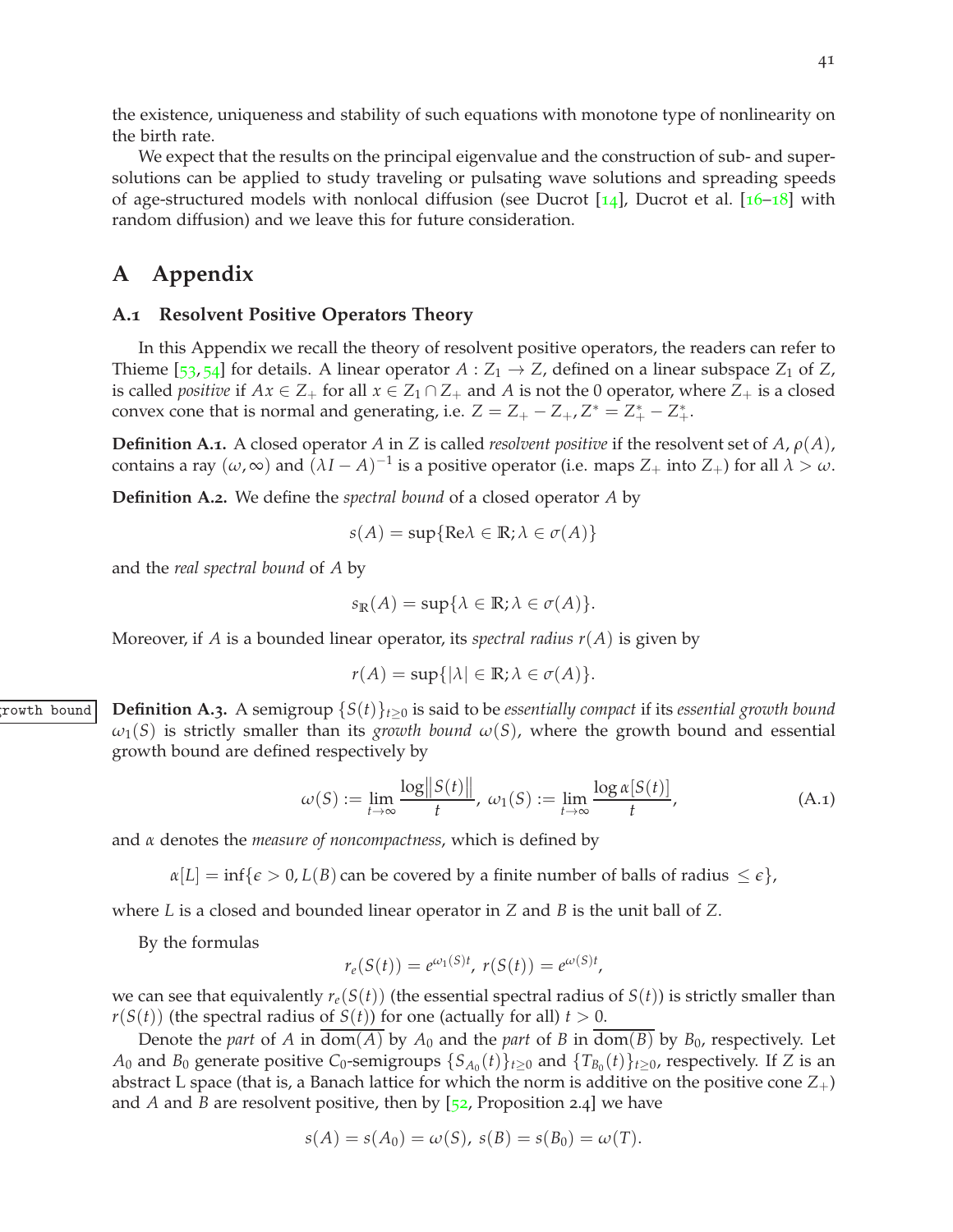42

If *B* is a resolvent positive operator and *C* : dom(*B*)  $\rightarrow$  *Z* is a positive linear operator, then  $A = B + C$  is called a *positive perturbation* of *B*. If  $B + C$  is a positive perturbation of *B* and  $\lambda > s(B)$ , then  $C(\lambda I - B)^{-1}$  is automatically bounded (without *C* being necessarily closed). This is a consequence of  $Z_+$  being normal and generating.

<span id="page-41-1"></span>**EX Theorem A.4** (Thieme [[53](#page-49-4), Theorem 3.5]). Let the cone  $Z_+$  be normal and generating and A be a *resolvent positive operator in* Z. Then  $s(A) = s_{\mathbb{R}}(A) < \infty$  and  $s(A) \in \sigma(A)$  whenever  $s(A) > -\infty$ ; *further there is a constant*  $c > 0$  *such that* 

$$
\left\| (\lambda I - A)^{-1} \right\| \le c \left\| (\text{Re}\lambda I - A)^{-1} \right\| \text{ whenever } \text{Re}\lambda > s(A).
$$

<span id="page-41-0"></span> $\overline{\text{spr}}$  **Corollary A.5** (Thieme [[53](#page-49-4), Corollary 3.6]). Let the cone  $Z_+$  be normal and generating and A be a *resolvent positive operator in* Z with  $\lambda > s(A)$ . Then

$$
r((\lambda I - A)^{-1}) = (\lambda - s(A))^{-1}.
$$

<span id="page-41-4"></span>**EC** Theorem A.6 (Thieme [[52](#page-49-6), Theorems 3.4 and 4.9]). If C is a compact perturbator of B,  $S_{A_0}(t)$  –  $T_{B_0}(t)$  *is a compact operator for*  $t \geq 0$ . Moreover, if  $\omega(T) < \omega(S)$ , then  $\{S_{A_0}(t)\}_{t \geq 0}$  *is an essentially compact semigroup.*

<span id="page-41-2"></span>Now define a positive resolvent output family for *B* by

$$
F_{\lambda} = C(\lambda I - B)^{-1}, \ \lambda > s(B).
$$
 (A.2) Flambda

rFlambda **Theorem A.7** (Thieme [[54](#page-49-5), Theorem 3.6])**.** *Let Z be an ordered Banach space with normal and generating cone*  $Z_+$  *and let*  $A = B + C$  *be a positive perturbation of* B. Then  $r(F_\lambda)$  *is a decreasing convex function of*  $\lambda > s(B)$ *, and exactly one of the following three cases holds:* 

- *(i) if*  $r(F_{\lambda}) \geq 1$  *for all*  $\lambda > s(B)$ *, then A is not resolvent positive;*
- *(ii) if*  $r(F_{\lambda}) < 1$  *for all*  $\lambda > s(B)$ *, then A is resolvent positive and*  $s(A) = s(B)$ *;*
- *(iii) if there exists*  $\nu > \lambda > s(B)$  *such that*  $r(F_\nu) < 1 \leq r(F_\lambda)$ *, then A is resolvent-positive and*  $s(B) < s(A) < \infty$ ; further  $s = s(A)$  is characterized by  $r(F_s) = 1$ .

**Definition A.8.** The operator  $C: dom(B) \rightarrow Z$  is called a *compact perturbator* of *B* and  $A = B + C$ a *compact perturbation* of *B* if

$$
(\lambda I - B)^{-1} F_{\lambda} : \overline{\text{dom}(B)} \to \overline{\text{dom}(B)}
$$
 is compact for some  $\lambda > s(B)$ 

and

$$
(\lambda I - B)^{-1}(F_{\lambda})^2 : Z \to Z
$$
 is compact for some  $\lambda > s(B)$ .

*C* is called an *essentially compact perturbato*r of *B* and *A* = *B* + *C* an *essentially compact perturbation* of *B* if there is some  $n \in \mathbb{N}$  such that  $(\lambda I - B)^{-1}(F_\lambda)^n$  is compact for all  $\lambda > s(B)$ .

<span id="page-41-3"></span>CSP **Definition A.9.** Let  $F_\lambda$  be a positive resolvent output family for *B*. A vector  $x \in X_+$  is called *conditionally strictly positive* if the following holds:

If  $x^* \in Z^*_+$  and  $F^*_\lambda x^* \neq 0$  for some (and then for all)  $\lambda > s(B)$ , then  $\langle x, x^* \rangle > 0$ .

Similarly a functional  $x^* \in Z^*$  is said to be *conditionally strictly positive* if the following holds:

If  $x \in Z_+$  and  $F_\lambda x \neq 0$  for some (and then for all)  $\lambda > s(B)$ , then  $\langle x, x^* \rangle > 0$ .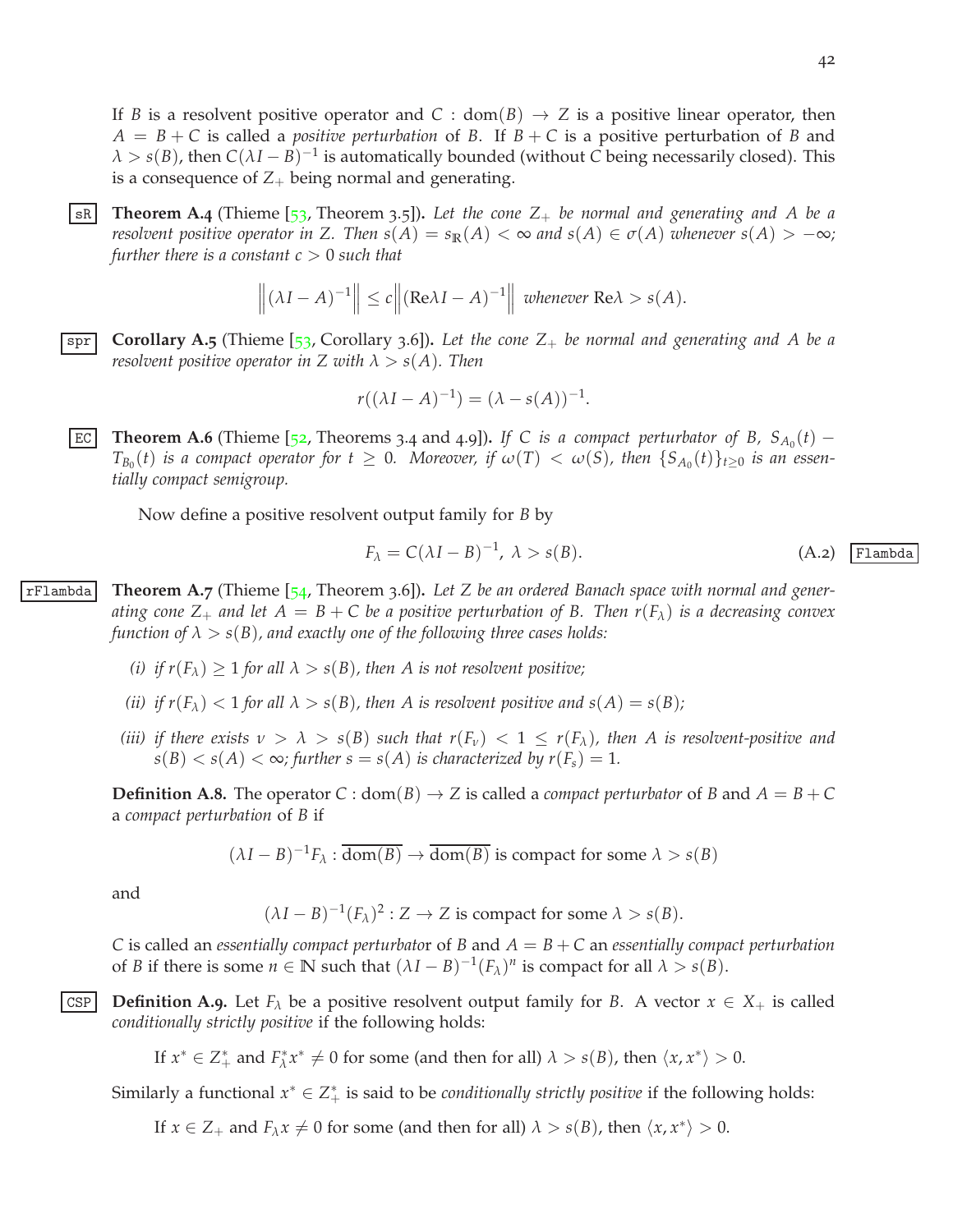**Example 1 Theorem A.10** (Thieme [[53](#page-49-4), Theorems 4.7 and 4.9]). Assume that C is an essentially compact pertur*bator of B. Moreover assume that there exists*  $\lambda_2 > \lambda_1 > s(B)$  such that  $r(F_{\lambda_1}) \geq 1 > r(F_{\lambda_2})$ . Then  $s(B) < s(A) < \infty$  and the following hold:

- <span id="page-42-1"></span>*(i) s*(*A*) *is an eigenvalue of A associated with positive eigenvectors of A and A*<sup>∗</sup> *, has finite algebraic multiplicity, and is a pole of the resolvent of A. If C is a compact perturbator of B, then all spectral values*  $\lambda$  *of*  $A$  *with*  $\text{Re}\lambda \in (s(B), s(A)]$  *are poles of the resolvent of*  $A$  *and eigenvalues of*  $A$  *with finite algebraic multiplicity;*
- *(ii)* 1 *is an eigenvalue of*  $F_{s(A)}$  *and is associated with an eigenvector*  $w \in Z$  *of*  $F_{s(A)}$  *such that*  $(\lambda I B)^{-1}w \in Z_+$  *and with an eigenvector*  $v^* \in Z_+^*$  *of*  $F_{s(A)}^*$ *. Actually*  $s(A)$  *is the largest*  $\lambda \in \mathbb{R}$  *for which* 1 *is an eigenvalue of Fλ.*

*Moreover, if Z is a Banach lattice and there exists a fixed point of F* ∗ *s in Z*<sup>∗</sup> <sup>+</sup> *that is conditionally strictly positive, then the following hold:*

- *(iii)*  $s = s(A)$  *is associated with a positive eigenvector v of A such that*  $w = (s(A)I B)v$  *is a positive fixed point of Fs*(*A*) *;*
- *(iv) s is the only eigenvalue of A associated with a positive eigenvector.*

*Finally, we assume in addition that all positive non-zero fixed points of F<sup>s</sup> are conditionally strictly positive. Then the following hold:*

- (*v*)  $s = s(A)$  *is a first order pole of the resolvent of A;*
- *(vi) The eigenspace of A associated with s*(*A*) *is one-dimensional and spanned by a positive eigenvector v of A. The eigenspace of A*<sup>∗</sup> *associated with s*(*A*) *is also spanned by a positive eigenvector v*<sup>∗</sup> *.*

# <span id="page-42-0"></span>**A.2 Theorem [4](#page-20-0).8** when  $X = L^1(\Omega)$

*Proof.* Note that in the proof of Theorem [4](#page-20-0).8, the arguments are still valid before (4.[10](#page-21-1)). Thus we only show the latter part after (4.[10](#page-21-1)). We denote the area of  $\Omega$  by  $|\Omega|$ .

As a result,

$$
\left\| \left( \mathcal{B}_2(\alpha I - \mathcal{B}_1 - \mathcal{C})^{-1} \right)^n \right\| \geq \frac{1}{|\Omega|} \int_{\Omega} \cdots \int_{\Omega} \prod_{m=1}^n \left[ J(x_{m-1} - x_m) \frac{DM(\alpha, D, \theta)}{1 - G_{\alpha}(x_m)} \right] dx_n \cdots dx_0,
$$

which implies that for any  $x_0 \in \overline{\Omega}$  and  $\delta > 0$ ,

$$
\begin{split}\n\left\| \left( \mathcal{B}_{2}(\alpha I - \mathcal{B}_{1} - C)^{-1} \right)^{n} \right\| \\
&\geq \frac{1}{|\Omega|} \int_{\Omega} \int_{\Omega \cap B(x_{0}, \delta)} \cdots \int_{\Omega \cap B(x_{0}, \delta)} \prod_{m=1}^{n} \left[ J(x_{m-1} - x_{m}) \frac{DM(\alpha, D, \theta)}{1 - G_{\alpha}(x_{m})} \right] dx_{n} \cdots dx_{1} dx_{0} \\
&\geq \frac{1}{|\Omega|} \int_{\Omega} \left[ \inf_{x \in \Omega \cap B(x_{0}, \delta)} \int_{\Omega \cap B(x_{0}, \delta)} J(x - y) \frac{DM(\alpha, D, \theta)}{1 - G_{\alpha}(y)} dy \right]^{n} dx_{0},\n\end{split} \tag{A.3}
$$

where  $B(x_0, \delta)$  is the open ball in  $\mathbb{R}^N$  centered at  $x_0$  with radius  $\delta$ . We can use ([4](#page-20-2).6) and Gelfand's formula for the spectral radius of a bounded linear operator to find that

<span id="page-42-2"></span>
$$
|\Omega| \ge \int_{\Omega} \inf_{x \in \Omega \cap B(x_0, \delta)} \int_{\Omega \cap B(x_0, \delta)} J(x - y) \frac{DM(\alpha, D, \theta)}{1 - G_{\alpha}(y)} dy dx_0 := \int_{\Omega} I(x_0, \delta, \alpha, D) dx_0 \tag{A.4}
$$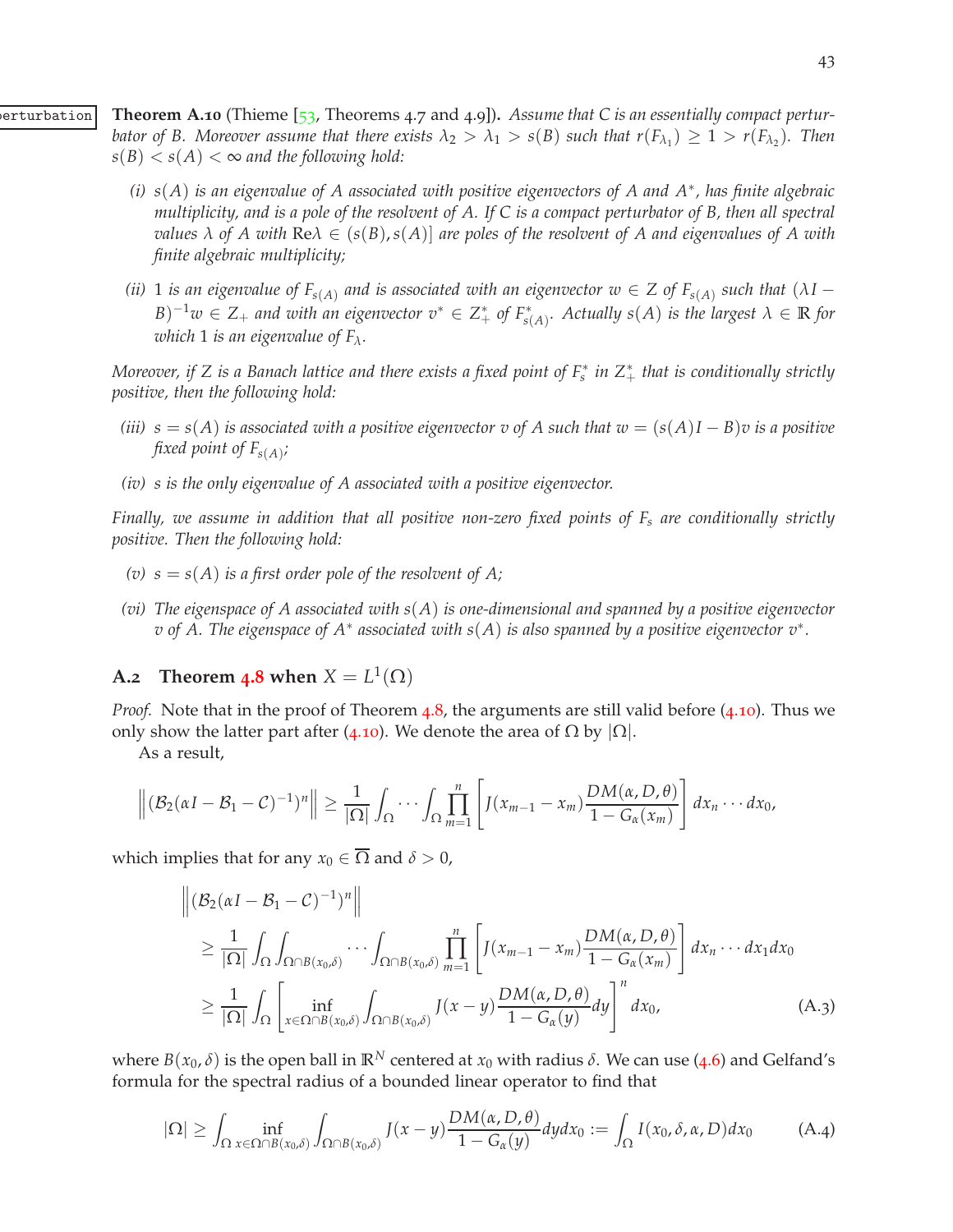for all  $\delta > 0$ . Note that  $x_0 \to I(x_0, \delta, \alpha, D)$  is continuous since the integrand is continuous.

Since *J* is continuous and  $J(0) > 0$ , there exist  $r > 0$  and  $c_0 > 0$  such that  $J \ge c_0$  on  $B(0,r)$ , the open ball in  $\mathbb{R}^N$  centered at 0 with radius *r*. Hence,

<span id="page-43-0"></span>
$$
I(x_0, \delta, \alpha, D) \geq \inf_{x \in \Omega \cap B(x_0, \delta)} \int_{\Omega \cap B(x_0, \delta) \cap B(x, r)} I(x - y) \frac{DM(\alpha, D, \theta)}{1 - G_{\alpha}(y)} dy
$$
  
\n
$$
\geq c_0 \inf_{x \in \Omega \cap B(x_0, \delta)} \int_{\Omega \cap B(x_0, \delta) \cap B(x, r)} \frac{DM(\alpha, D, \theta)}{1 - G_{\alpha}(y)} dy
$$
  
\n
$$
= c_0 \int_{\Omega \cap B(x_0, \delta)} \frac{DM(\alpha, D, \theta)}{1 - G_{\alpha}(y)} dy
$$
(A.5)

provided  $2\delta \le r$  so that  $B(x_0, \delta) \subset B(x, r)$  whenever  $x \in \overline{B(x_0, \delta)}$ . In particular, for any  $x_0 \in \overline{\Omega}$ ,

$$
I(x_0,r/2,\alpha,D) \geq c_0 \int_{\Omega \cap B(x_0,r/2)} \frac{DM(\alpha,D,\theta)}{1-G_{\alpha}(y)} dy.
$$

Now we fix this  $\delta$ . Since  $\frac{1}{1-G_{\alpha^{**}}} \notin L^1_{loc}(\overline{\Omega})$ , there exists  $x_* \in \overline{\Omega}$  such that

$$
\frac{1}{1-G_{\alpha^{**}}}\notin L^1(\overline{\Omega}\cap B(x_*,r/2)),
$$

which implies the existence of some  $\epsilon > 0$  small enough, such that

<span id="page-43-1"></span>
$$
c_0 \int_{\Omega \cap B(x_*,r/2)} \frac{DM(\alpha^{**}+\epsilon, D,\theta)}{1-G_{\alpha^{**}+\epsilon}(y)} dy \geq \frac{2|\Omega|}{|\Omega \cap B(0,\delta)|}.
$$
 (A.6)

It follows from  $(A.5)$  that

$$
\int_{\Omega} I(x, \delta, \alpha^{**} + \epsilon, D) dx \geq c_0 \int_{\Omega \cap B(x_*, r)} \int_{\Omega \cap B(x, \delta)} \frac{DM(\alpha^{**} + \epsilon, D, \theta)}{1 - G_{\alpha^{**} + \epsilon}(y)} dy dx \n= c_0 \int_{\Omega \cap B(x_*, r)} \int_{\Omega \cap B(0, \delta)} \frac{DM(\alpha^{**} + \epsilon, D, \theta)}{1 - G_{\alpha^{**} + \epsilon}(y + x)} dy dx \n= c_0 \int_{\Omega \cap B(0, \delta)} \int_{\Omega \cap B(x_*, r)} \frac{DM(\alpha^{**} + \epsilon, D, \theta)}{1 - G_{\alpha^{**} + \epsilon}(y + x)} dx dy.
$$

Next define  $\Phi : (\Omega \cap B(x_*, r)) \times (\Omega \cap B(0, \delta)) \to \mathbb{R}^{2N}$  by  $\Phi(x, y) = (x + y, y) := (u, v)$ . It follows that the Jacobian determinant *∂*(*u*,*v*) *∂*(*x*,*y*)  $= 1.$  Since  $2\delta \le r$ , one has

$$
(\Omega \cap B(x_*,r/2)) \times (\Omega \cap B(0,\delta)) \subset \Phi((\Omega \cap B(x_*,r)) \times (\Omega \cap B(0,\delta))).
$$

Thus by the change of variable formula for double integrals and  $(A.6)$  we have

$$
c_0 \int_{\Omega \cap B(0,\delta)} \int_{\Omega \cap B(x_*,r)} \frac{DM(\alpha^{**} + \epsilon, D, \theta)}{1 - G_{\alpha^{**} + \epsilon}(y + x)} dxdy
$$
  
\n
$$
\geq c_0 \int_{\Omega \cap B(0,\delta)} \int_{\Omega \cap B(x_*,r/2)} \frac{DM(\alpha^{**} + \epsilon, D, \theta)}{1 - G_{\alpha^{**} + \epsilon}(u)} dudv
$$
  
\n
$$
\geq 2|\Omega|.
$$

But this contradicts  $(A.4)$ . Thus our proof is complete.

 $\Box$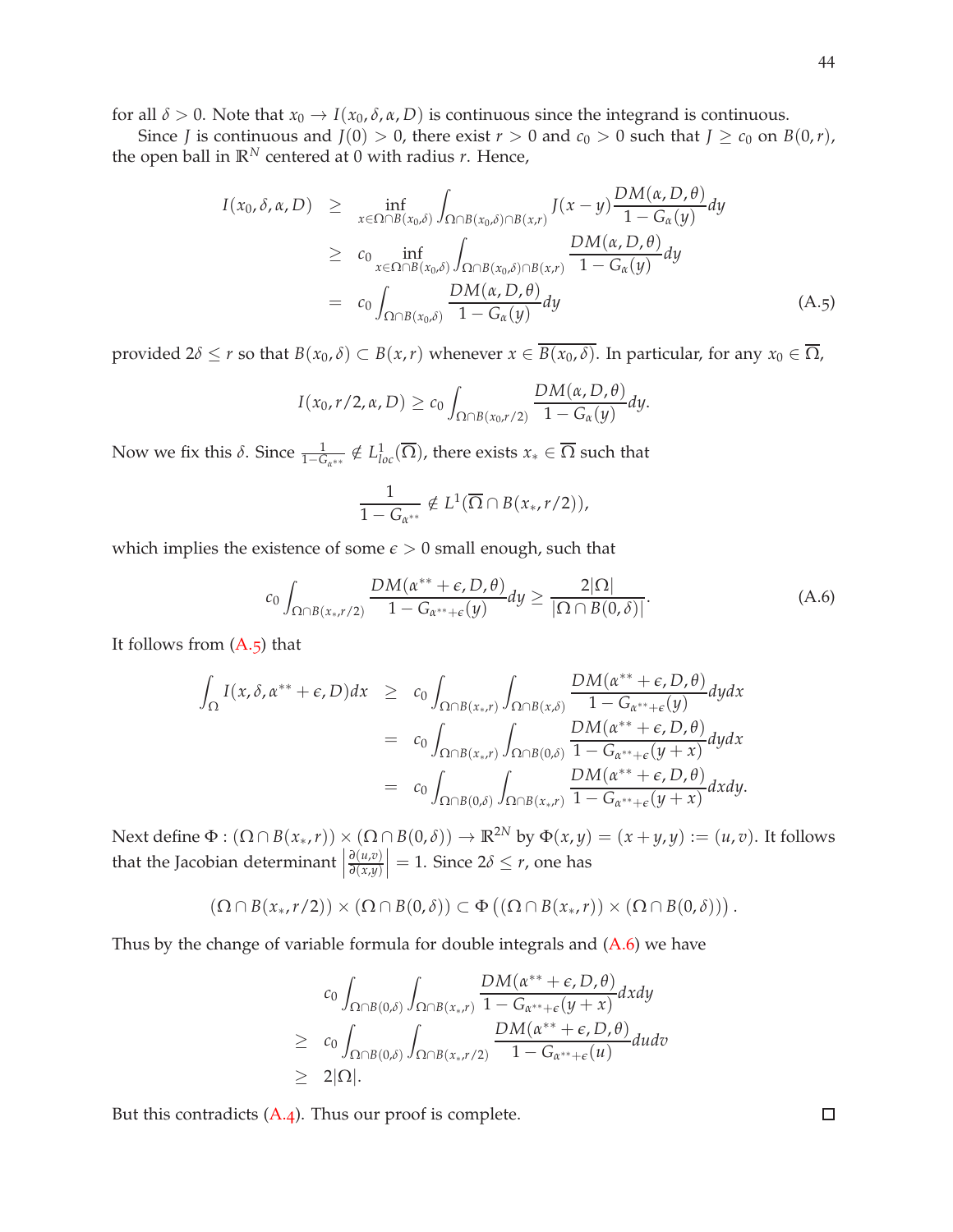# <span id="page-44-0"></span>**A.3** *C k* **regularity of eigenfunctions**

For any  $x \in \mathbb{R}^N$ , we define two operators  $A(x) : \{0\} \times W^{1,1}(0,a_2) \to \mathbb{R} \times L^1(0,a_2)$  and  $F(x)$ :  $\{0\} \times C([0, a_2]) \rightarrow \mathbb{R} \times C([0, a_2])$  respectively as follows:

$$
A(x)(0, u) := (-u(0), -\partial_a u - \mu(a, x)u), \ F(x)(0, u) := \left(\int_0^{a_2} \beta(a, x)u(a)da, 0\right).
$$

Next we denote the principal eigenfunction of  $A(x) + F(x)$  associated with principal eigenvalue  $\alpha(x)$  for  $x \in \mathbb{R}^N$  by  $(0, \phi(\cdot, x))$  with normalization as follows,

<span id="page-44-3"></span>
$$
\int_0^{a_2} \beta(a, x) \phi(a, x) da = 1, \ \forall x \in \mathbb{R}^N.
$$
 (A.7) normalized

Next for  $x \in \mathbb{R}^N$  define a map  $\mathcal{H} : \{0\} \times C([0, a_2]) \times (\alpha^{**} + D, \infty) \times \mathbb{R}^N \to \{0\} \times C([0, a_2]) \times \mathbb{R}$ by

$$
\mathcal{H}((0, u), \alpha, x) = \left( (\alpha I - A(x))^{-1} F(x) (0, u) - (0, u), \int_0^{a_2} \beta(a, x) u(a) da - 1 \right), \quad (A.8)
$$

<span id="page-44-1"></span>where  $\alpha^{**}$  is from Proposition [3](#page-9-3).4 with  $D = 0$ . In this subsection, we prove the following lemma.

**C**<sup>-4</sup> Lemma A.11. Assume  $\mu, \beta \in C^k(\mathbb{R}^N, L_+^{\infty}(0, a_2))$  with  $k \ge 0$ , then the map  $x \to ((0, \phi(\cdot, x)), \alpha(x))$  is *of*  $C^k$  *from*  $\mathbb{R}^N$  *to*  $\{0\} \times C([0, a_2]) \times \mathbb{R}$ *.* 

*Proof.* To prove the above result, first note by Proposition 3.[11](#page-13-9) with  $D = 0$  that one has

$$
\mathcal{H}\Big((0,\phi(\cdot,x)),\alpha(x),x\Big)=\big((0,0),0\big),\,\forall x\in\mathbb{R}^N.
$$

Hence the smoothness of *φ* and *α* will follow from the implicit function theorem applied to the map H.

To that aim we fix  $x_0 \in \mathbb{R}^N$  and set

$$
\alpha_0 = \alpha(x_0) \text{ and } \phi_0(a) = \phi(a, x_0).
$$

Since H is C<sup>k</sup>−smooth, to apply the implicit function theorem and to prove the smooth dependence with respect to  $x$ , it suffices to show that

$$
D_{((0,u),\alpha)}\mathcal{H}((0,\phi_0),\alpha_0,x_0)((0,v),\eta)
$$
  
= 
$$
\left((\alpha_0I - A(x_0))^{-1}F(x_0)(0,v) - (0,v) - \eta(\alpha_0I - A(x_0))^{-2}F(x_0)(0,\phi_0), \int_0^{a_2} \beta(a,x_0)v(a)da\right)
$$

is invertible as a linear mapping from  $\{0\} \times C([0, a_2]) \times \mathbb{R}$  into  $\{0\} \times C([0, a_2]) \times \mathbb{R}$ .

To this end, given  $((0, f), \psi) \in \{0\} \times C([0, a_2]) \times \mathbb{R}$ , we need to prove the existence and uniqueness of  $((0, v), \eta) \in \{0\} \times C([0, a_2]) \times \mathbb{R}$  such that

<span id="page-44-2"></span>
$$
\begin{cases} (\alpha_0 I - A(x_0))^{-1} F(x_0) (0, v) - (0, v) - \eta (\alpha_0 I - A(x_0))^{-2} F(x_0) (0, \phi_0) = (0, f), \\ \int_0^{a_2} \beta(a, x_0) v(a) da = \psi. \end{cases}
$$
 (A.9)  $\boxed{\text{ex}}$ 

Note that  $F(x_0)$  is finite rank and thus a compact operator. It follows that the operator  $(a_0 I -$ *A*(*x*<sub>0</sub>))<sup>−1</sup>*F*(*x*<sub>0</sub>) is compact from {0} × *C*([0, *a*<sub>2</sub>]) to {0} × *C*([0, *a*<sub>2</sub>]). Hence, (*α*(*x*<sub>0</sub>)*I* − *A*(*x*<sub>0</sub>))<sup>−1</sup>*F*(*x*<sub>0</sub>) − *I* is a Fredholm operator with index 0.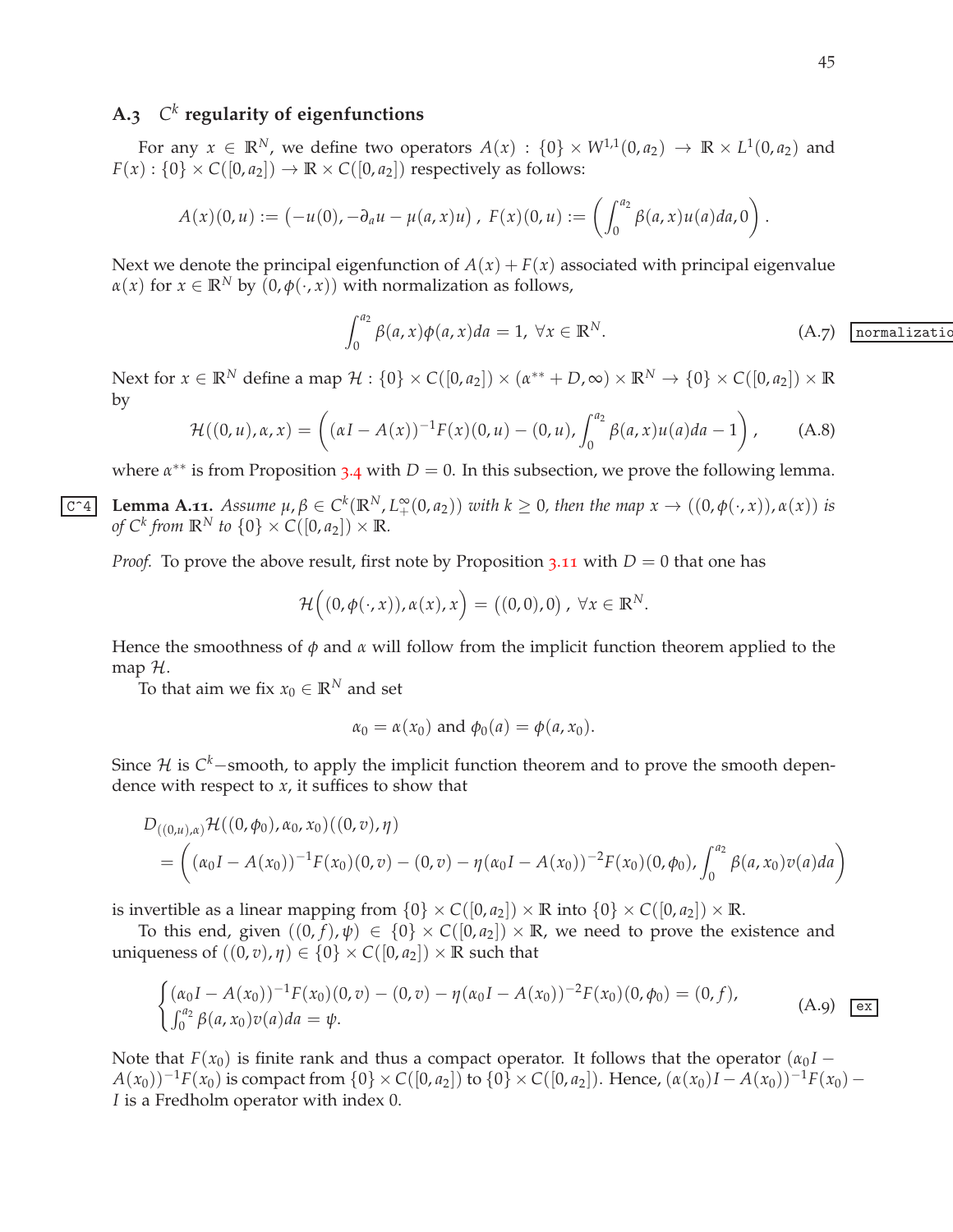Next we compute the adjoint operator of *T* :=  $(\alpha_0 I - A(x_0))^{-1}F(x_0)$ , which is denoted by *T*<sup>∗</sup>. Let us first clarify the dual space of *C*([0, *a*<sub>2</sub>]), denoted by *C*<sup>∗</sup>([0, *a*<sub>2</sub>]), which collects all the Radon measures in  $[0, a_2]$ , with the dual product given as follows,

$$
\langle w^*, w \rangle := \int_0^{a_2} w(s) w^*(ds), \ \forall w^* \in C^*([0, a_2]), w \in C([0, a_2]).
$$

Now by definition, for any  $w \in C([0, a_2])$  and  $w^* \in C^*[0, a_2]$ , we have  $\langle (0, w^*) , T(0, w) \rangle =$  $\langle T^*(0, w^*)$ ,  $(0, w)$ ); that is,

$$
\int_0^{a_2} e^{-\alpha_0 a} \pi(0, a, x_0) \int_0^{a_2} \beta(s, x_0) w(s) ds w^*(da) = \int_0^{a_2} w(s) \beta(s, x_0) \int_0^{a_2} e^{-\alpha_0 a} \pi(0, a, x_0) w^*(da) ds.
$$

It follows that

$$
T^*(0,w^*)=\left(0,\ \beta(\cdot,x_0)\int_0^{a_2}e^{-\alpha_0a}\pi(0,a,x_0)w^*(da)\right),\ \forall w^*\in C^*([0,a_2]).
$$

Now by Fredholm Alternative, the first equation of [\(A.](#page-44-2)9) has a unique solution  $(0, v_1) \in \{0\} \times$  $C([0, a_2])$  if and only if

 $(0, f) + \eta (\alpha_0 I - A(x_0))^{-2} F(x_0) (0, \phi_0) \in N(I - T^*)^{\perp}$ with  $N(I - T^*)^{\perp} := \left\{$  $(0, h) \in \{0\} \times C([0, a_2]) : \int_{0}^{a_2}$  $\int_0^{T_2} h(a) dw^*(a) da = 0, \forall (0, w^*) \in N(I - T^*)$  $\mathcal{L}$ ,

where  $N(T)$  denotes the kernel of *T*. Moreover, from the relation  $T^*(0, w^*) = (0, w^*)$ , one obtains

<span id="page-45-0"></span>
$$
N(I - T^*) = \text{span}\{a \to \beta(a, x_0)da\} \subset C^*([0, a_2]). \tag{A.10}
$$
 [perp]

On the other hand, by some computations and  $(A.7)$ , one obtains

$$
(\alpha_0 I - A(x_0))^{-1} F(x_0) (0, v) = \left( 0, e^{-\alpha_0 a} \pi(0, a, x_0) \int_0^{a_2} \beta(s, x_0) v(s) ds \right),
$$
  

$$
(\alpha_0 I - A(x_0))^{-2} F(x_0) (0, \phi_0) = \left( 0, a e^{-\alpha_0 a} \pi(0, a, x_0) \right).
$$

It follows from [\(A.](#page-45-0)10) that

$$
\int_0^{a_2} \beta(a, x_0) f(a) da + \eta \int_0^{a_2} \beta(a, x_0) a e^{-\alpha_0 a} \pi(0, a, x_0) da = 0.
$$
 (A.11) eta

Observe that  $\eta$  can be uniquely solved from the above equation as follows,

$$
\eta = -\frac{\int_0^{a_2} \beta(a, x_0) f(a) da}{\int_0^{a_2} \beta(a, x_0) ae^{-\alpha_0 a} \pi(0, a, x_0) da}.
$$

Now observe that

$$
\{0\} \times C([0,a_2]) = \text{span}\{(0,\phi_0)\} \oplus \text{Range}(I-T) = \text{span}\{(0,\phi_0)\} \oplus N(I-T^*)^{\perp}.
$$

Then Fredholm Alternative will give us a unique solution  $(0, v_1)$  of [\(A.](#page-44-2)9), which is in  $N(I - T^*)^{\perp}$ . Finally, let us show that the complete solution of  $(A.9)$  $(A.9)$  in  $\{0\} \times C([0, a_2])$ . If  $v \in \{0\} \times C([0, a_2])$ , it can be decomposed as  $v = \vartheta \phi_0 + v_1$ , where  $v_1 \in N(I - T^*)^{\perp}$  can be solved as above. From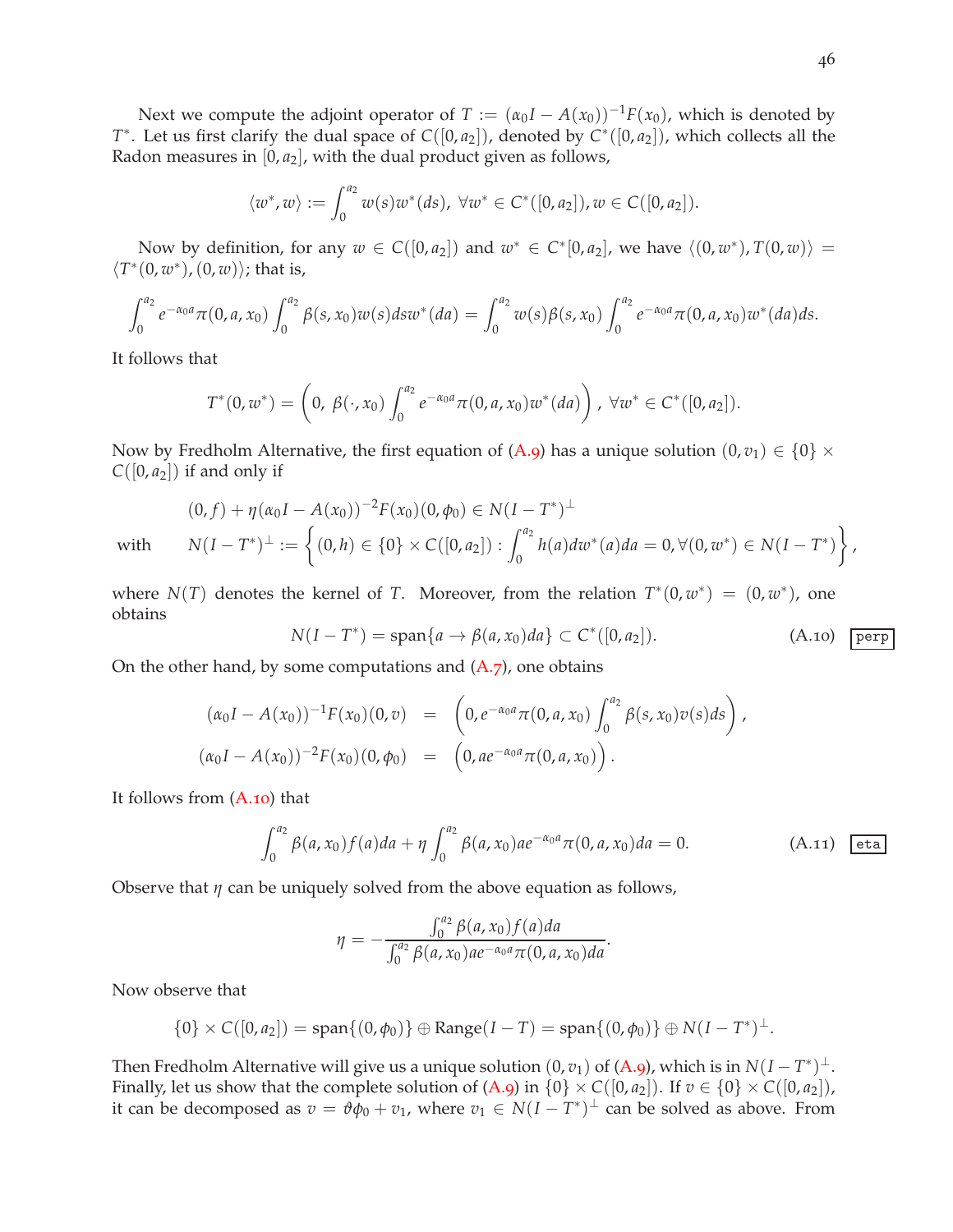the second equation of  $(A.9)$  $(A.9)$  we can figure out  $\vartheta$ . Once it is done, the complete solution of  $(A.9)$ exists and is unique. Indeed, one has from  $(A.9)$  and  $(A.7)$  that

$$
\psi = \int_0^{a_2} \beta(a, x_0) v(a) da = \vartheta \int_0^{a_2} \beta(a, x_0) \phi_0(a) da + \int_0^{a_2} \beta(a, x_0) v_1(a) da
$$
  
=  $\vartheta + \int_0^{a_2} \beta(a, x_0) v_1(a) da$ ,

which implies that  $\vartheta = \psi - \int_0^{a_2} \beta(a, x_0) v_1(a) da$ .

Finally, bounded inverse theorem applies to the linear map  $D_{((0,u),\alpha)}\mathcal{H}((0,\phi(\cdot,x_0)),\alpha(x_0),x_0)$ and concludes that its inverse is also linear and bounded, and thus we can use implicit function theorem to conclude the C<sup>k</sup>−smoothness of the principal eigenpair as stated in the result. □

## <span id="page-46-11"></span><span id="page-46-0"></span>**References**

- <span id="page-46-12"></span>[1] W. Arendt. Resolvent positive operators. *Proc. Lond. Math. Soc. (3)*, 3(2):321–349, 1987.
- [2] X. Bao and W. Shen. Criteria for the existence of principal eigenvalues of time periodic cooperative linear systems with nonlocal dispersal. *Proc. Amer. Math. Soc.*, 145(7):2881–2894, 2017.
- <span id="page-46-4"></span><span id="page-46-3"></span>[3] H. Berestycki, J. Coville, and H.-H. Vo. On the definition and the properties of the principal eigenvalue of some nonlocal operators. *J. Funct. Anal.*, 271(10):2701–2751, 2016.
- [4] H. Berestycki, L. Nirenberg, and S. R. S. Varadhan. The principal eigenvalue and maximum principle for second-order elliptic operators in general domains. *Comm. Pure Appl. Math.*, 47(1):47–92, 1994.
- <span id="page-46-7"></span>[5] J. Brasseur. The role of the range of dispersal in a nonlocal Fisher-KPP equation: An asymptotic analysis. *Commun. Contemp. Math.*, 23(03):2050032, 2021.
- <span id="page-46-8"></span><span id="page-46-2"></span>[6] R. Bürger. Perturbations of positive semigroups and applications to population genetics. *Math. Z.*, 197(2):259–272, 1988.
- [7] J. Coville. On a simple criterion for the existence of a principal eigenfunction of some nonlocal operators. *J. Differential Equations*, 249(11):2921–2953, 2010.
- <span id="page-46-5"></span>[8] J. Coville. Singular measure as principal eigenfunction of some nonlocal operators. *Appl. Math. Lett.*, 26(8):831–835, 2013.
- [9] J. Coville. Nonlocal refuge model with a partial control. *Discrete Contin. Dyn. Syst.*, 35(4):1421–1446, 2015.
- <span id="page-46-6"></span>[10] J. Coville, J. Dávila, and S. Martínez. Pulsating fronts for nonlocal dispersion and KPP nonlinearity. *Ann. Inst. H. Poincar´e Anal. Non Lin´eaire*, 30(2):179–223, 2013.
- <span id="page-46-9"></span>[11] J. Coville and F. Hamel. On generalized principal eigenvalues of nonlocal operators with a drift. *Nonlinear Anal.*, 193:111569, 2020.
- <span id="page-46-10"></span>[12] P. De Leenheer, W. Shen, and A. Zhang. Persistence and extinction of nonlocal dispersal evolution equations in moving habitats. *Nonlinear Anal. Real World Appl.*, 54:103110, 2020.
- <span id="page-46-1"></span>[13] M. D. Donsker and S. R. S. Varadhan. On a variational formula for the principal eigenvalue for operators with maximum principle. *Proc. Nat. Acad. Sci. U.S.A.*, 72(3):780–783, 1975.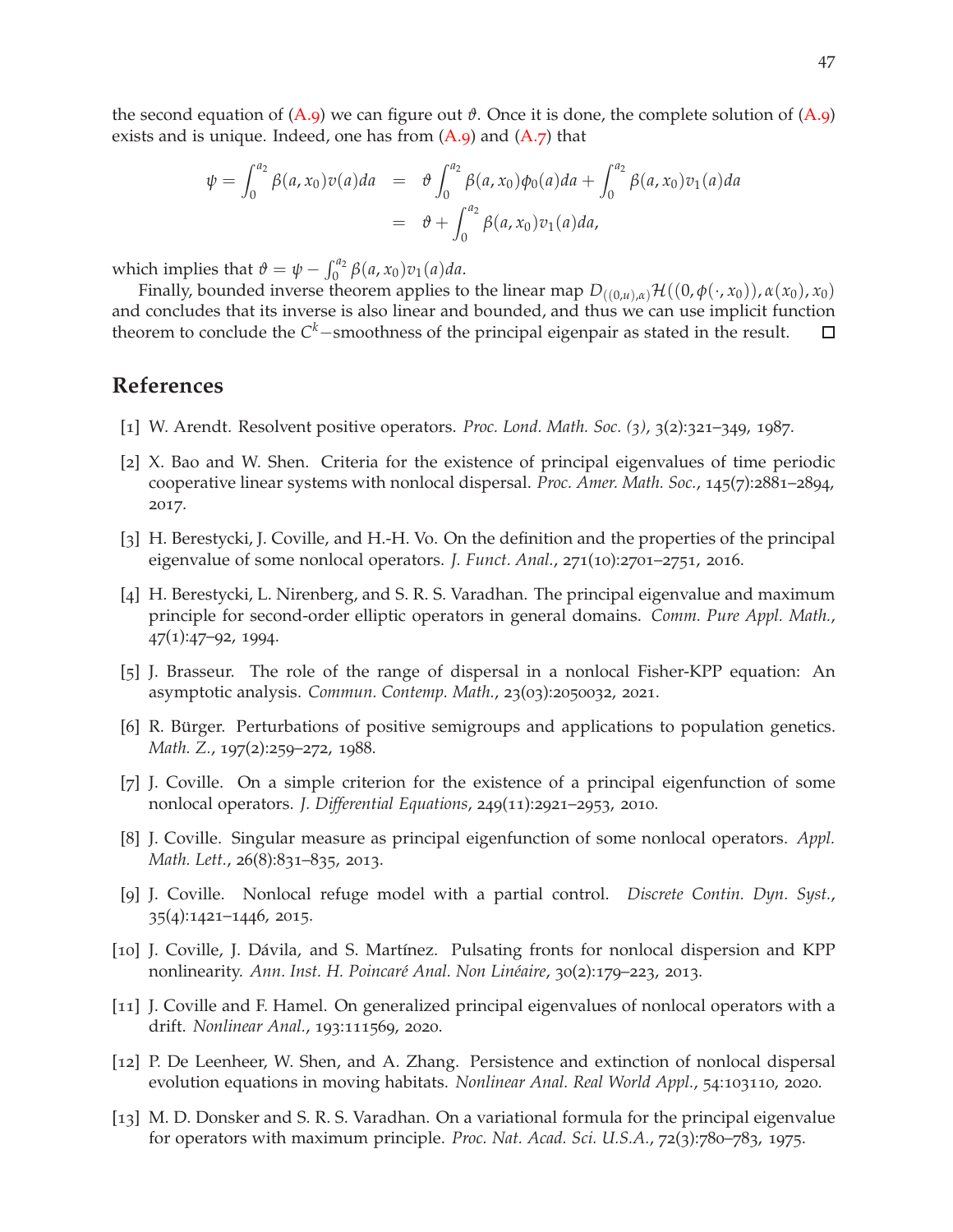- <span id="page-47-14"></span><span id="page-47-0"></span>[14] A. Ducrot. Travelling wave solutions for a scalar age-structured equation. *Discrete Contin. Dyn. Syst. Ser. B*, 7(2):251–273, 2007.
- <span id="page-47-15"></span>[15] A. Ducrot, H. Kang, and S. Ruan. Age-structured models with nonlocal diffusion of Dirichlet type, II: global dynamics. *in preparation*.
- [16] A. Ducrot and P. Magal. Travelling wave solutions for an infection-age structured model with diffusion. *Proc. Roy. Soc. Edinburgh Sect. A*, 139(3):459–482, 2009.
- <span id="page-47-16"></span>[17] A. Ducrot and P. Magal. Travelling wave solutions for an infection-age structured epidemic model with external supplies. *Nonlinearity*, 24(10):2891, 2011.
- <span id="page-47-4"></span>[18] A. Ducrot, P. Magal, and S. Ruan. Travelling wave solutions in multigroup age-structured epidemic models. *Arch. Ration. Mech. Anal.*, 195(1):311–331, 2010.
- [19] D. E. Edmunds, A. J. B. Potter, and C. A. Stuart. Non-compact positive operators. *Proc. Royal Soc. London. A. Math. Phys. Sci.*, 328(1572):67–81, 1972.
- <span id="page-47-7"></span><span id="page-47-1"></span>[20] K.-J. Engel and R. Nagel. *A Short Course On Operator Semigroups*. Springer-Verlag, New York, 2006.
- <span id="page-47-2"></span>[21] P. C. Fife. An integrodifferential analog of semilinear parabolic PDE's. In *Partial Differential Equations and Applications*, pages 137–145. Routledge, 2017.
- <span id="page-47-3"></span>[22] J. García-Melián and J. D. Rossi. On the principal eigenvalue of some nonlocal diffusion problems. *J. Differential Equations*, 246(1):21–38, 2009.
- <span id="page-47-13"></span>[23] V. Hutson, S. Martinez, K. Mischaikow, and G. T. Vickers. The evolution of dispersal. *J. Math. Biol.*, 47(6):483–517, 2003.
- [24] H. Kang and S. Ruan. Approximation of random diffusion by nonlocal diffusion in agestructured models. *Z. Angew. Math. Phys.*, 72(3):1–17, 2021.
- <span id="page-47-10"></span>[25] H. Kang and S. Ruan. Nonlinear age-structured population models with nonlocal diffusion and nonlocal boundary conditions. *J. Differential Equations*, 278:430–462, 2021.
- <span id="page-47-11"></span>[26] H. Kang and S. Ruan. Principal spectral theory and asynchronous exponential growth for age-structured models with nonlocal diffusion of Neumann type. *Math. Ann.*, pages 1–49, 2021.
- <span id="page-47-9"></span>[27] H. Kang, S. Ruan, and X. Yu. Age-structured population dynamics with nonlocal diffusion. *J. Dynam. Differential Equations*, 34(21):789–823, 2022.
- <span id="page-47-8"></span>[28] T. Kato. Superconvexity of the spectral radius, and convexity of the spectral bound and the type. *Math. Z.*, 180(3):265–273, 1982.
- <span id="page-47-12"></span>[29] T. Kato. *Perturbation Theory for Linear Operators*, volume 132. Springer-Verlag, Berlin-Heidelberg, 2013.
- <span id="page-47-5"></span>[30] F. Li, J. Coville, and X. Wang. On eigenvalue problems arising from nonlocal diffusion models. *Discrete Contin. Dyn. Syst.*, 37(2):879–903, 2017.
- <span id="page-47-6"></span>[31] X. Liang, L. Zhang, and X.-Q. Zhao. The principal eigenvalue for periodic nonlocal dispersal systems with time delay. *J. Differential Equations*, 266(4):2100–2124, 2019.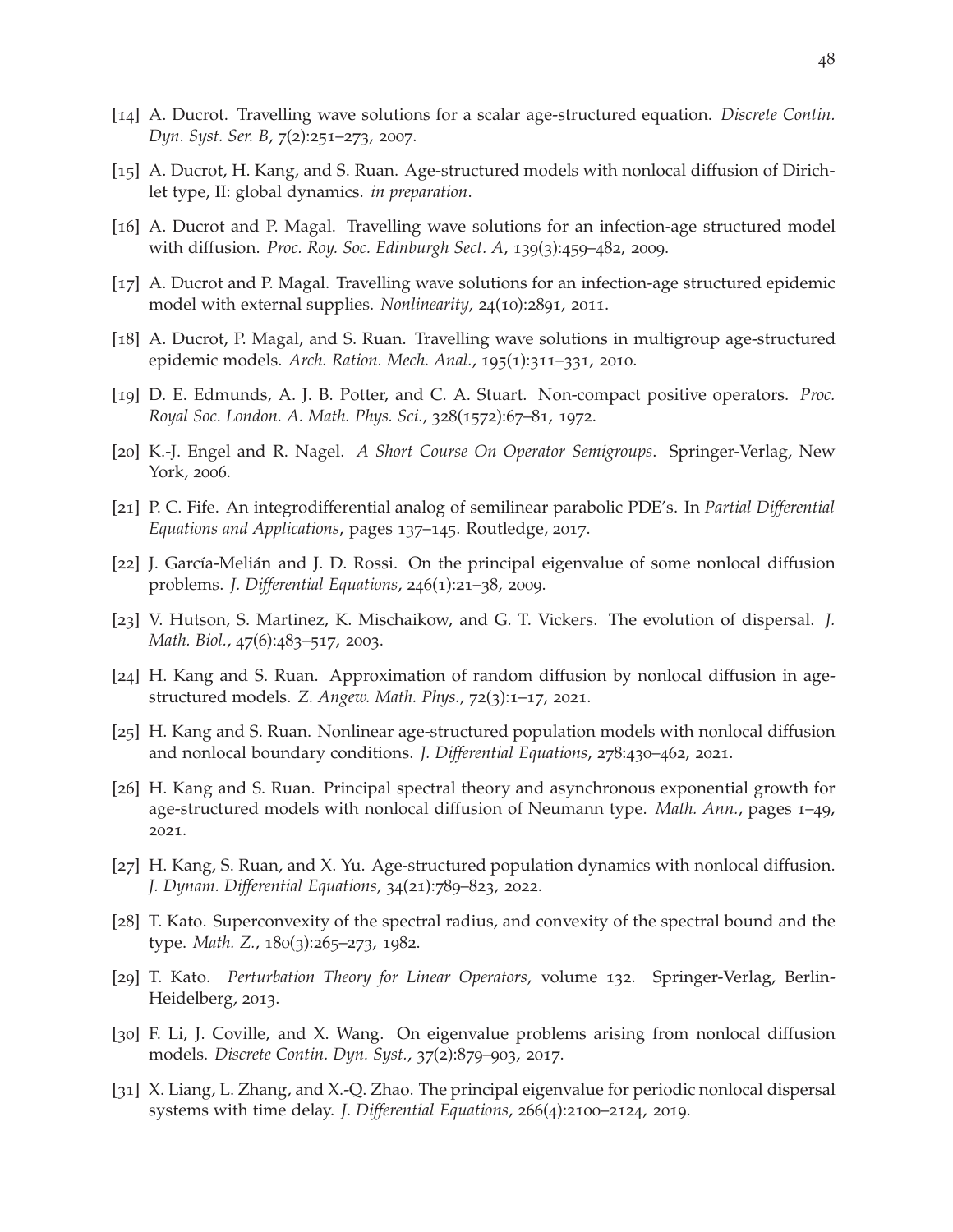- <span id="page-48-15"></span>[32] P. Magal and S. Ruan. On integrated semigroups and age structured models in L<sup>p</sup> spaces. *Differential Integral Equations*, 20(2):197–239, 2007.
- <span id="page-48-16"></span><span id="page-48-13"></span>[33] P. Magal and S. Ruan. *Theory and Applications of Abstract Semilinear Cauchy Problems*. Springer, New York, 2018.
- <span id="page-48-0"></span>[34] I. Marek. Frobenius theory of positive operators: Comparison theorems and applications. *SIAM J. Appl. Math.*, 19(3):607–628, 1970.
- <span id="page-48-1"></span>[35] J. Medlock and M. Kot. Spreading disease: integro-differential equations old and new. *Math. Biosci.*, 184(2):201–222, 2003.
- <span id="page-48-2"></span>[36] J. D. Murray. *Mathematical Biology: I. An introduction*. Springer-Verlag, New York, 2007.
- [37] R. D. Nussbaum. Eigenvectors of nonlinear positive operators and the linear Krein-Rutman theorem. In *Fixed Point Theory*, pages 309–330. E. Fadell and G. Fournier (eds), Lect. Notes Math. 886, Springer, Berlin/Heidelberg, 1981.
- <span id="page-48-14"></span><span id="page-48-12"></span>[38] M. A. Onyido and W. Shen. Nonlocal dispersal equations with almost periodic dependence. I. Principal spectral theory. *J. Differential Equations*, 295:1–38, 2021.
- <span id="page-48-4"></span>[39] A. Pazy. *Semigroups of Linear Operators and Applications to Partial Differential Equations*. Springer, New York, 1983.
- [40] N. Rawal and W. Shen. Criteria for the existence and lower bounds of principal eigenvalues of time periodic nonlocal dispersal operators and applications. *J. Dynam. Differential Equations*, 24(4):927–954, 2012.
- <span id="page-48-5"></span>[41] N. Rawal, W. Shen, and A. Zhang. Spreading speeds and traveling waves of nonlocal monostable equations in time and space periodic habitats. *Discrete Contin. Dyn. Syst.*, 35(4):1609–1640, 2015.
- <span id="page-48-7"></span><span id="page-48-6"></span>[42] W. Shen and X. Xie. Approximations of random dispersal operators/equations by nonlocal dispersal operators/equations. *J. Differential Equations*, 259(12):7375–7405, 2015.
- [43] W. Shen and X. Xie. On principal spectrum points/principal eigenvalues of nonlocal dispersal operators and applications. *Discrete Contin. Dyn. Syst.*, 35(4):1665–1696, 2015.
- <span id="page-48-8"></span>[44] W. Shen and A. Zhang. Spreading speeds for monostable equations with nonlocal dispersal in space periodic habitats. *J. Differential Equations*, 249(4):747–795, 2010.
- <span id="page-48-9"></span>[45] Z. Shen and H.-H. Vo. Nonlocal dispersal equations in time-periodic media: Principal spectral theory, limiting properties and long-time dynamics. *J. Differential Equations*, 267(2):1423– 1466, 2019.
- <span id="page-48-17"></span><span id="page-48-11"></span>[46] J. Simon. Compact sets in the spacel  $L^p(0, T; B)$ . Ann. Mat. Pura Appl., 146(1):65-96, 1986.
- [47] D. B. Smith. A sufficient condition for the existence of a principal eigenvalue for nonlocal diffusion equations with applications. *J. Math. Anal. Appl.*, 418(2):766–774, 2014.
- <span id="page-48-10"></span>[48] Y.-H. Su, W.-T. Li, Y. Lou, and F.-Y. Yang. The generalised principal eigenvalue of timeperiodic nonlocal dispersal operators and applications. *J. Differential Equations*, 269:4960– 4997, 2020.
- <span id="page-48-3"></span>[49] Y.-H. Su, W.-T. Li, and F.-Y. Yang. Asymptotic behaviors for nonlocal diffusion equations about the dispersal spread. *Anal. Appl. (Singap.)*, 18(04):585–614, 2020.